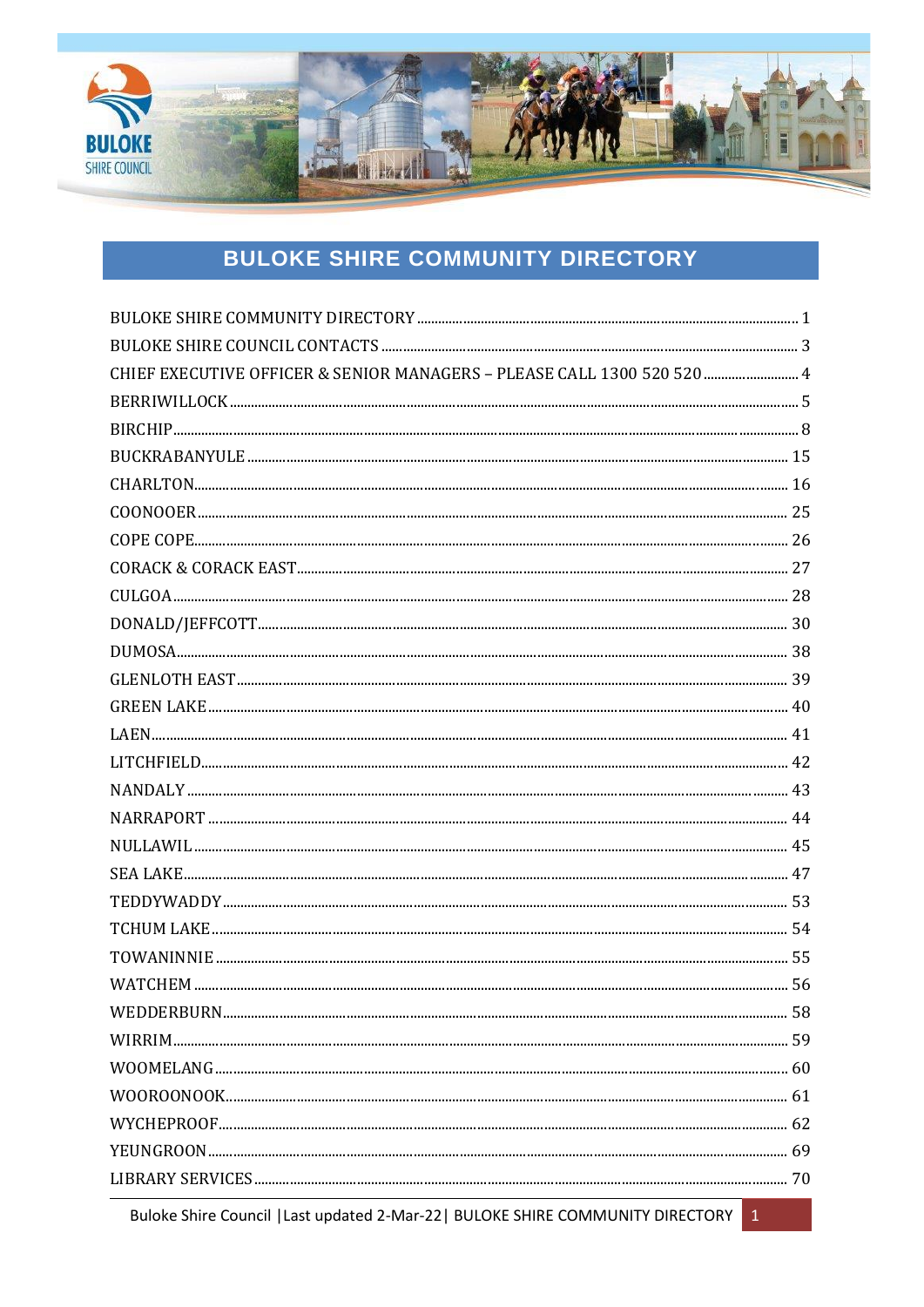$\overline{2}$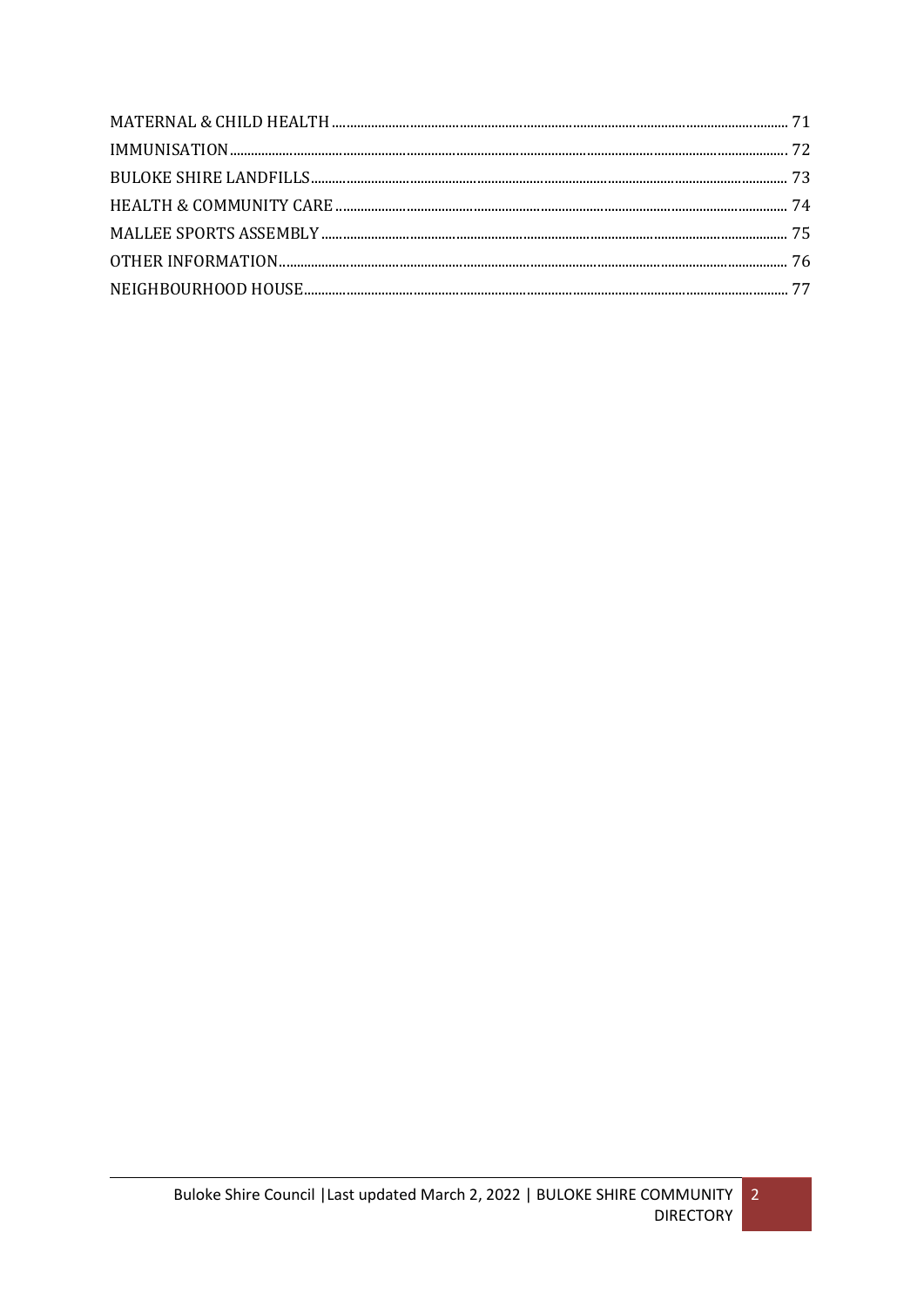# **BULOKE SHIRE COUNCIL CONTACTS**

<span id="page-2-0"></span>

| <b>Main Office:</b>                                    | 367 Broadway<br><b>Wycheproof 3527</b>                                  |                                              |
|--------------------------------------------------------|-------------------------------------------------------------------------|----------------------------------------------|
| <b>All Correspondence:</b>                             | PO Box 1<br><b>Wycheproof 3527</b>                                      |                                              |
| <b>Phone:</b><br><b>After Hours Emergency:</b><br>Fax: | 1300 520 520<br>1300 520 520<br>5493 7395                               |                                              |
| <b>Email</b><br><b>Website</b>                         | buloke@buloke.vic.gov.au<br>www.buloke.vic.gov.au                       |                                              |
| <b>District Offices:</b>                               | Wycheproof: 367 Broadway<br>(Main Office - open to public)              |                                              |
|                                                        | Birchip: 22 Cumming Avenue                                              |                                              |
|                                                        | <b>Charlton: 1 High Street</b>                                          |                                              |
|                                                        | Donald: 31 McCulloch Street                                             |                                              |
|                                                        | Sea Lake: 65 Horace Street                                              |                                              |
| Councillors:<br>Mallee Ward                            | Cr Alan Getley<br>Cr David Vis (Deputy Mayor)                           | 0437 876 726<br>0488 032 723                 |
| Lower Avoca Ward                                       | <b>Cr David Pollard</b><br><b>Cr Carolyn Stewart</b>                    | 0458 918 638<br>0488 032 723                 |
| Mt Jeffcott Ward                                       | <b>Cr Graeme Milne</b><br>Cr Bronwyn Simpson<br>Cr Daryl Warren (Mayor) | 0419 126 911<br>0436 914 253<br>0427 194 422 |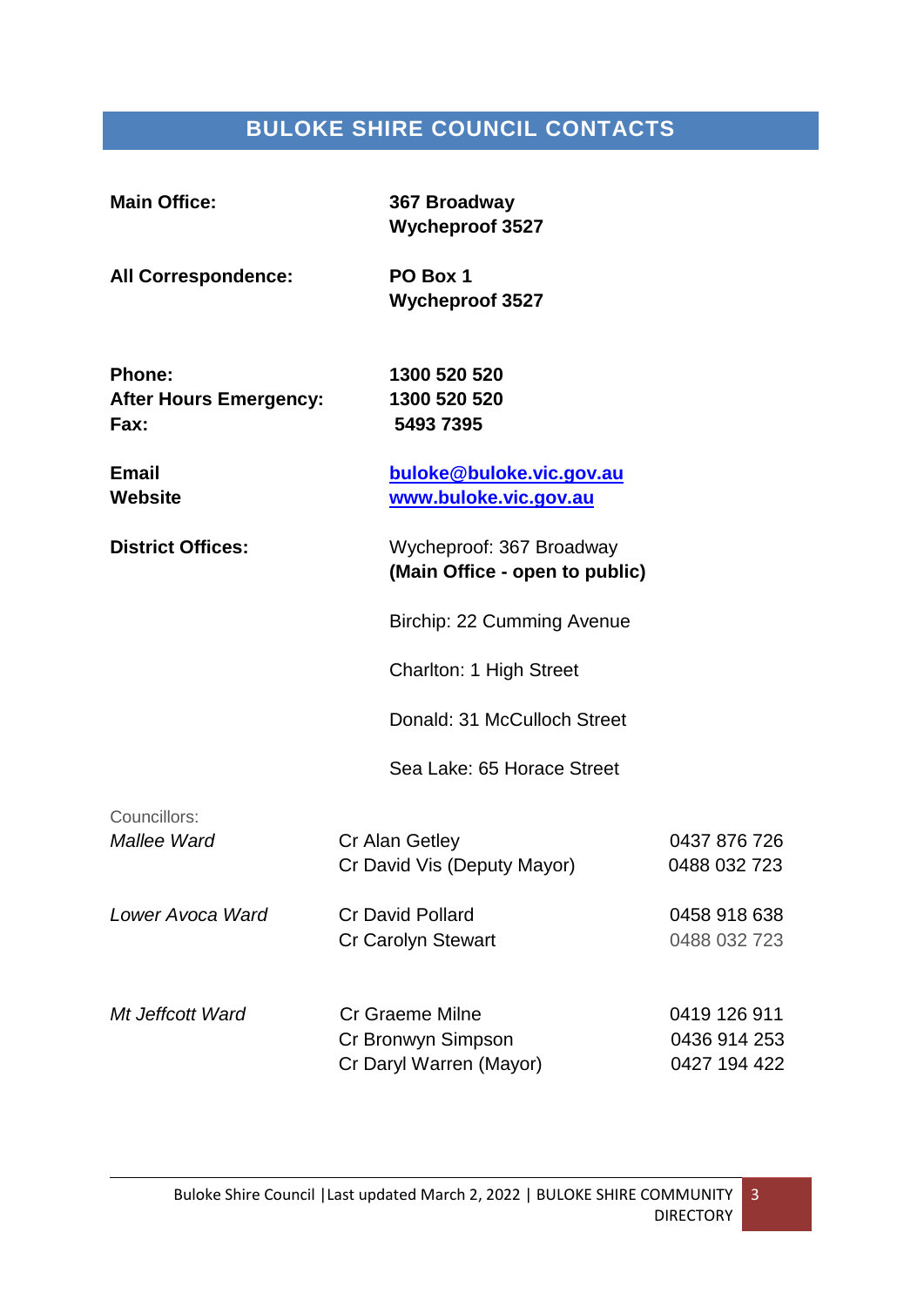# <span id="page-3-0"></span>**CHIEF EXECUTIVE OFFICER & SENIOR MANAGERS – PLEASE CALL 1300 520 520**

- Chief Executive Officer **Anthony Judd**
- Director Works & Technical Services Wayne O'Toole
- Director Corporate Services Hannah Yu
- Director Community Development Travis Fitzgibbon

For specialist services listed below, please call **1300 520 520**

- Building
- Environmental
- Public Health
- Home and Community Care
- Maternal and Child Health
- Pre-School
- Planning
- Rates and Property
- Swimming Pools
- Waste Services
- Caravan Parks
- Wycheproof Sale yards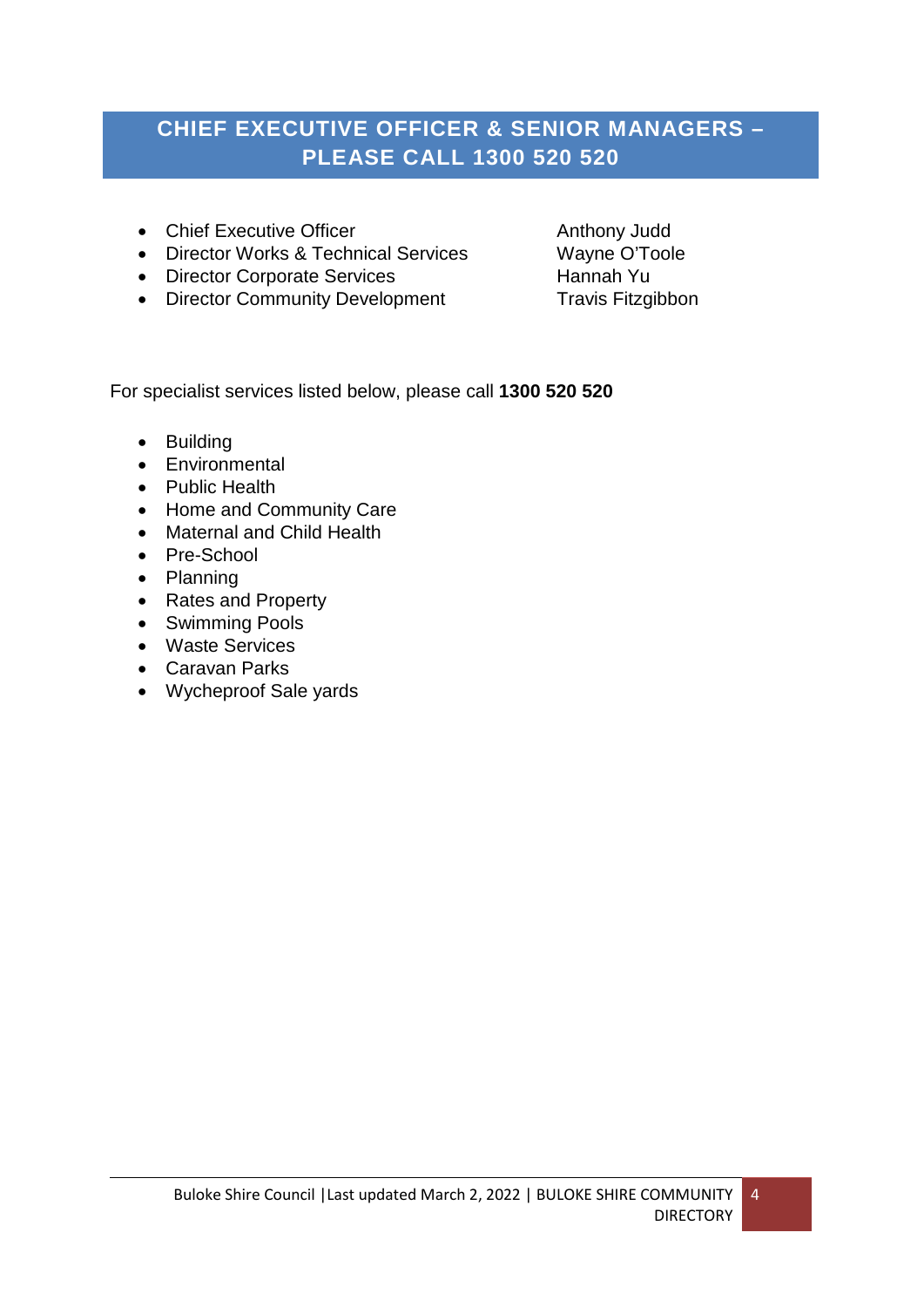# **BERRIWILLOCK**

# <span id="page-4-0"></span>FOR MORE INFORMATION ON THE TOWNSHIP OF BERRIWILLOCK: <http://berriwillock.vic.au/>

| <b>CEMETERY TRUST</b>                           |                       |
|-------------------------------------------------|-----------------------|
| <b>Berriwillock Cemetery Trust</b>              | 5079 2328             |
| Alan Mills                                      |                       |
| <b>Gaylene Rogers</b>                           | 0407 792 246          |
| Gaylene.rogers@bigpond.com                      |                       |
| <b>CHURCH</b>                                   |                       |
| <b>Berriwillock Uniting Church</b>              | 5070 2166             |
| <b>Minister Rev. Kevin Barton</b>               |                       |
| <b>Church Street</b>                            |                       |
| <b>BERRIWILLOCK 3531</b>                        |                       |
| <b>COMMUNITY FORUMS</b>                         |                       |
| <b>Berriwillock Community Development Group</b> |                       |
| President: Jamie Simpson                        | 0409 023 557          |
| Email: jamiesimpson@fastmail.fm                 |                       |
| Secretary: Nakia Nunn                           |                       |
| Email: bcdg@berriwillock.vic.au                 |                       |
| <b>COMMUNITY GROUPS</b>                         |                       |
| <b>Berriwillock Community Centre</b>            | 5079 2390             |
| 69 Taverner Street, Berriwillock 3531           |                       |
| Bookings: Donna Ledwich                         |                       |
| communitycentre@berriwillock.vic.au             |                       |
| Berriwillock Floral Art & Garden Club           | 5079 2322             |
| <b>Shirley Willey</b>                           |                       |
| <b>Church Street</b>                            |                       |
| <b>BERRIWILLOCK 3531</b>                        |                       |
| <b>Berriwillock Historical Society</b>          | 5079 2390             |
| <b>Brendon Ledwich</b>                          | 0407 543 876          |
| <b>FIRE BRIGADES</b>                            |                       |
| <b>Berriwillock Rural Fire Brigade</b>          | Fire Calls Only - 000 |
| Nick Watson - Captain                           | 0427 792 206          |
|                                                 | (SIREN ONLY)          |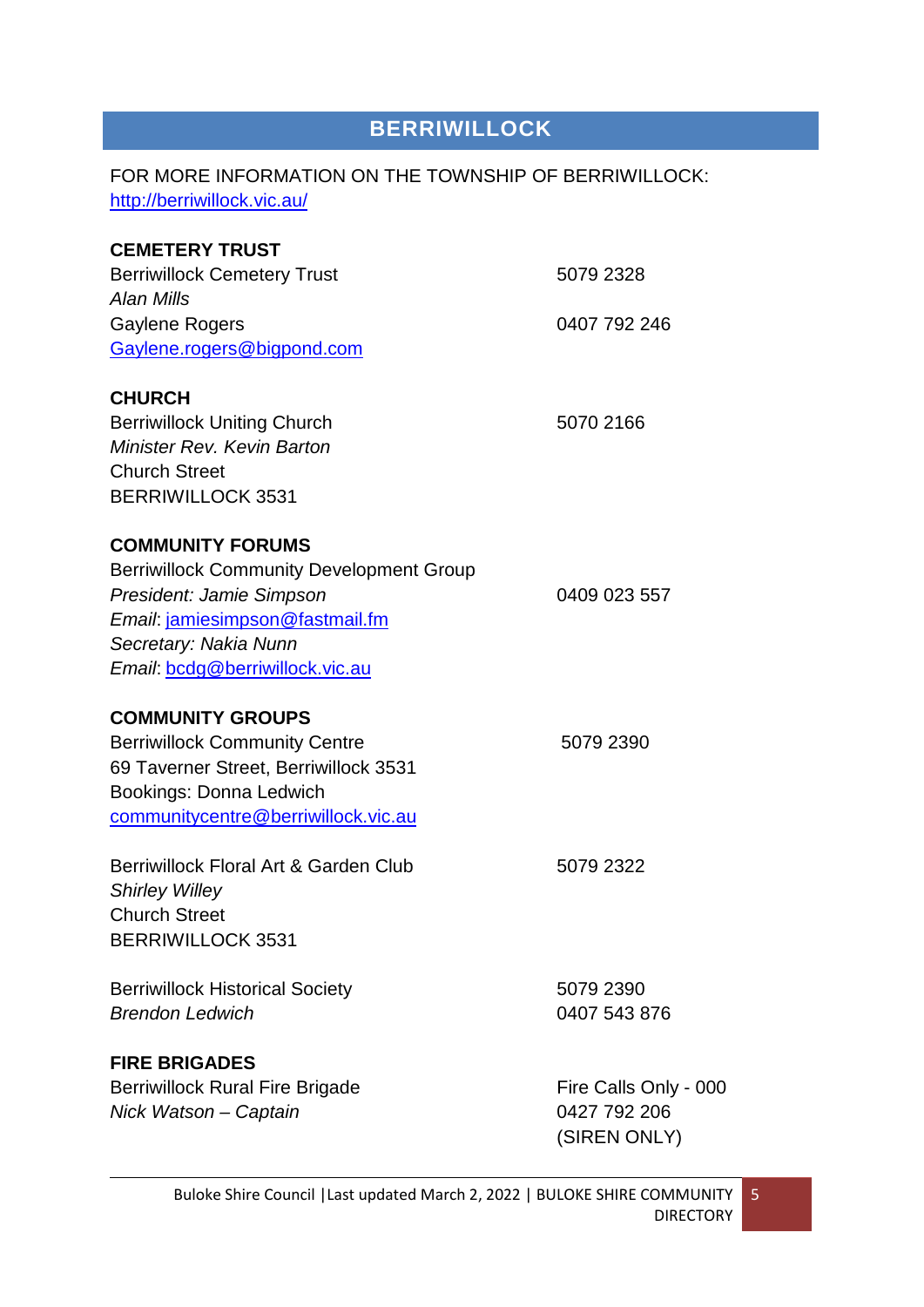| <b>JUSTICE OF THE PEACE OF VICTORIA</b><br>Alan Mills | 5079 2328<br>0407 911 706    |
|-------------------------------------------------------|------------------------------|
|                                                       |                              |
| <b>RECREATION RESERVES</b>                            |                              |
| <b>Berriwillock Recreation Reserve</b>                |                              |
| President - Ian Wight                                 | 0438 858 164<br>0429 092 132 |
| Secretary - Bernie Rogers                             |                              |
| <b>Berriwillock Community Centre</b>                  | 5079 2390                    |
| 69 Taverner Street                                    |                              |
| <b>BERRIWILLOCK 3531</b>                              |                              |
| <b>Bookings: Donna Ledwich</b>                        |                              |
| Email: communitycentre@berriwillock.vic.au            |                              |
| <b>SERVICE ORGANISATIONS</b>                          |                              |
| <b>Berriwillock Red Cross</b>                         | 5079 2315                    |
| Faye Hodgson                                          |                              |
| Sea Lake Lions Club                                   |                              |
| <b>President David Hanns</b>                          | 5070 1092                    |
| <b>Secretary Brendon Ledwich</b>                      | 5079 2390                    |
| <b>SPORTING GROUPS</b>                                |                              |
| <b>Berriwillock Bowls Club</b>                        | 5079 2310 Club House         |
| President – Trevor Emonson                            | 5079 2342                    |
| Secretary - David                                     | 5079 2348                    |
| Alexander Ave                                         |                              |
| <b>BERRIWILLOCK 3531</b>                              |                              |
| <b>Berriwillock Golf Club</b>                         | 5070 1452                    |
| Tara Cox                                              |                              |
| <b>Golf Street</b>                                    |                              |
| <b>BERRIWILLOCK 3531</b>                              |                              |
| <b>Berriwillock Tennis Club</b>                       | 0428 982 379                 |
| Jeremy Watson                                         |                              |
| <b>Cnr Morris &amp; Dodson Streets</b>                |                              |
| <b>BERRIWILLOCK 3531</b>                              |                              |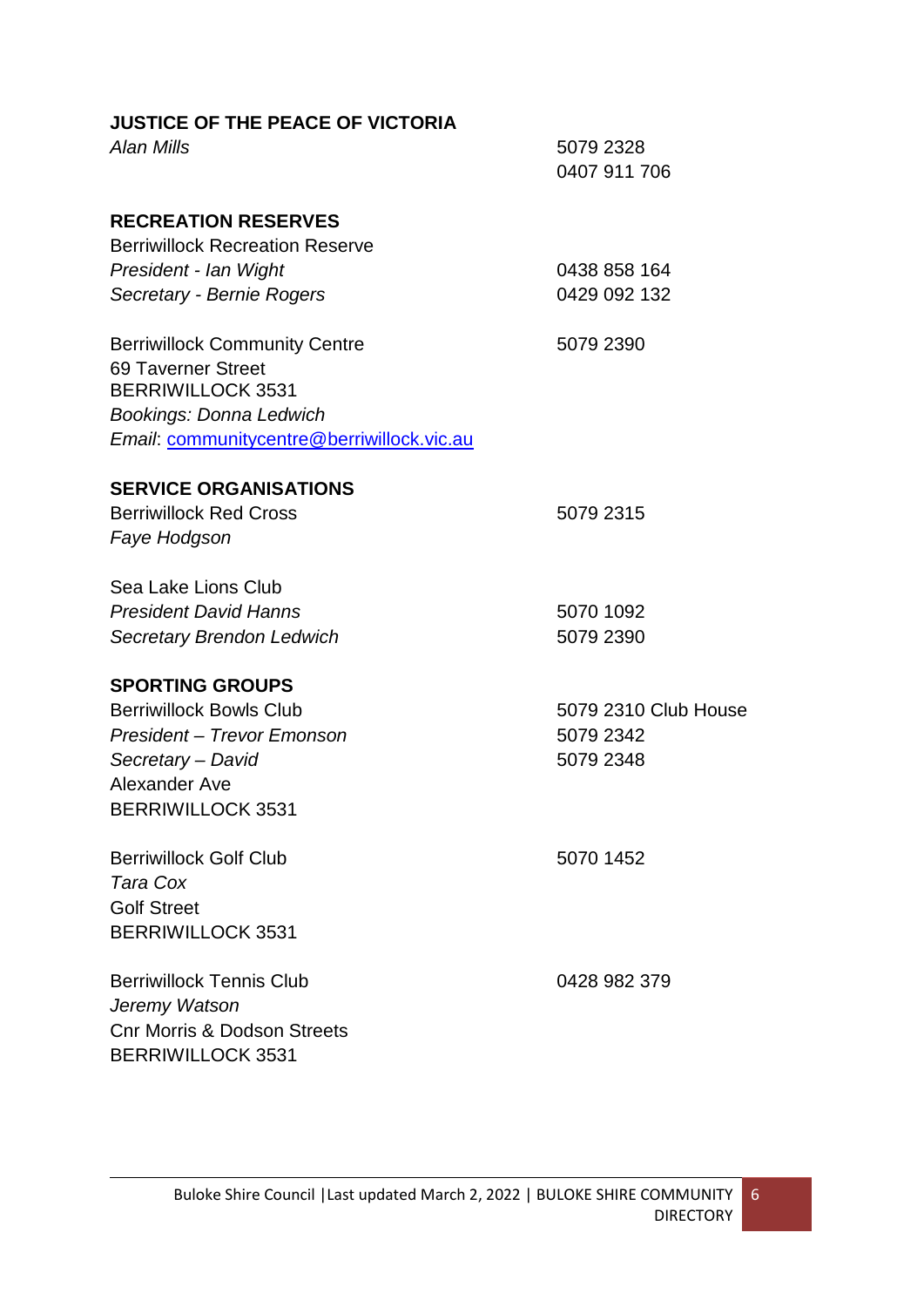| Swimming Pool & Committee of Management  | 5079 2300 |
|------------------------------------------|-----------|
| <b>Cnr Morris &amp; Taverner Street,</b> |           |
| <b>BERRIWILLOCK 3531</b>                 |           |
| Secretary: Neil Luehman,                 | 5079 2203 |
| <b>RSD</b>                               |           |
| <b>BERRIWILLOCK 3531</b>                 |           |
|                                          |           |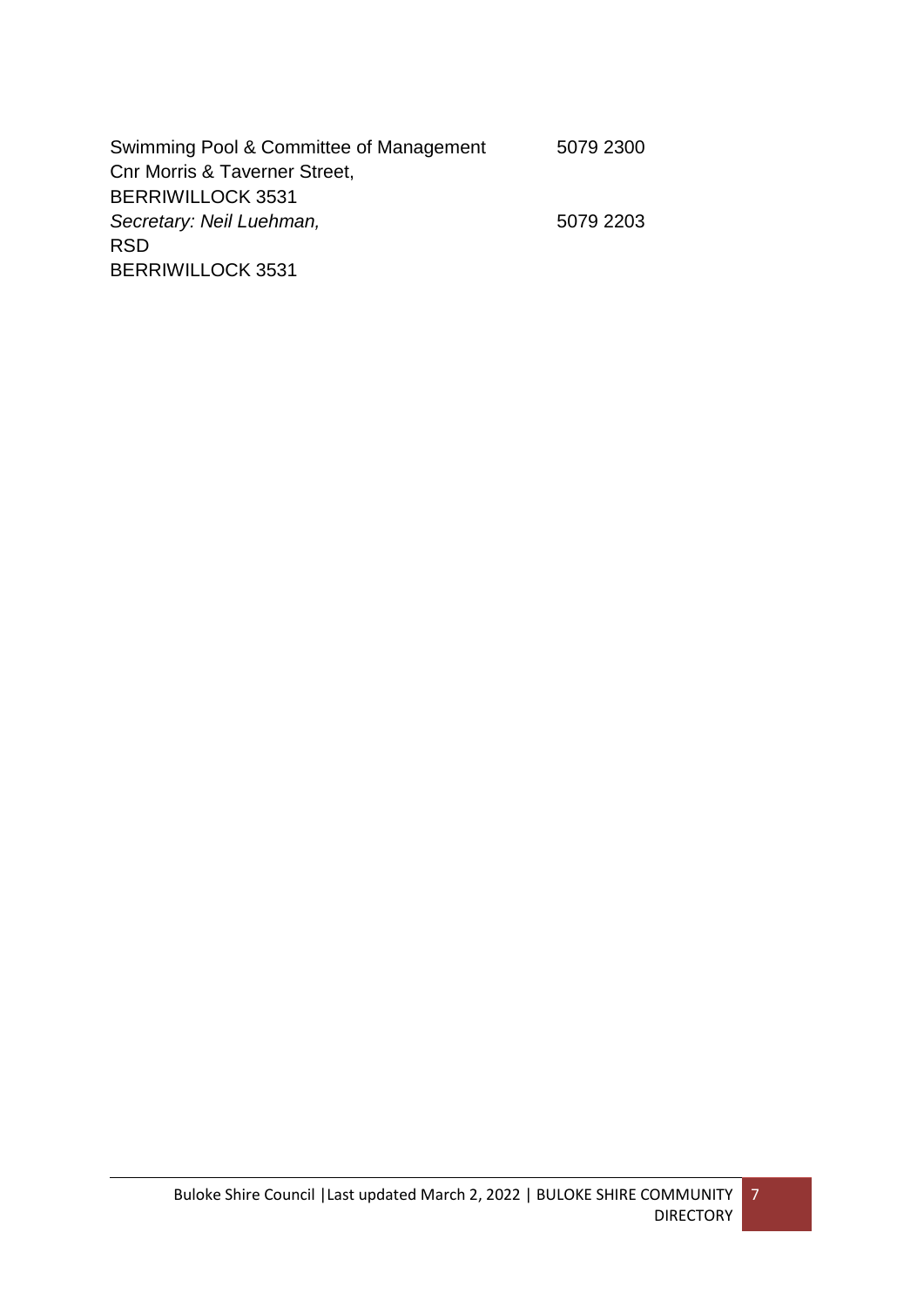# **BIRCHIP**

# <span id="page-7-0"></span>FOR MORE INFORMATION ON THE TOWNSHIP OF BIRCHIP: <http://birchip.vic.au/>

# **CEMETERY TRUST**

Birchip Cemetery Trust 5492 2535 *President: Grant Cartwright Secretary: Eddie Lee* Birchip Business and Learning Centre [birchipblc@bigpond.com](mailto:birchipblc@bigpond.com)

### **BIRCHIP HISTORICAL SOCIETY**

Secretary: Dorothy Reid 5399 0564 Elaime McCallum 0409972228 P.O. Box 35 Birchip 3483 elainemccallum@bigpond.com

# **CHURCHES**

| <b>Birchip Anglican Church</b>    |              |
|-----------------------------------|--------------|
| <b>Geoff Smith</b>                | 0439007261   |
| Rev Judi Bird                     | 0435 593 359 |
| judithblackbird@outlook.com       |              |
| Cnr Rundle & Sherwood Street      |              |
| <b>BIRCHIP 3483</b>               |              |
| Birchip Christian Fellowship      | 5492 2264    |
| <b>Margaret Naughton</b>          |              |
| 56 Campbell St, Birchip           |              |
| Birchip St Mary's Catholic Church | 54937451     |
| Fr Gerry Prunty                   | 0419 247 779 |
| (Danald Draw a <b>bin</b>         |              |

(Donald Presbytery) 2 Corack Road BIRCHIP 3483

Birchip Uniting Church *5085 4241 Fr Glenys Rickard* 0419582563 elainemccallum@bigpond.com 29 Duncan Street BIRCHIP 3483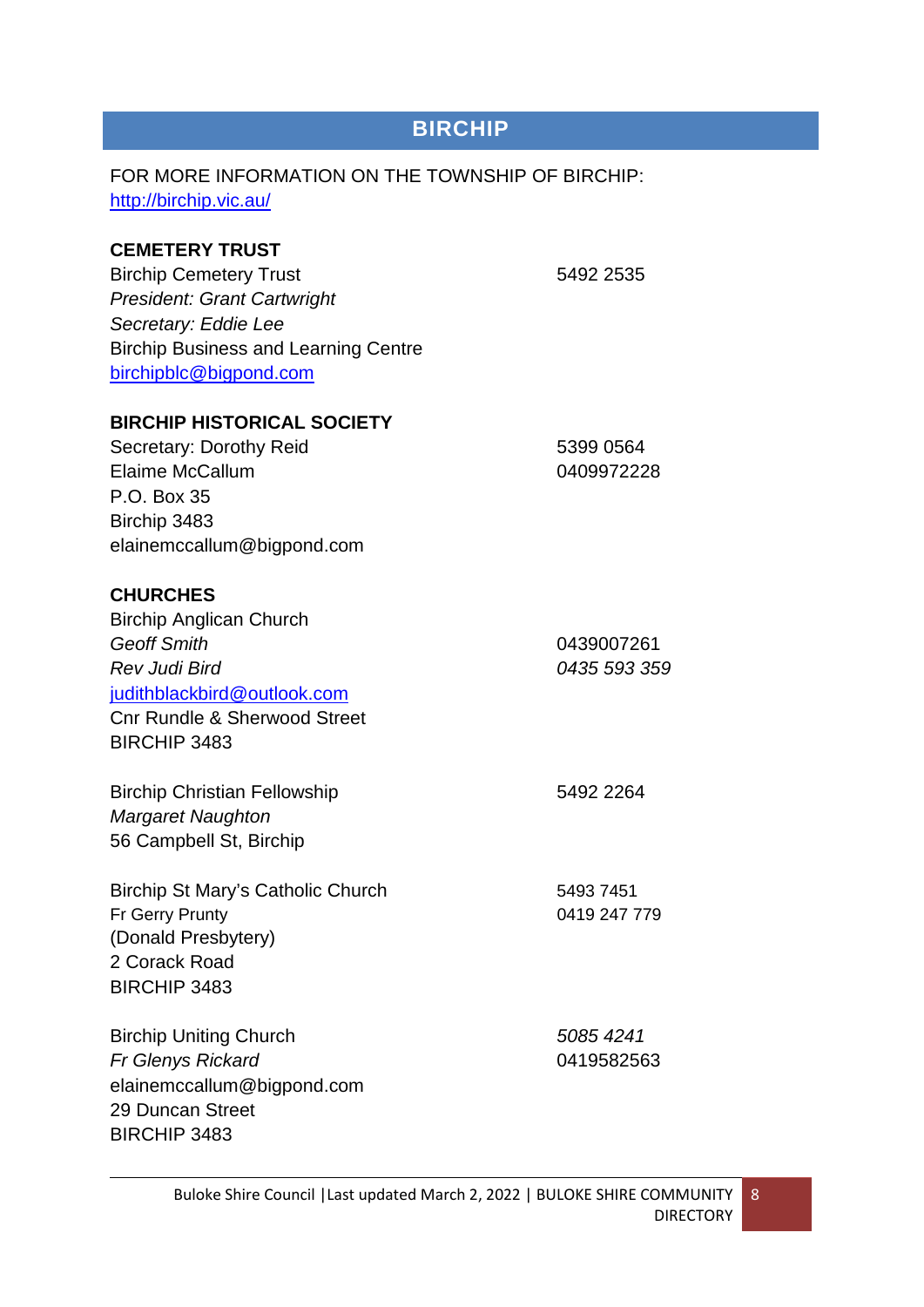# **COMMUNITY FORUMS**

| <b>Birchip Forum</b><br>President: Jak Goldsmith<br>Vice president: John Richmond                                           | 0488 197 032<br>0417 106 033 |
|-----------------------------------------------------------------------------------------------------------------------------|------------------------------|
| <b>COMMUNITY GROUPS</b><br><b>Birchip Planned Activity Group</b><br><b>EWHS Birchip Campus</b><br>PO Box 60<br>BIRCHIP 3483 | 5477 7146                    |
| <b>Birchip Aero Club</b><br>Les Blair                                                                                       | 5492 2699<br>0427 922 343    |
| <b>Birchip Book Club</b><br><b>Birchip Business and Learning Centre</b><br>birchipblc@bigpond.com                           | 5492 2735                    |
| <b>Birchip B&amp;S Committee</b><br><b>Carly Hemley</b>                                                                     | 0419 532 620                 |
| <b>Birchip Community Garden</b><br>Jennifer Blainey                                                                         | 0414 435 818                 |
| <b>Birchip Community Housing</b><br>John Richmond                                                                           | 5492 2287 BH                 |
| <b>Birchip Cropping Group</b><br><b>Fiona Best</b><br>Po Box 85<br>BIRCHIP 3483                                             | 5492 2787                    |
| Wirrim Branch - Birchip CWA<br><b>President: Connely Ryan</b><br>Secretary: Valerie Lee<br>djvalee@telstra.com              | 0437 667 412<br>5492 2619    |
| <b>Birchip Hall</b>                                                                                                         | 1300 520 520                 |
| <b>Birchip Hospital Ladies Auxiliary</b><br><b>Robyn Ferrier</b><br>Po Box 175<br>BIRCHIP 3483                              | 5492 2732<br>0409 356 838    |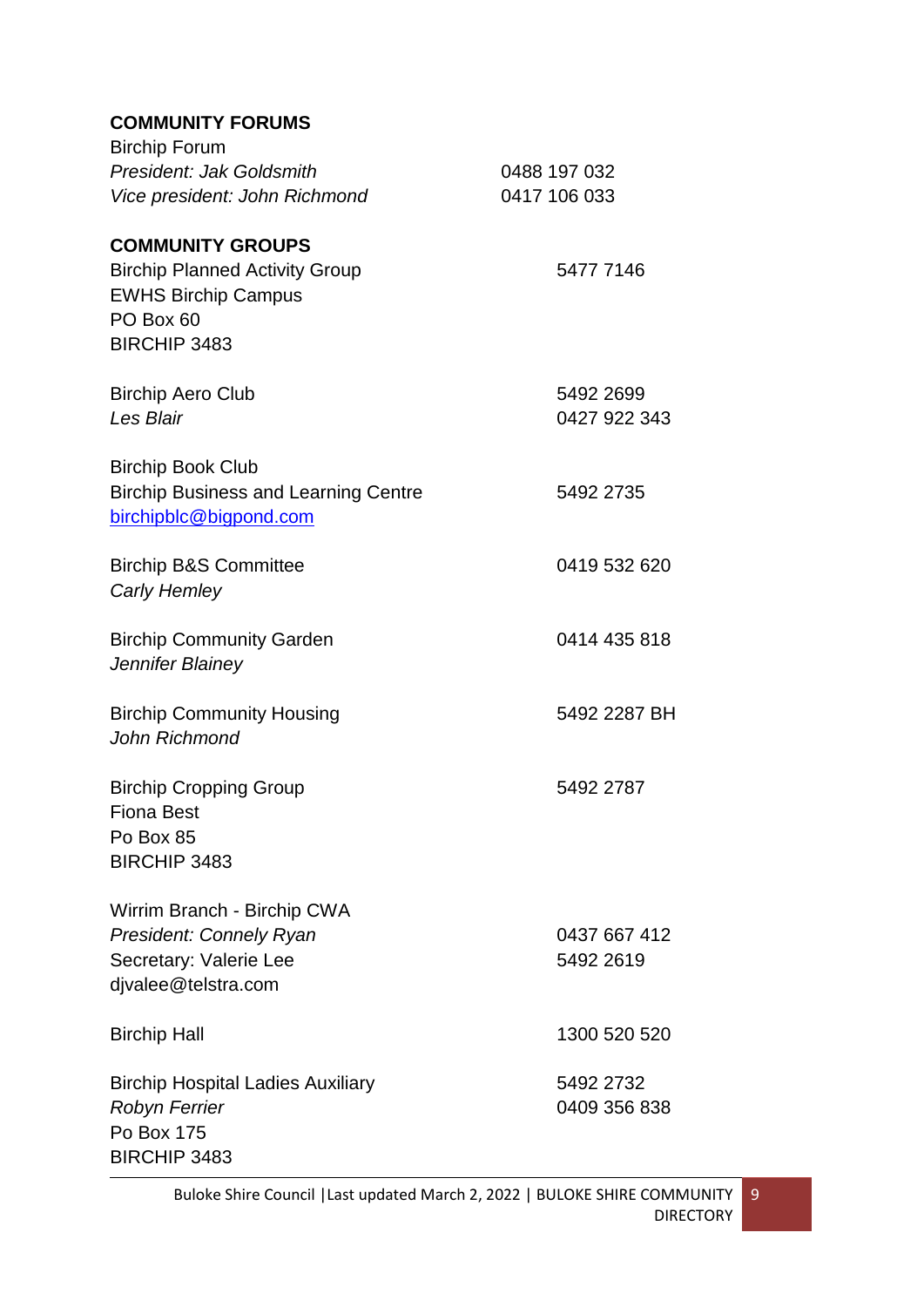| <b>Birchip Landcare Group</b>                                                               | 5498 1320                                         |
|---------------------------------------------------------------------------------------------|---------------------------------------------------|
| <b>President: Mary Fielding</b><br>Contact: Sue Pretty<br>southeastmalleelandcare@gmail.com | 0458 922 005                                      |
| <b>Birchip Men's Shed</b><br>President: Warren King                                         | 0418 504 686                                      |
| Birchip Players (Drama)<br><b>Birchip Business and Learning Centre</b>                      | 0429 922 735                                      |
| <b>Birchip Playgroup</b><br><b>Connelly Ryan</b>                                            | 0437 667 412                                      |
| <b>Birchip Probus</b><br><b>Rosilyn Rickard</b><br>roscol2@bigpond.com                      | $(03)$ 5492-2251                                  |
| <b>Birchip RSL</b><br>President: Shane McLoughlan<br>Shane.mcloughlan@elders.com.au         | 5492 2290<br>0418 844 533                         |
| Secretary: Andrew Bidstrup                                                                  | 0419 397 032                                      |
| Birchip Seek 'n' See<br><b>Robyn Ferrier</b>                                                | 0409 356 838                                      |
| <b>Birchip Youth Group</b><br><b>Birchip Business and Learning Centre</b>                   | 5492 2735                                         |
| Friends of the Library<br>Birchip P-12 School                                               | 5492 2287                                         |
| <b>Stitchums Craft Group</b><br>Sue Digby                                                   | 0467 544 247                                      |
| <b>FIRE BRIGADES</b><br><b>Birchip Urban Fire Brigade</b><br>Captain - Darren Hogan         | Fire Calls Only - 000<br>5492 2208 / 0418 997 008 |
| <b>POLICE STATION</b><br><b>Birchip Police Station</b><br>95 Cumming Avenue                 | 000<br>5492 2300                                  |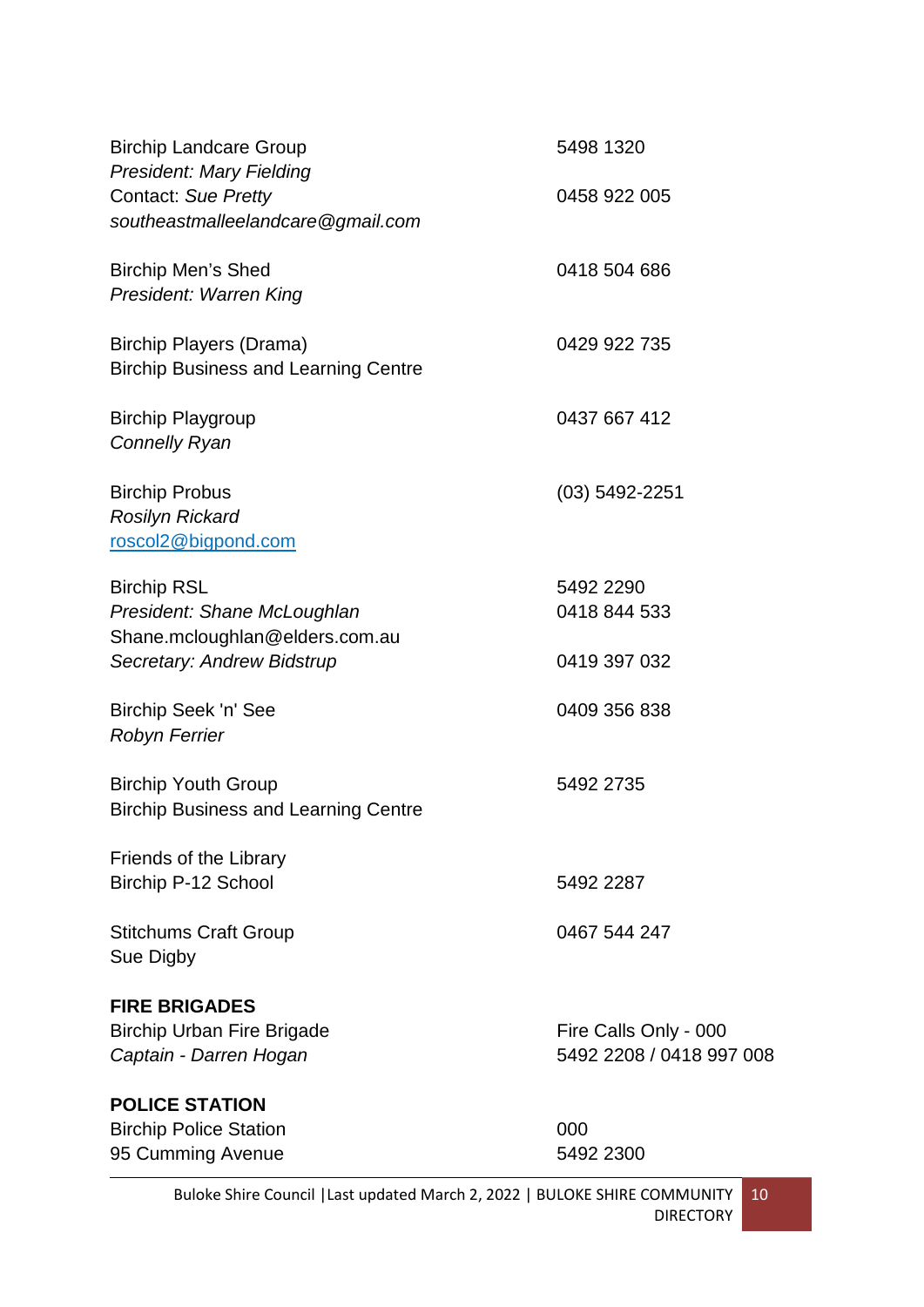| <b>BIRCHIP 3483</b>                     |                |
|-----------------------------------------|----------------|
| <b>SES</b>                              |                |
| <b>Birchip SES</b>                      | 5492 2402      |
| Darlene Emblem (Controller)             | 0422 963 111   |
| <b>TOW TRUCK SERVICE</b>                |                |
| <b>Blair's Panel Shop</b>               | 5492 2343      |
| 26 Abbott Street                        | 0427 922 343   |
| <b>BIRCHIP 3483</b>                     |                |
| blairspanelshop@bigpond.com             |                |
| <b>HOSPITAL</b>                         |                |
| <b>Birchip Campus</b>                   | 5477 7100      |
| <b>East Wimmera Health Service</b>      | Fax: 5492 2455 |
| 26 Duncan Street                        |                |
| <b>BIRCHIP 3483</b>                     |                |
| birchip@ewhs.org.au                     |                |
| <b>JUSTICE OF THE PEACE OF VICTORIA</b> |                |
| Ken King                                | 5492 2694      |
|                                         | 0419 777 119   |
| Gail Sharp                              | 5492 2616 BH   |
|                                         | 0419 328 857   |
| Simone Christie                         | 5492 2735 BH   |
|                                         | 0429 922 735   |
| <b>Kathleen Barry</b>                   | BH 5477 7100   |
|                                         | 0429 772 333   |
|                                         |                |
| <b>Christopher Cook</b>                 | 0476 850 043   |
| <b>EARLY LEARNING CENTRE</b>            |                |
| <b>Birchip Kindergarten</b>             | 0490 529 213   |
| 43-47 Campbell Street                   |                |
| <b>BIRCHIP 3483</b>                     |                |
| Kindergarten                            |                |
| Birchip.kin@kindergarten.vic.gov.au     |                |
| Long Day Care                           |                |
| birchipldc.kin@kindergarten.vic.gov.au  |                |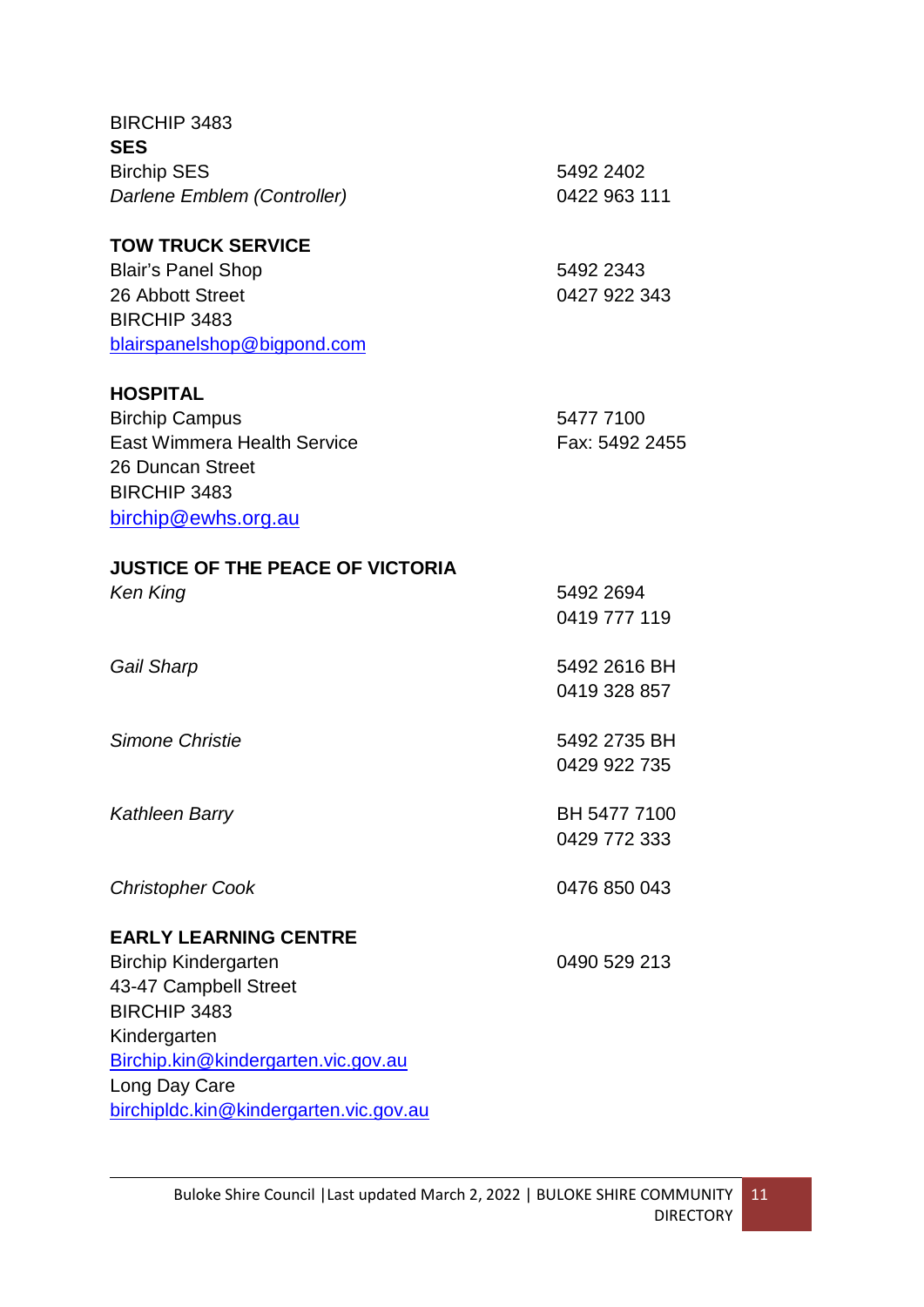| <b>RECREATION RESERVES</b><br><b>Birchip Community Leisure Centre</b><br><b>Julie Coffey</b><br><b>Johnson Street</b><br><b>BIRCHIP 3483</b>                                                                                      | 5492 2596<br>0428593683     |
|-----------------------------------------------------------------------------------------------------------------------------------------------------------------------------------------------------------------------------------|-----------------------------|
| <b>RESIDENTIAL AGED CARE</b><br>Wirrim Lodge<br><b>Taverner Street</b><br><b>BIRCHIP 3483</b>                                                                                                                                     | 5477 7103                   |
| <b>SCHOOLS &amp; RESOURCES CENTRES</b><br>Birchip P-12 School<br>PO Box 9 - Campbell Street<br><b>BIRCHIP 3483</b><br>Email: birchip.p-12@edumail.vic.gov.au<br>(Please note a Community Gym is available at Birchip P-12 School) | 5492 2287<br>Fax: 5492 2211 |
| <b>Birchip Business and Learning Centre</b><br><b>Resource Centre, The Shamrock</b><br>77 Cumming Avenue<br><b>BIRCHIP 3483</b>                                                                                                   | 5492 2735<br>Fax: 5492 2863 |
| <b>SENIOR CITIZENS</b><br><b>Birchip Senior Citizens -</b><br>Secretary: Janice Randle<br><b>Sherwood Street</b><br>BIRCHIP 3483<br>Meet every Tuesday                                                                            | 5492 2336                   |
| <b>SERVICE ORGANISATIONS</b><br><b>Birchip Lions Club</b><br><b>Brian Lea</b><br>Po Box 22<br><b>BIRCHIP 3483</b><br>Email: Birchip@lions201v1-4.org.au                                                                           | 0408 320 588                |
| Birchip St Vincent de Paul<br>Chris Hogan                                                                                                                                                                                         | 0428 586 056                |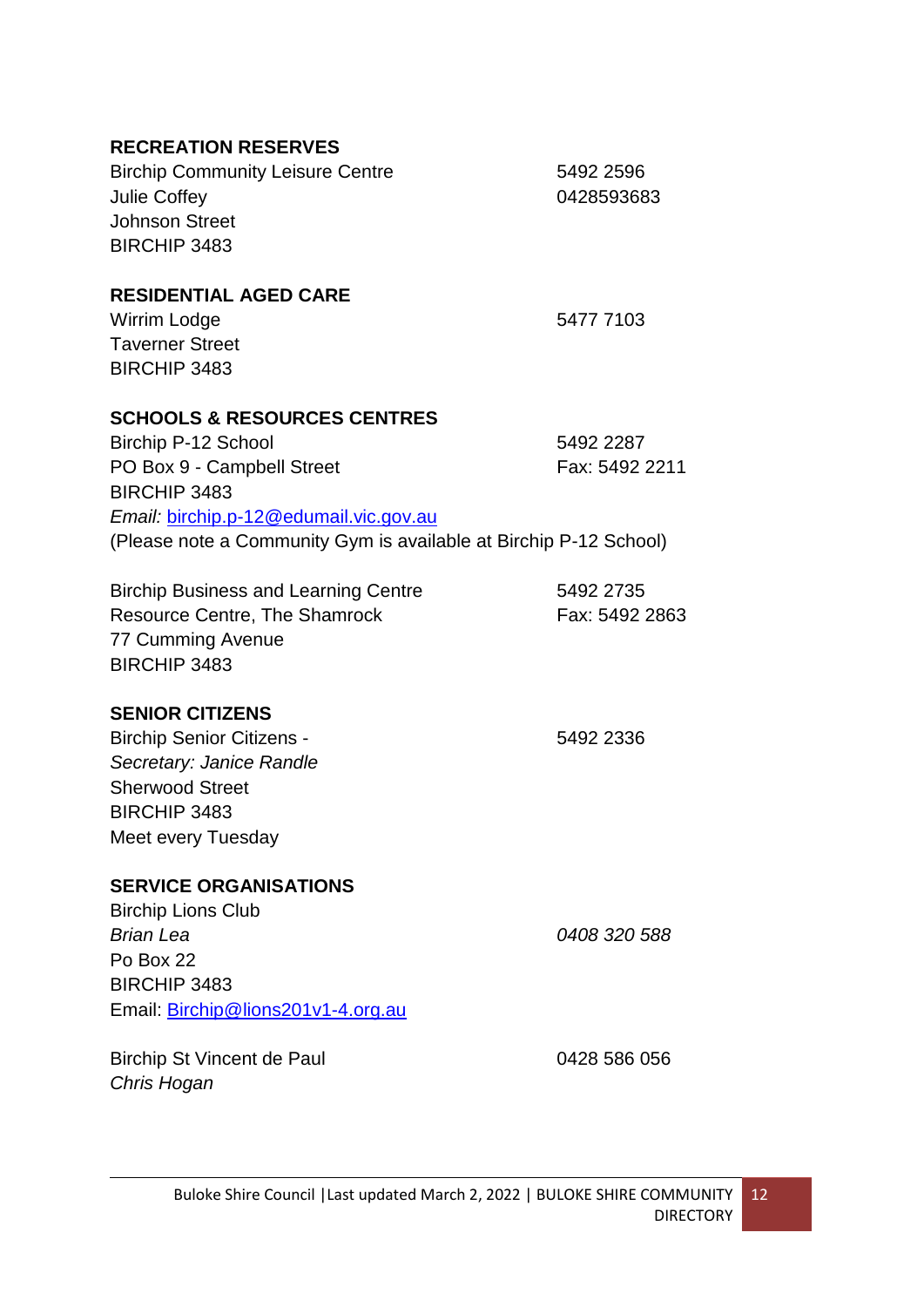# **SPORTING CLUBS**

| <b>Birchip Angling Club</b><br>Jarrod Tyler<br>tyler.jarrod.l@icloud.com                                                                                       | 0427 161 181                                                           |
|----------------------------------------------------------------------------------------------------------------------------------------------------------------|------------------------------------------------------------------------|
| <b>Birchip &amp; District Fishing Club</b><br>Alan Digby<br>Po Box 66<br>Birchip 3483                                                                          | 03 5492 2822                                                           |
| <b>Birchip Archery Club Inc</b><br>Kirsch Road, Birchip                                                                                                        | 0400 958 915                                                           |
| <b>Birchip Bowls Club</b><br>Jennifer Blainey<br>43 Sherwood St<br><b>BIRCHIP 3483</b>                                                                         | 5492 2296 Club House<br>0414 435 818                                   |
| <b>Birchip Cricket Club</b><br><b>Andrew Sayle</b><br><b>18 Duncan Street</b><br><b>BIRCHIP 3483</b><br>Email: sayle.andrew.g@edumail.vic.gov.au               | 0429 922 395                                                           |
| <b>Birchip Watchem Football Club</b><br><b>President: Paul Lowry</b><br>Club Contact: Dan McLoughlan<br>Daniel.mcloughlan@gmail.com                            | 5492 2324 Club House<br>0438 669 906                                   |
| Birchip Harness Racing Club Inc.<br>President: Travis Knight<br>Secretary: Brad Sharp<br>Email: Bsharp0301@gmail.com<br>109 Cumming Ave<br><b>BIRCHIP 3483</b> | 5492 2616 Club House<br>0487 422 110<br>0409 431 465<br>Fax: 5492 2606 |
| Birchip Golf Club - Men<br><b>Kevin Weinert</b>                                                                                                                | 5492 2339 Club House                                                   |
| <b>Birchip Golf Club - Ladies</b><br><b>Beryl Fietz</b>                                                                                                        | 5492 2339 Club House                                                   |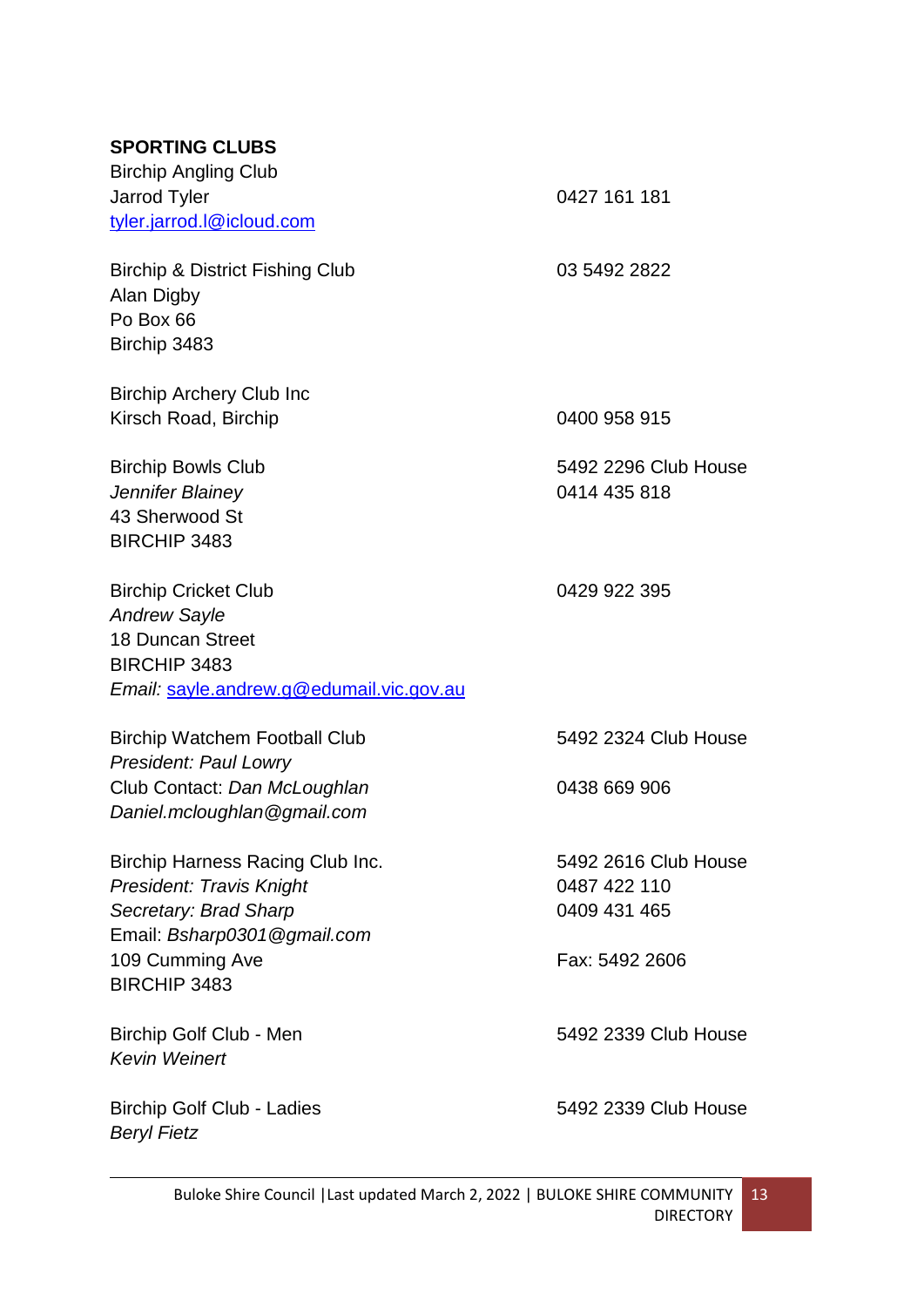| Birchip - Watchem Netball Club<br>President: Kylie Walsh<br>Vice President: Kelly Angel | 5492 2758<br>0439 858 415<br>0427 564 507 |
|-----------------------------------------------------------------------------------------|-------------------------------------------|
| <b>Birchip Squash Club</b><br><b>Birchip Business and Learning Centre</b>               | 54 922 735                                |
| <b>Birchip Tennis Club</b><br><b>Russell Christie</b>                                   | 0429 922 488                              |
| Swimming Pool & Committee of Management<br><b>Sherwood Street, Birchip</b>              | 0408 495 391                              |
| Secretary: Cathy Bales,                                                                 | 5492 2588                                 |
| 29 Campbell Street,<br>Birchip 3483                                                     | 0428 922 588                              |
| Birchip-Watchem Hockey Club                                                             |                                           |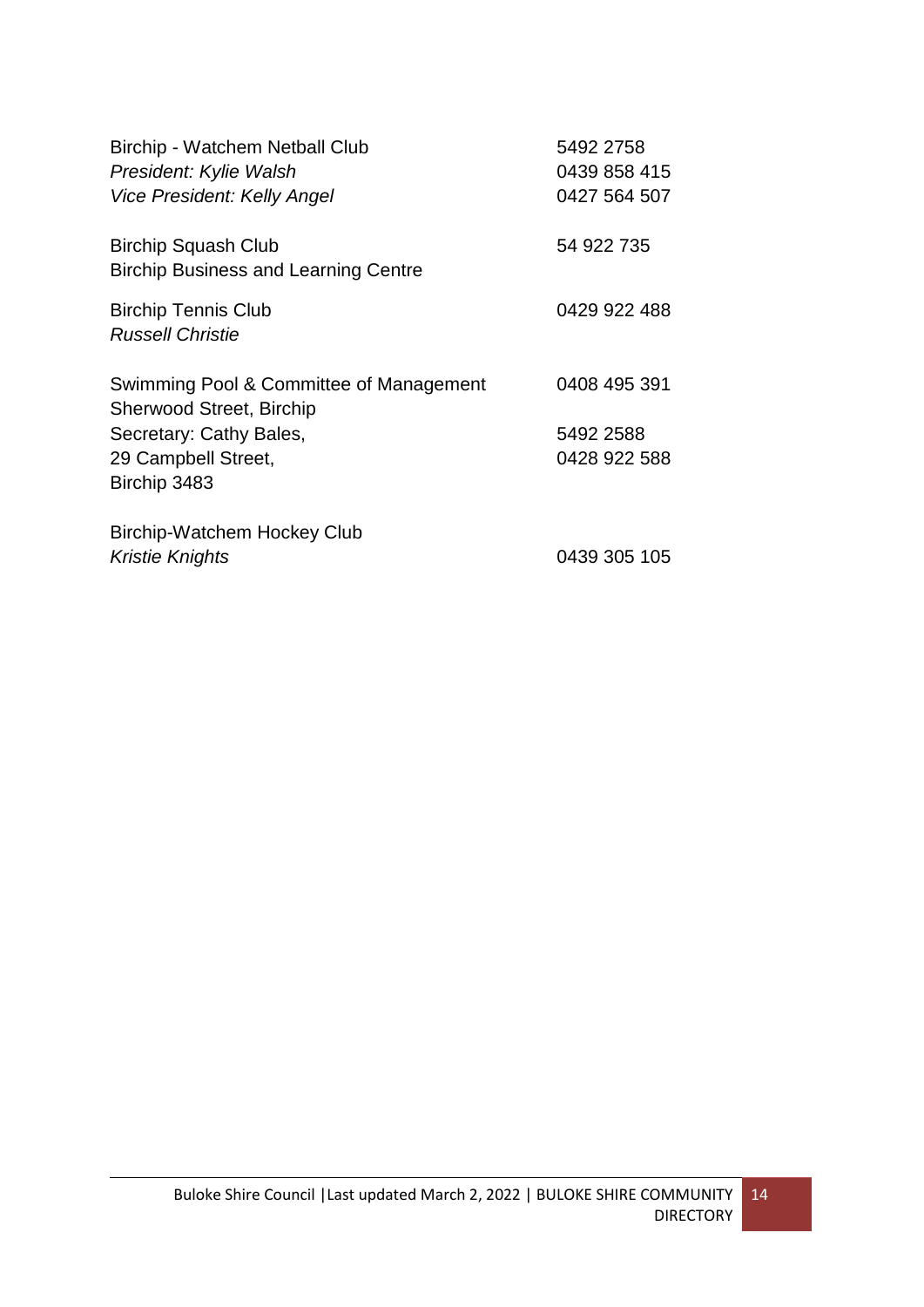# **BUCKRABANYULE**

# <span id="page-14-0"></span>**FIRE BRIGADES**

Buckrabanyule Fire Brigade Fire Calls Only - 000 *Captain - Dennis Hannigan* 5492 7524

0417 517 529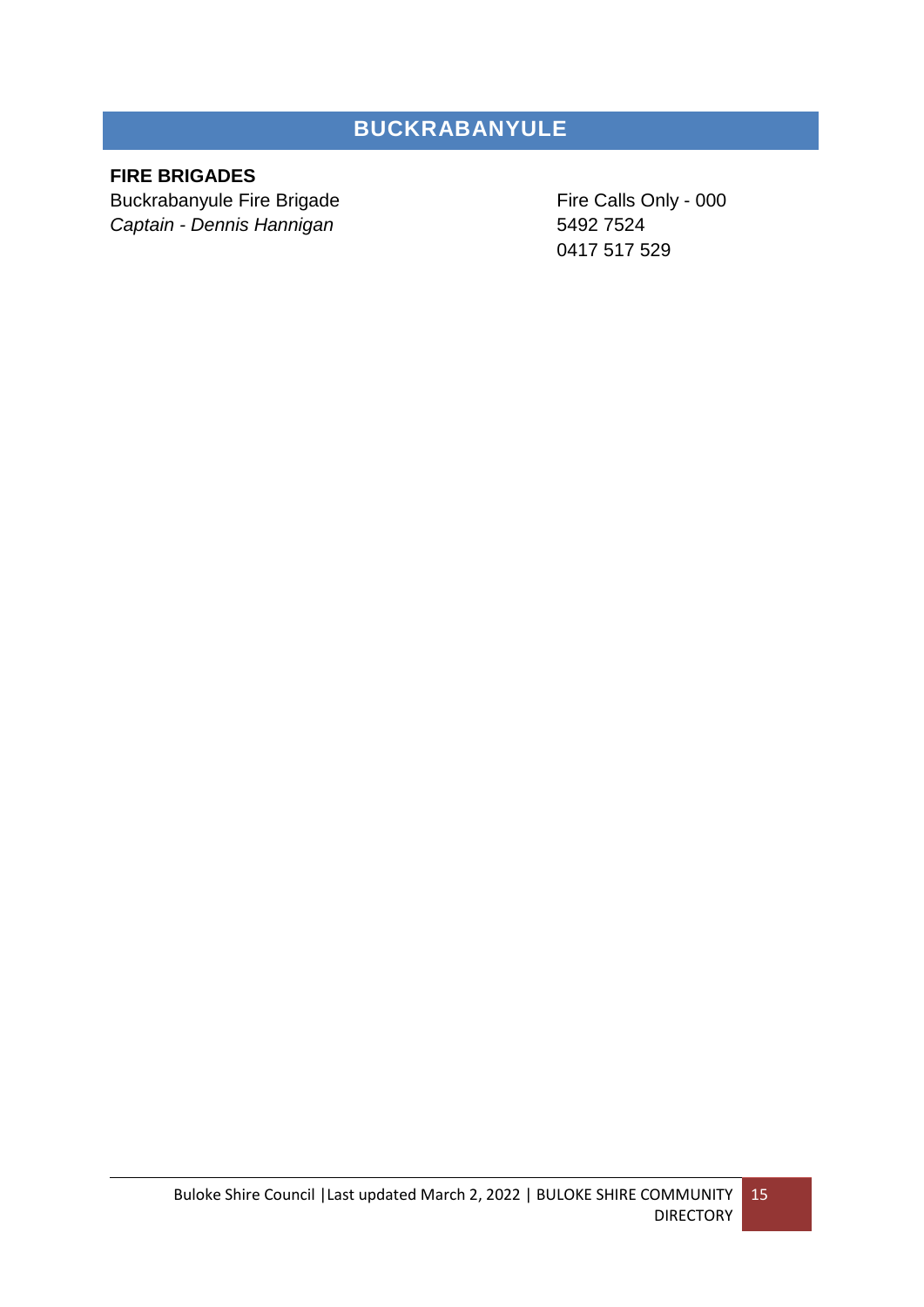# **CHARLTON**

# <span id="page-15-0"></span>FOR MORE INFORMATION ON THE TOWNSHIP OF CHARLTON: <http://www.charlton.vic.au/>

| <b>CEMETERY TRUST</b>                                   |              |
|---------------------------------------------------------|--------------|
| <b>Charlton Cemetery Trust</b>                          | 0418 885 796 |
| Chairman - Peter Watts                                  | 5491 6246    |
| Secretary - Mary McLoughlan                             | 0476 915 210 |
| Po Box 154                                              |              |
| CHARLTON 3525                                           |              |
| <b>CHURCHES</b>                                         |              |
| Charlton St. Joseph's Catholic Church                   |              |
| <b>Fr Gerry Prunty</b>                                  | 0419 247 779 |
| Po Box 149                                              |              |
| <b>7 Learmonth Street</b>                               |              |
| <b>CHARLTON 3525</b>                                    |              |
| <b>Charlton Uniting Church</b>                          | 5491 1946    |
| <b>Rev John Vander Reest</b>                            |              |
| 2 Halliday Street                                       |              |
| P O Box 66                                              |              |
| CHARLTON 3525                                           |              |
| Secretary: Joy Freeman                                  | 0432 656 009 |
| <b>Sunday Morning Services-</b>                         |              |
| First Sunday-11am at St. Martins                        |              |
| 1 <sup>st</sup> & 3 <sup>rd</sup> Sunday Holy Communion |              |
| 2 <sup>nd</sup> Sunday-9am morning prayer               |              |
| Fourth Sunday-11am                                      |              |
| <b>Charlton Anglican Church</b>                         |              |
| St Martins's                                            |              |
| The Rev'd Judi Bird                                     | 0435 593 359 |
| 3 Armstrong Street                                      |              |
| <b>CHARLTON 3525</b>                                    |              |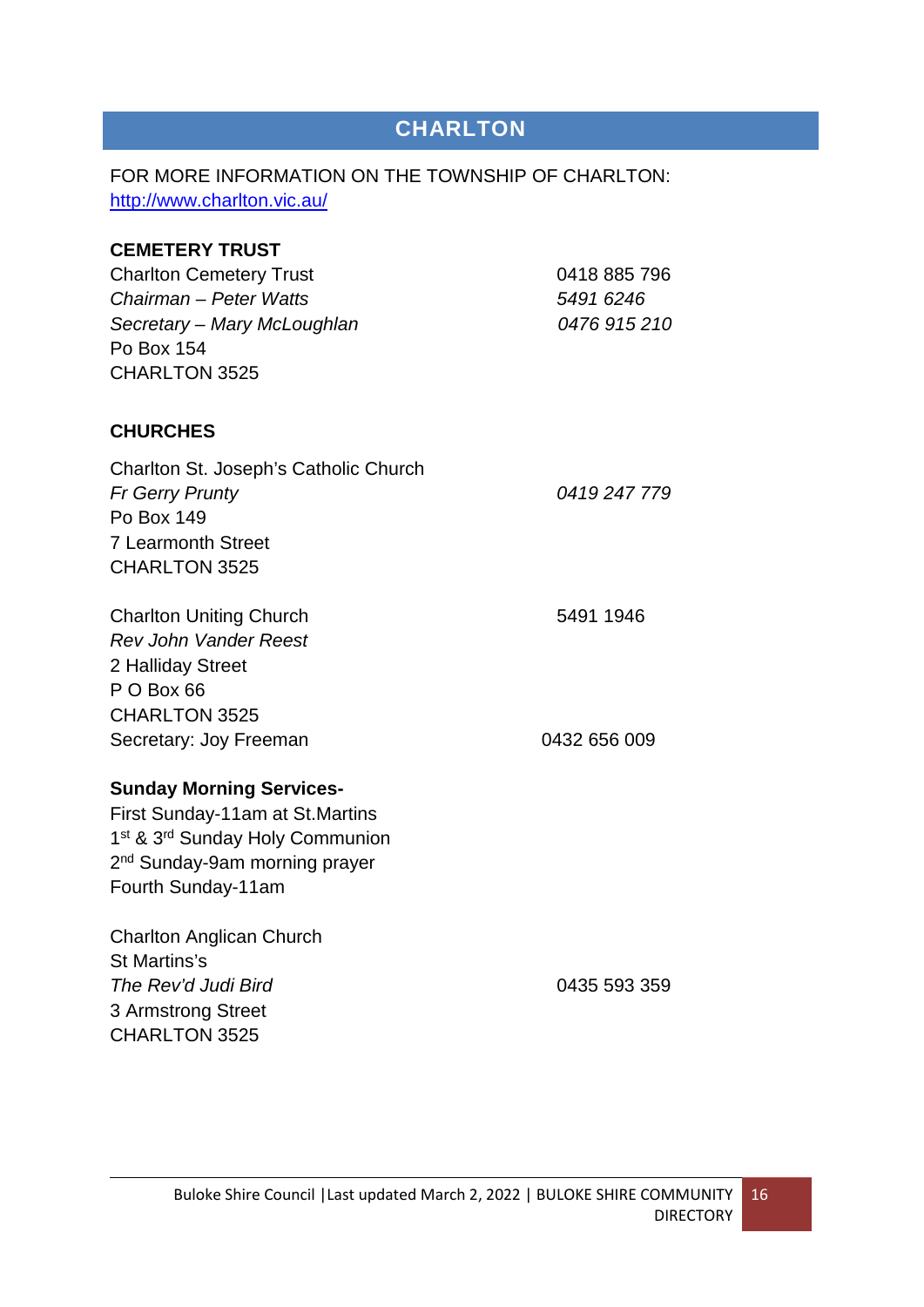# **COMMUNITY FORUM**

| <b>Charlton Forum</b>               |                  |
|-------------------------------------|------------------|
| <b>President: Bruce Gardiner</b>    | 0411 203 255     |
| Secretary: Carolyn Olive            | 0418 361 971     |
| Po Box 55                           |                  |
| <b>CHARLTON 3525</b>                |                  |
| Email: charltonforum@gmail.com      |                  |
| <b>Charlton Chamber of Commerce</b> |                  |
| Po Box 22                           |                  |
| <b>CHARLTON 3525</b>                |                  |
| <b>Troy Heenan</b>                  | 0431 813 344     |
| troyheenan@hotmail.com              |                  |
| <b>COMMUNITY GROUPS</b>             |                  |
| Charlton A & P Society              | 0427 115 194     |
| <b>Wendy Laffin</b>                 | (Show week only) |
| Po Box 126                          |                  |
| <b>CHARLTON 3525</b>                |                  |
| <b>Charlton Ambulance Auxiliary</b> | 0419 386 047     |
| 21 Rutherford St                    |                  |
| <b>CHARLTON 3525</b>                |                  |
| <b>Charlton Arts Council</b>        | 5491 1351        |
| Nola Wright                         |                  |
| Po Box 130                          |                  |
| CHARLTON 3525                       |                  |
| Charlton - Cabbaritta CWA           | 5491 2223        |
| Po Box 23                           |                  |
| <b>CHARLTON 3525</b>                |                  |
| <b>Charlton Citizens Band</b>       | 5491 1672        |
| 22 Menzies Street                   |                  |
| <b>CHARLTON 3525</b>                |                  |
| <b>Charlton Community Gym</b>       |                  |
| charlton.community.gym@gmail.com    |                  |
| <b>Secretary Rachael Smyth</b>      | 0400 042 885     |
| <b>Treasurer Kelly Wright</b>       | 0417 885 439     |
|                                     |                  |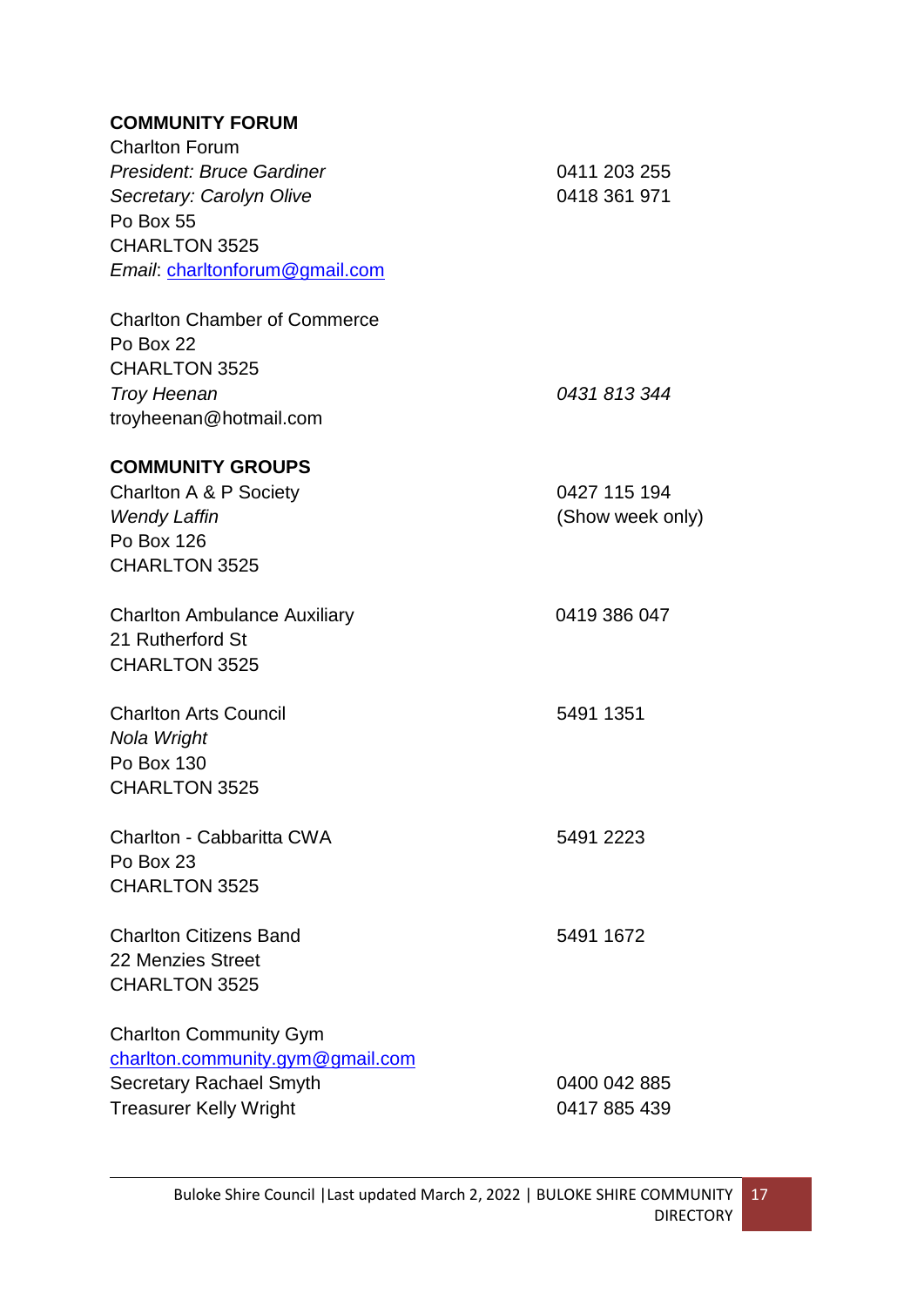| <b>Charlton Court House Committee</b><br>Carolyn Olive<br>Po Box 30<br><b>CHARLTON 3525</b>                                                        | 5491 6225<br>0418 361 971 |
|----------------------------------------------------------------------------------------------------------------------------------------------------|---------------------------|
| <b>Charlton Historical Society</b><br><b>Golden Grain Museum</b><br>Carolyn Olive<br>Po Box 30<br><b>CHARLTON 3525</b>                             | 5491 6225<br>0418 361 971 |
| <b>Charlton Planned Activity Group</b><br><b>Julie McGrath</b><br><b>EWHS Charlton Campus</b><br>Po Box 159<br><b>CHARLTON 3525</b>                | 5477 6800                 |
| <b>Charlton Playgroup</b><br><b>Abby Mulquiny</b><br>Email: playgroupcharlton@gmail.com<br>1 Armstrong Street<br>Po Box 42<br><b>CHARLTON 3525</b> | 0438 072 385              |
| <b>Friends of EWHS Charlton Campus</b><br>Val Bourke                                                                                               | 0427 074 999              |
| <b>Charlton Carer Support Group</b><br><b>EWHS Charlton Campus</b><br>Po Box 159<br><b>CHARLTON 3525</b>                                           | 5491 1673                 |
| <b>Charlton Legacy</b>                                                                                                                             | 5492 7550                 |
| Charlton - Lite Club<br>4 Learmonth St<br><b>CHARLTON 3525</b>                                                                                     | 5491 1122                 |
| <b>Charlton Men's Shed</b><br><b>Kevin Willey</b><br>Po Box 4<br>CHARLTON 3525                                                                     | 0428 911 830              |

#### Buloke Shire Council |Last updated March 2, 2022 | BULOKE SHIRE COMMUNITY DIRECTORY 18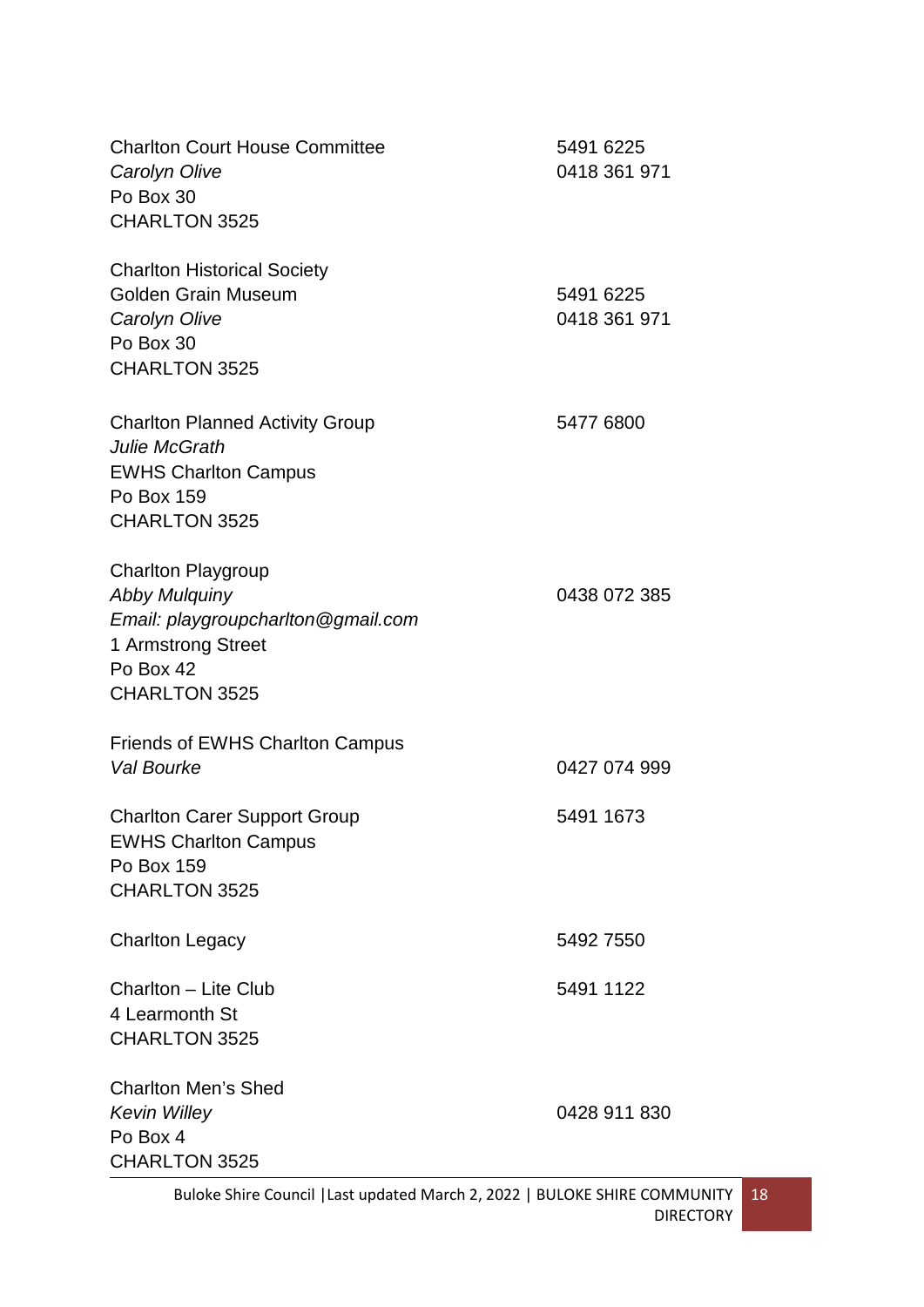| <b>Charlton Neighbourhood House</b><br>30-34 High Street<br>PO Box 2                                                                                               | 0473 759 456                            |
|--------------------------------------------------------------------------------------------------------------------------------------------------------------------|-----------------------------------------|
| <b>Charlton North Central Garden Club</b><br>Sue Walsh<br>Po Box 134<br><b>CHARLTON 3525</b>                                                                       | 0407 140 336                            |
| <b>Charlton Club</b><br>John Sweatman<br>lan Jenkins                                                                                                               | 5491 1639<br>0427004757<br>0417 389 496 |
| <b>Charlton Craft Group</b>                                                                                                                                        | 5491 1811                               |
| (10am Tues Morn at Angling Club)<br><b>Janet Stafford</b>                                                                                                          | 0419 559 818                            |
| <b>Charlton Rex Community Theatre</b><br>Hayden McKinnon<br>30-34 High Street, Charlton<br>Po Box 50<br><b>CHARLTON 3525</b><br>Email: Boxoffice@rextheatre.org.au | 5491 2333                               |
| Charlton RSL (Sub-Branch)<br>President: Bill Freeman<br>11 Armstrong Street<br><b>CHARLTON 3525</b>                                                                | 5491 1000<br>Fax: 5491 1090             |
| <b>Charlton Travellers Rest</b><br>Po Box 55<br><b>CHARLTON 3525</b>                                                                                               | 0448 276 631                            |
| <b>Charlton Traffic Safety Education Centre</b><br>Cnr Wright & Kaye Sts<br><b>CHARLTON 3525</b>                                                                   | 5491 1593<br>0418 529 718               |
| <b>Charlton the OASIS Club</b><br><b>Stuart James</b><br>Po Box 125<br><b>CHARLTON 3525</b>                                                                        | 0457 981 341                            |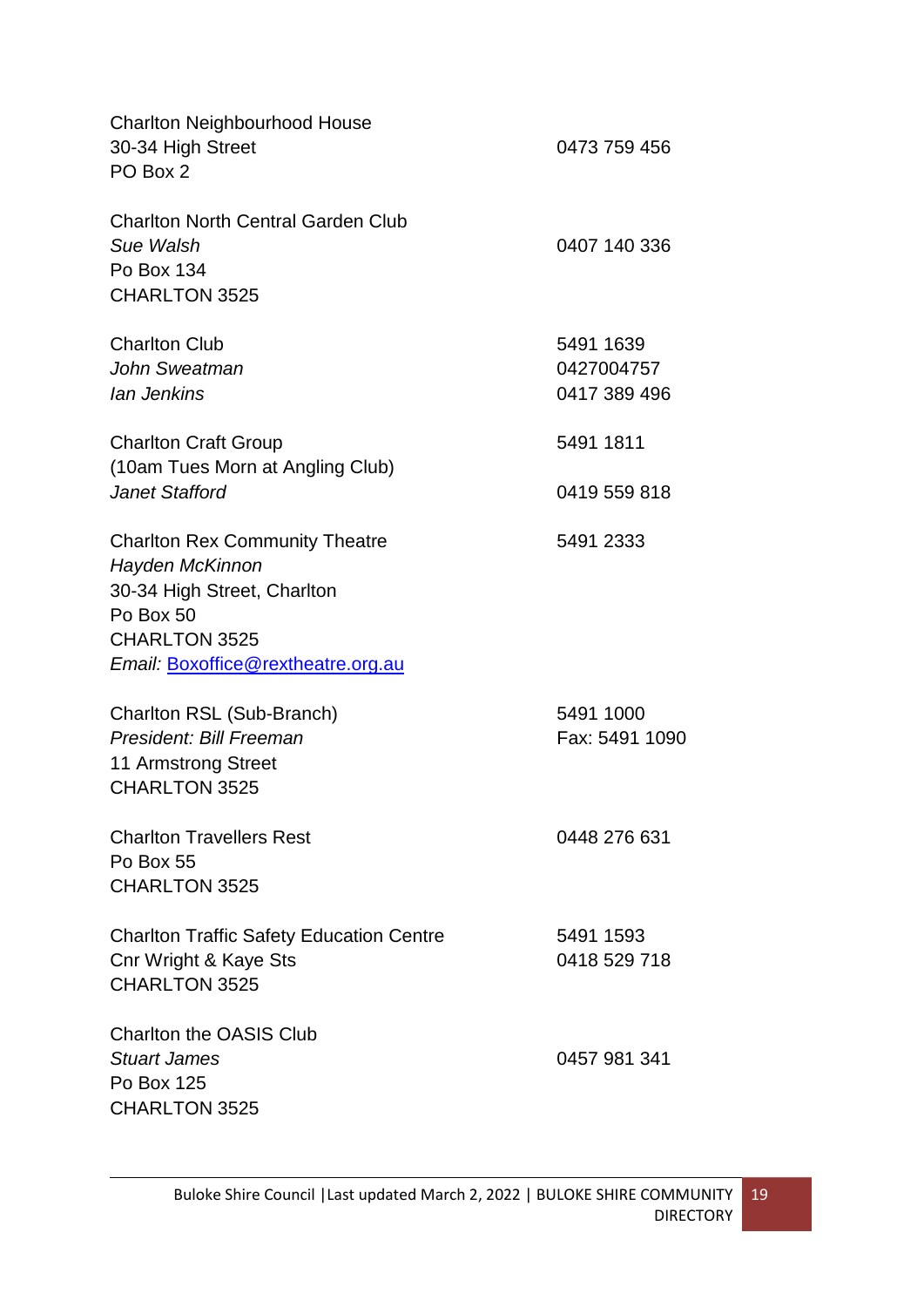Charlton World Development 5491 1528

**FIRE BRIGADE** Charlton Urban Fire Brigade Fire Calls Only – 000 *Captain - Craig Walsh* 0419 040 044

**POLICE STATION** Charlton Police Station 000

### **HOSPITAL**

Charlton Campus 5477 6800 East Wimmera Health Service 4 Learmonth Street Po Box 159 CHARLTON 3525

1 Armstrong Street

CHARLTON 3525

Po Box 150

5491 1719 (SIREN)

12 Camp Street 5491 1011 Charlton Station CHARLTON 3525 5018 5300 Mildura Station

# **JUSTICE OF THE PEACE OF VICTORIA**

| Valerie Bourke                                 |           | 5491 1418    |
|------------------------------------------------|-----------|--------------|
|                                                |           | 0427 074 999 |
| <b>Garry Larmour</b>                           |           | 5491 1647    |
|                                                |           | 0409 023 875 |
| <b>Peter Watts</b>                             |           | 5491 6246    |
| Elizabeth Wykes                                |           | 0418 690 172 |
|                                                | <b>BH</b> | 5491 1691    |
| <b>PRESCHOOL</b>                               |           |              |
| <b>Charlton &amp; District Pre-School Inc.</b> |           | 5491 1775    |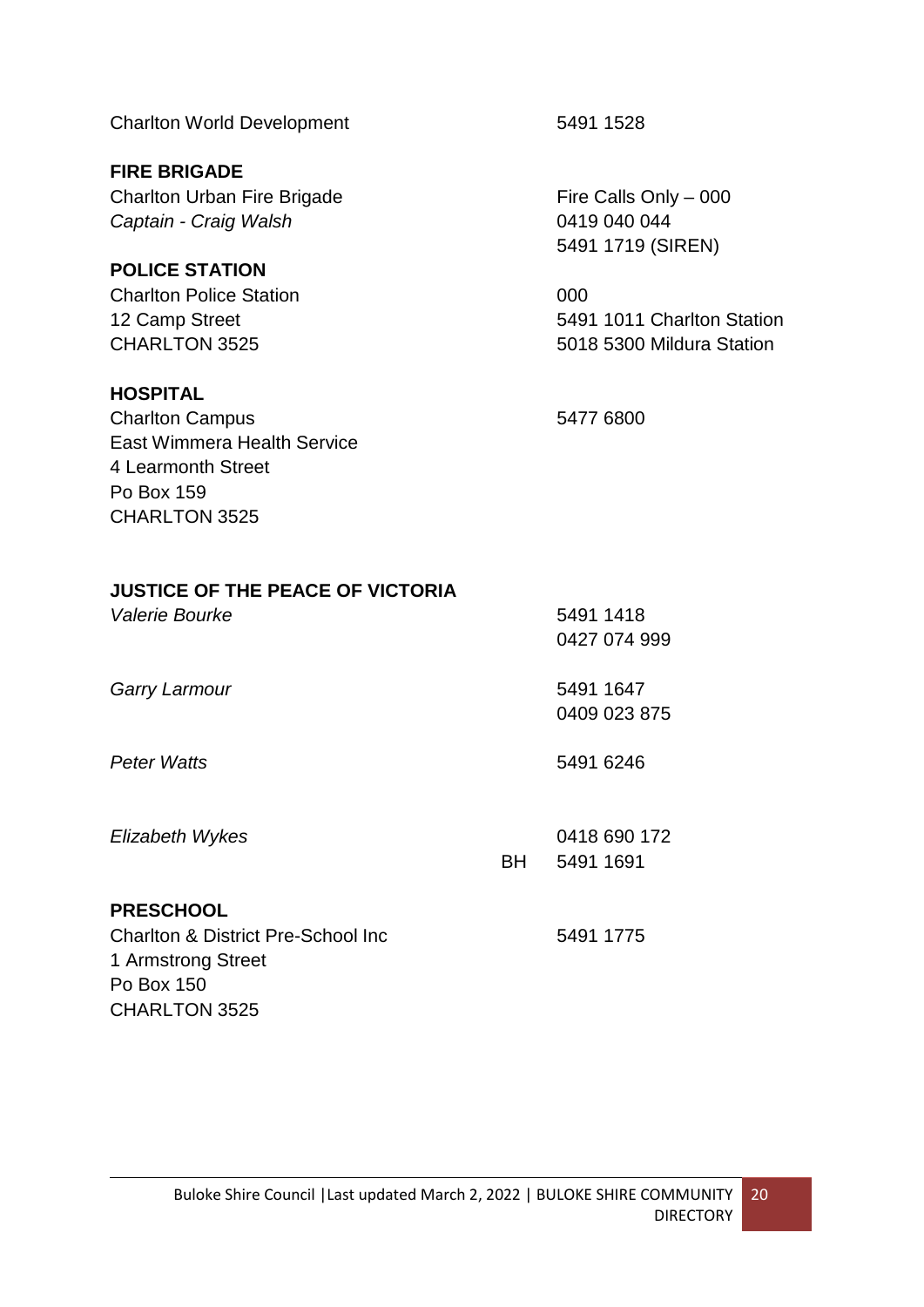| <b>RECREATION RESERVES</b>                  |                |
|---------------------------------------------|----------------|
| <b>Charlton Hall Committee</b>              | 5491 1647      |
| Garry Larmour                               |                |
| <b>Charlton Park Recreation Reserve</b>     | 5491 1908      |
| <b>Simon Peck</b>                           | 0459 927 906   |
| <b>RESIDENTIAL AGED CARE</b>                |                |
| <b>EWHS</b>                                 | 5477 6800      |
| 4 Learmonth Street                          |                |
| <b>CHARLTON 3525</b>                        |                |
| <b>SCHOOLS &amp; RESOURCE FACILITIES</b>    |                |
| <b>Charlton College P-12</b>                | 5491 1280      |
| Po Box 138                                  | Fax: 5491 1703 |
| <b>Davies Street</b>                        |                |
| <b>CHARLTON 3525</b>                        |                |
| <b>Charlton St Joseph's Primary School</b>  | 5491 1343      |
| <b>Watson Street</b>                        | Fax: 5491 1683 |
| <b>CHARLTON 3525</b>                        |                |
| <b>Charlton Driving Education Centre</b>    | 5491 1280      |
| <b>Menzies Street</b>                       | 0418 529 718   |
| <b>CHARLTON 3525</b>                        |                |
| <b>SENIOR CITIZENS</b>                      |                |
| <b>Charlton Senior Citizens-High Street</b> |                |
| Val Bourke                                  | 0427 074 999   |
| Po Box 171                                  |                |
| <b>CHARLTON 3525</b>                        |                |
| <b>SERVICE ORGANISATIONS</b>                |                |
| <b>Charlton Lions Club</b>                  | 5491 1452      |
| <b>Neil Cossar</b>                          | 0417 389 496   |
| Po Box 4                                    |                |
| CHARLTON 3525                               |                |
| Email: CharltonLionsClub@gmail.com          |                |
| <b>Charlton Probus Club</b>                 | 5491 1260      |
| <b>President: Eily Rosewall</b>             | 0427 911 700   |

*Secretary: Gill Gretgrix* 0427 911 308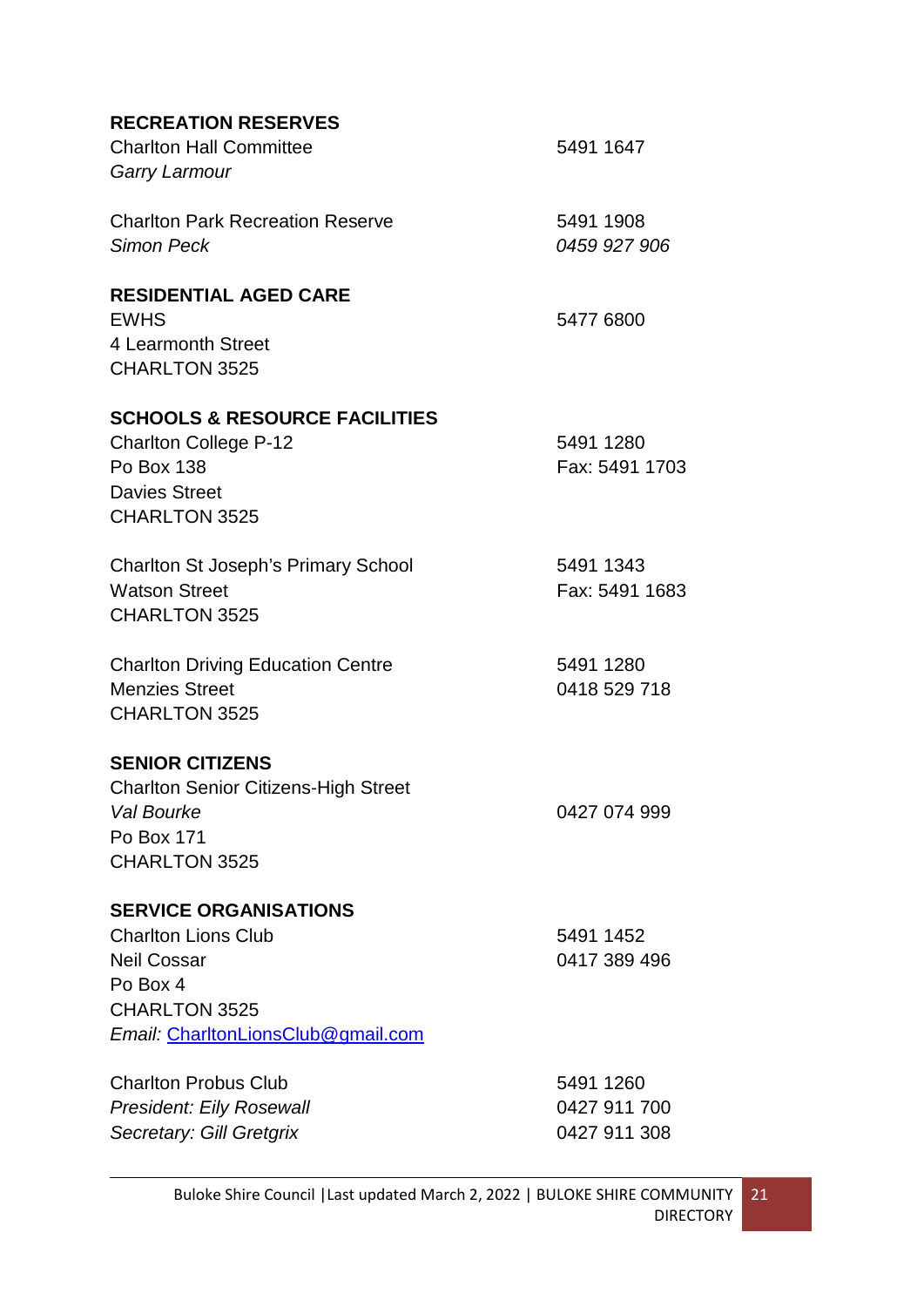| 5491 6202            |
|----------------------|
|                      |
|                      |
|                      |
|                      |
| 5492 7550            |
| 0419 559 818         |
|                      |
|                      |
| 0407 356 073         |
|                      |
|                      |
|                      |
| 5491 1830            |
|                      |
|                      |
|                      |
|                      |
| 5491 1672            |
|                      |
|                      |
|                      |
| 5491 6232            |
|                      |
|                      |
|                      |
|                      |
| 5491 1797 Club House |
|                      |
|                      |
|                      |
|                      |
| 5491 1308            |
| 0429 912 147         |
|                      |
|                      |
|                      |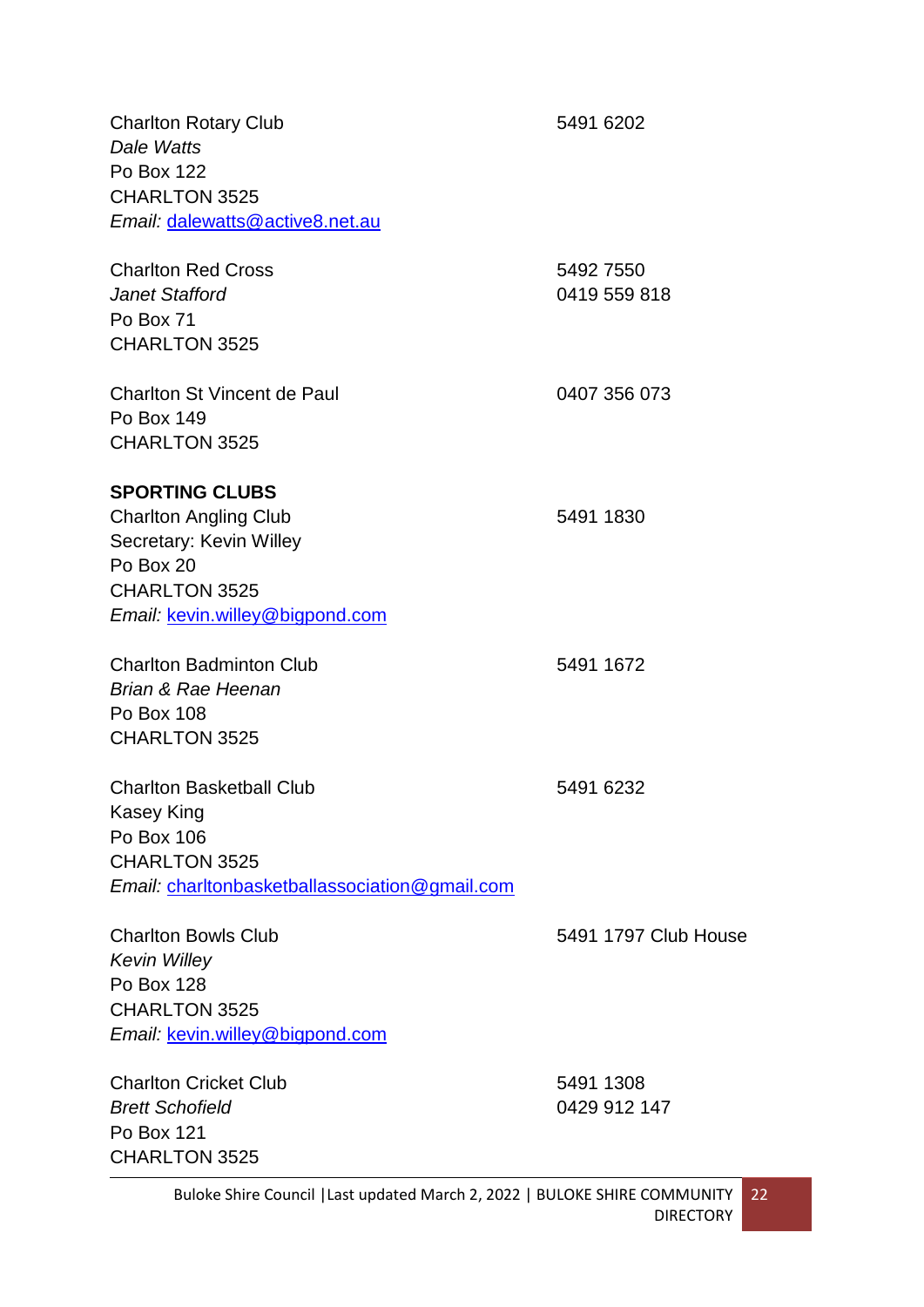#### [charltoncc@ymail.com](mailto:charltoncc@ymail.com)

Charlton Croquet Club 5491 1673 *Val Bourke* 0427 074 999 Po Box 18 CHARLTON 3525 *Email:* [charltoncroquet@gmail.com](mailto:charltoncroquet@gmail.com)

**Secretary: Gary Cooper** 0419 317 607 Po Box 97 Fax: 5435 3624 CHARI TON 3525 5491 1581 *Email:* [Charlton@hrv.org.au](mailto:Charlton@hrv.org.au)

Charlton Pony Club 0408 545 294 Po Box 36Am CHARLTON 3525 *Email:* [charlton-pony-club@hotmail.com](mailto:charlton-pony-club@hotmail.com)

Charlton Football Club 5491 1433 Club House **President: Shane Fitzpatrick** 0429 796 019 *Secretary: Chris McGurk* Email: [mcgurk.c.t@gmail.com](mailto:mcgurk.c.t@gmail.com) Po Box 120 CHARLTON 3525

Charlton Golf Club **5491 1596 Club House** *President: Anthony Hargreaves* 0437756672 **Secretary: Anne Kenny 120 0429 11 270** Po Box 68 CHARLTON 3525

Charlton Park Golf Associates 5491 1584 Calder Highway CHARLTON 3525

Charlton Park Committee of Management 5491 1908 *Simon Peck*

Charlton Golf Club Ladies 5491 1596 Club House *Chris McGurk* 5491 6272

Charlton Harness Racing Club 5491 1320 Club House – Race Days Only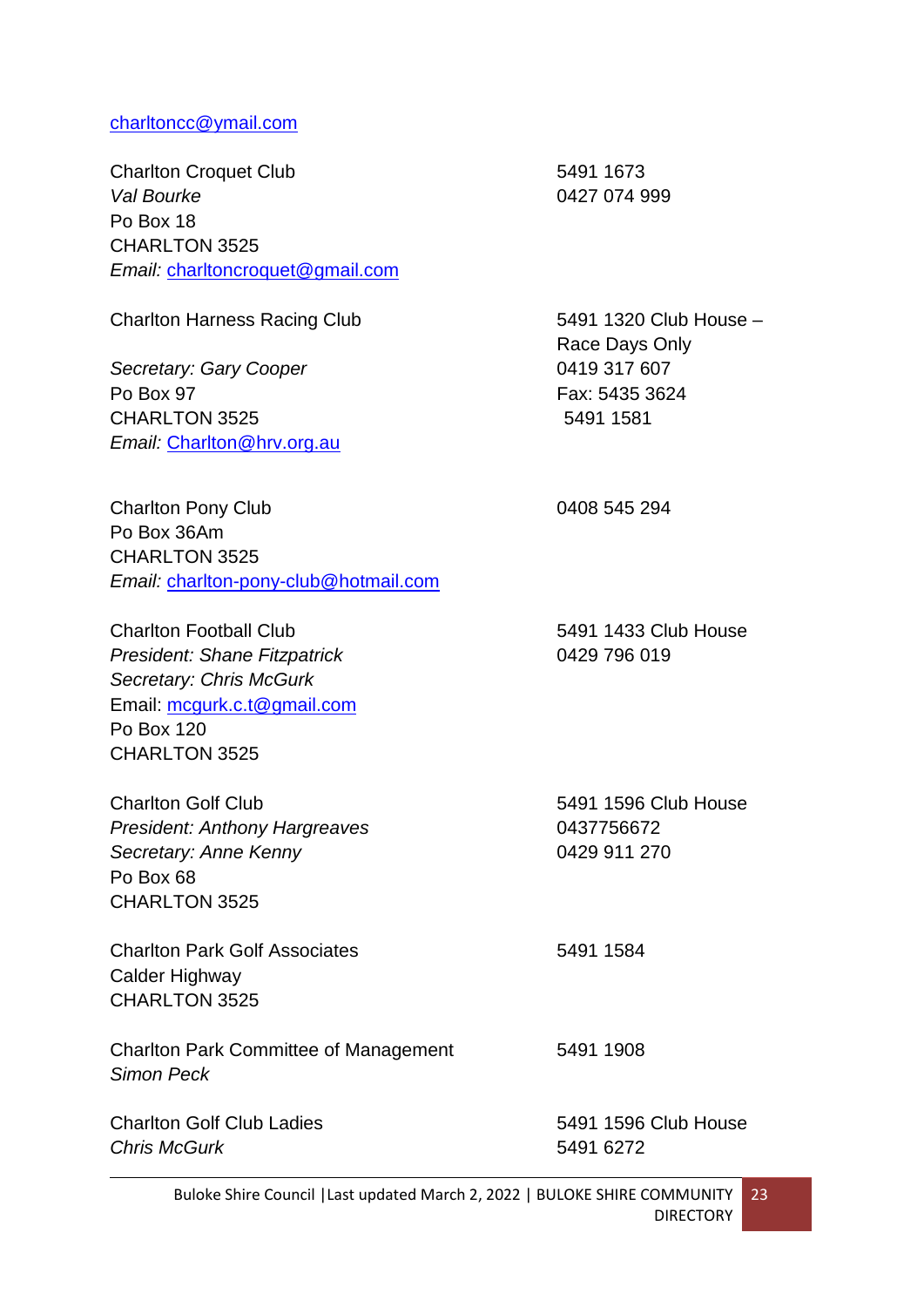| <b>Charlton Hockey Club</b><br><b>Kylie Fitzpatrick</b><br>Po Box 79<br>CHARLTON 3525                | 5491 1058 |              |
|------------------------------------------------------------------------------------------------------|-----------|--------------|
| <b>Charlton Netball Club Inc.</b><br><b>Tracey-Lee Mulguiny</b><br>Po Box 48<br><b>CHARLTON 3525</b> | 5491 1994 | 0407 555 185 |
| <b>Charlton Scouts</b><br>Ken Jones<br>11 Armstrong Street<br><b>CHARLTON 3525</b>                   | 5491 1853 |              |
| <b>Charlton Tennis Club</b><br><b>Trevor McGurk</b><br>Po Box 124<br>CHARLTON 3525                   |           | 0400 329 339 |
| <b>Charlton Coursing Club</b><br>Secretary: Marty Sait                                               | 5491 1704 |              |
| <b>Swimming Pool</b><br>Gordon Park,<br><b>CHARLTON 3525</b>                                         |           | 1300 520 520 |
| <b>Charlton Auskick</b><br>Club President: Luke Zagame                                               |           | 0457 759 608 |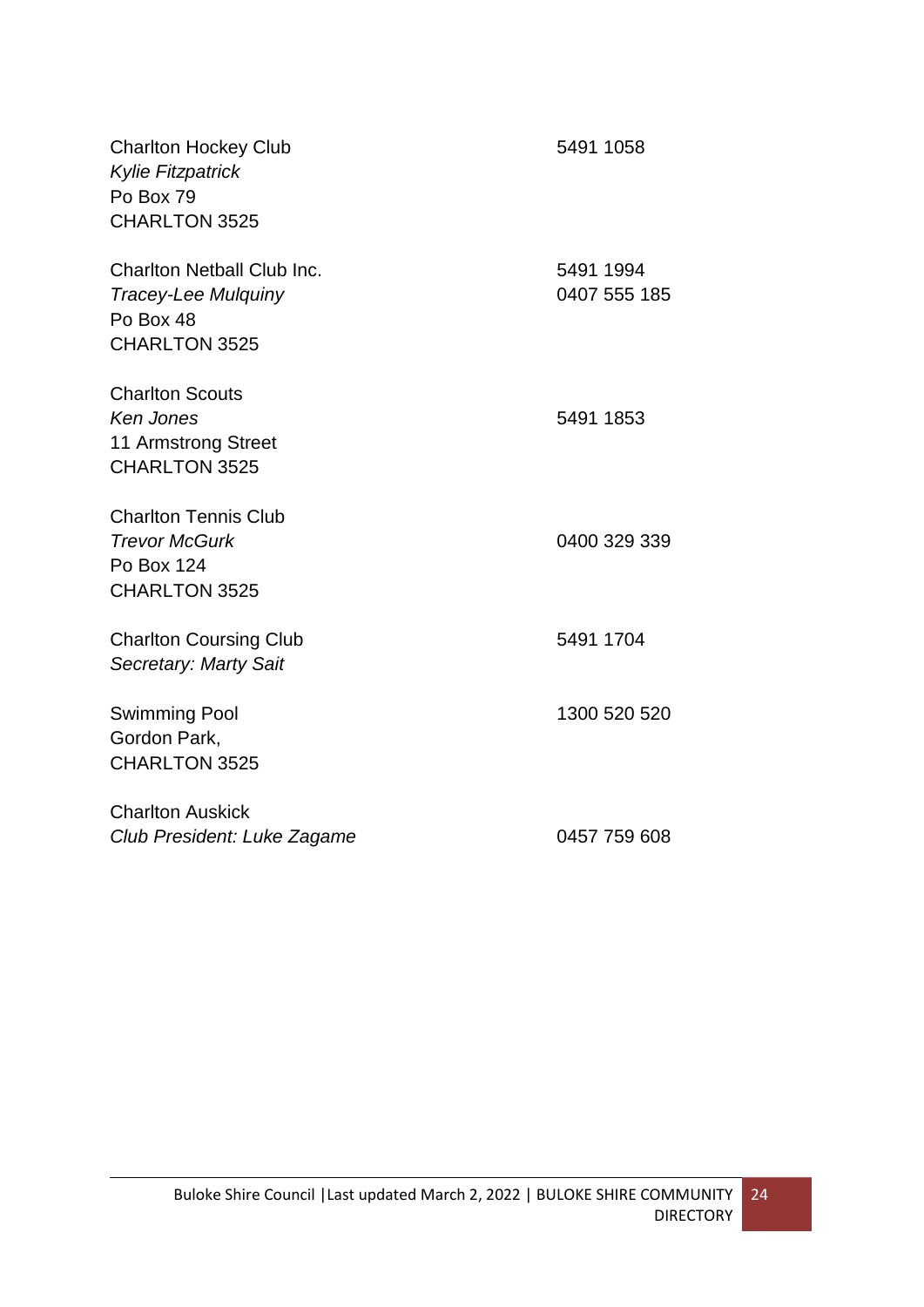# **COONOOER**

#### <span id="page-24-0"></span>**COONOOER BRIDGE HALL**

Peter Watts [pmwatts@harboursat.com.au](mailto:pmwatts@harboursat.com.au)

# **RECREATION RESERVE**

Coonooer Bridge Recreation Reserve 5491 6246 *Peter Watts* [pmwatts@harboursat.com.au](mailto:pmwatts@harboursat.com.au) **SPORTING CLUB** 

| Coonooer Bridge Hall Committee | 5495 6240 |  |  |
|--------------------------------|-----------|--|--|
| Dale Watts                     |           |  |  |

Coonooer Bridge Badminton Club 5491 6202 *Dale Watts*

25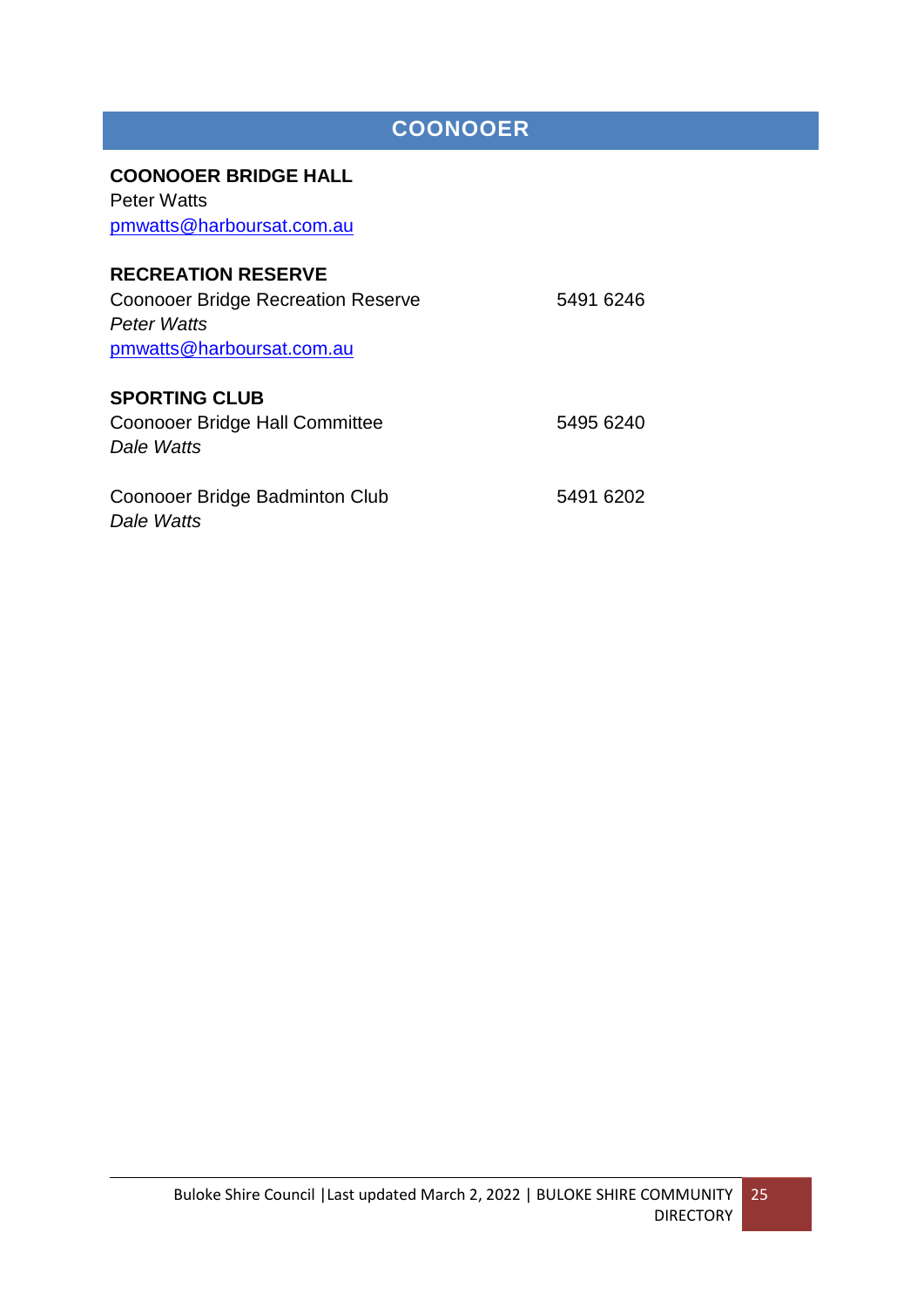# **COPE COPE**

# <span id="page-25-0"></span>**FIRE BRIGADE**

Cope Cope Fire Brigade Fire Calls Only - 000 *Captain - Colin Gilmour* 0428 640 531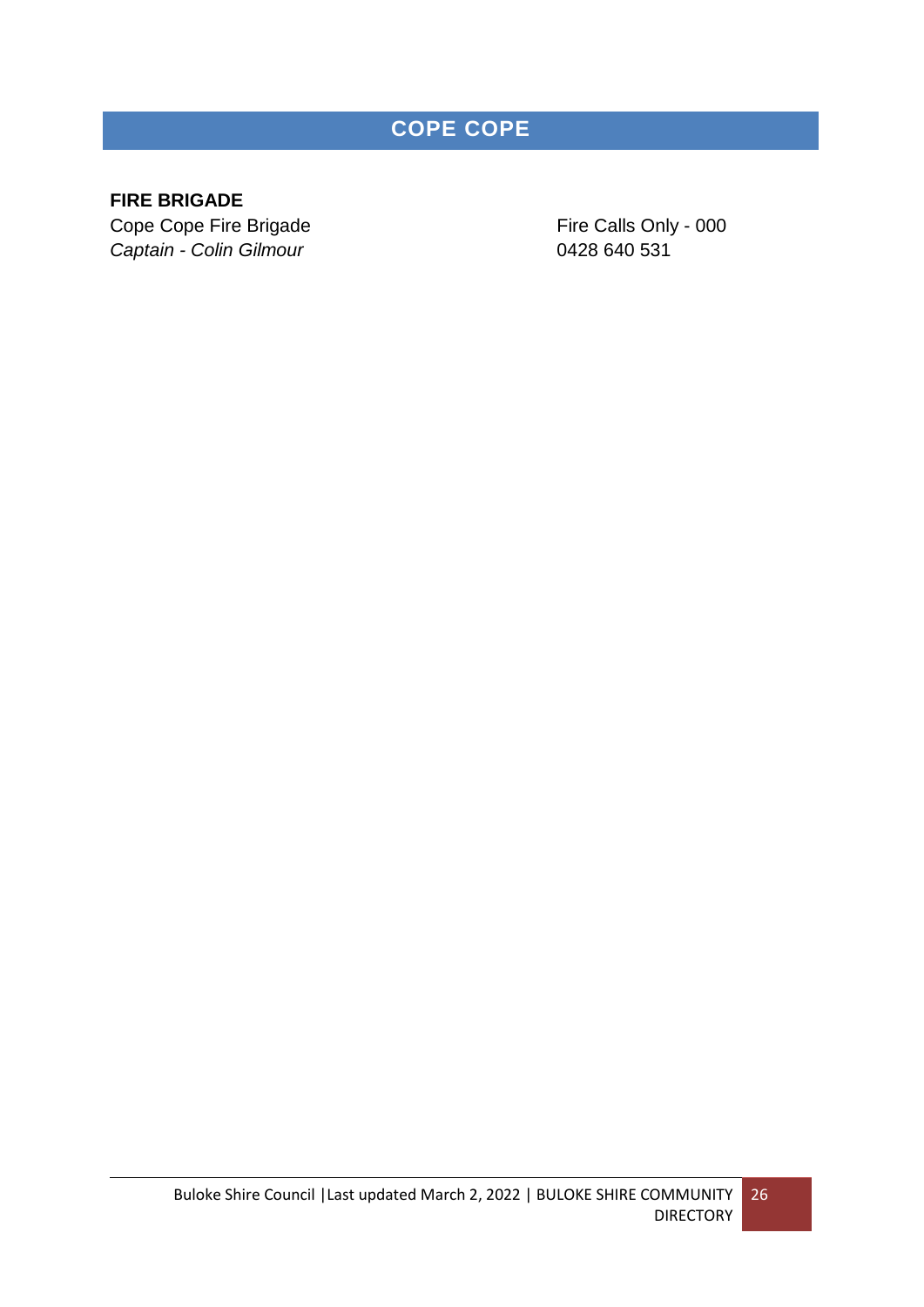# **CORACK & CORACK EAST**

# <span id="page-26-0"></span>**CEMETERY TRUST**

Corack Cemetery Trust *James Goldsmith 0448 802 400*

# **FIRE BRIGADE**

Corack Rural Fire Brigade Fire Calls Only - 000 *Richard Reilly* 0418 325 501

# **CORACK EAST FIRE BRIGADE**

# *John Brennan* 0428 971 672

# **CORACK PUBLIC HALL**

Tracey Brennan 0429 636 579 [brenna@activ8.net.au](mailto:brenna@activ8.net.au)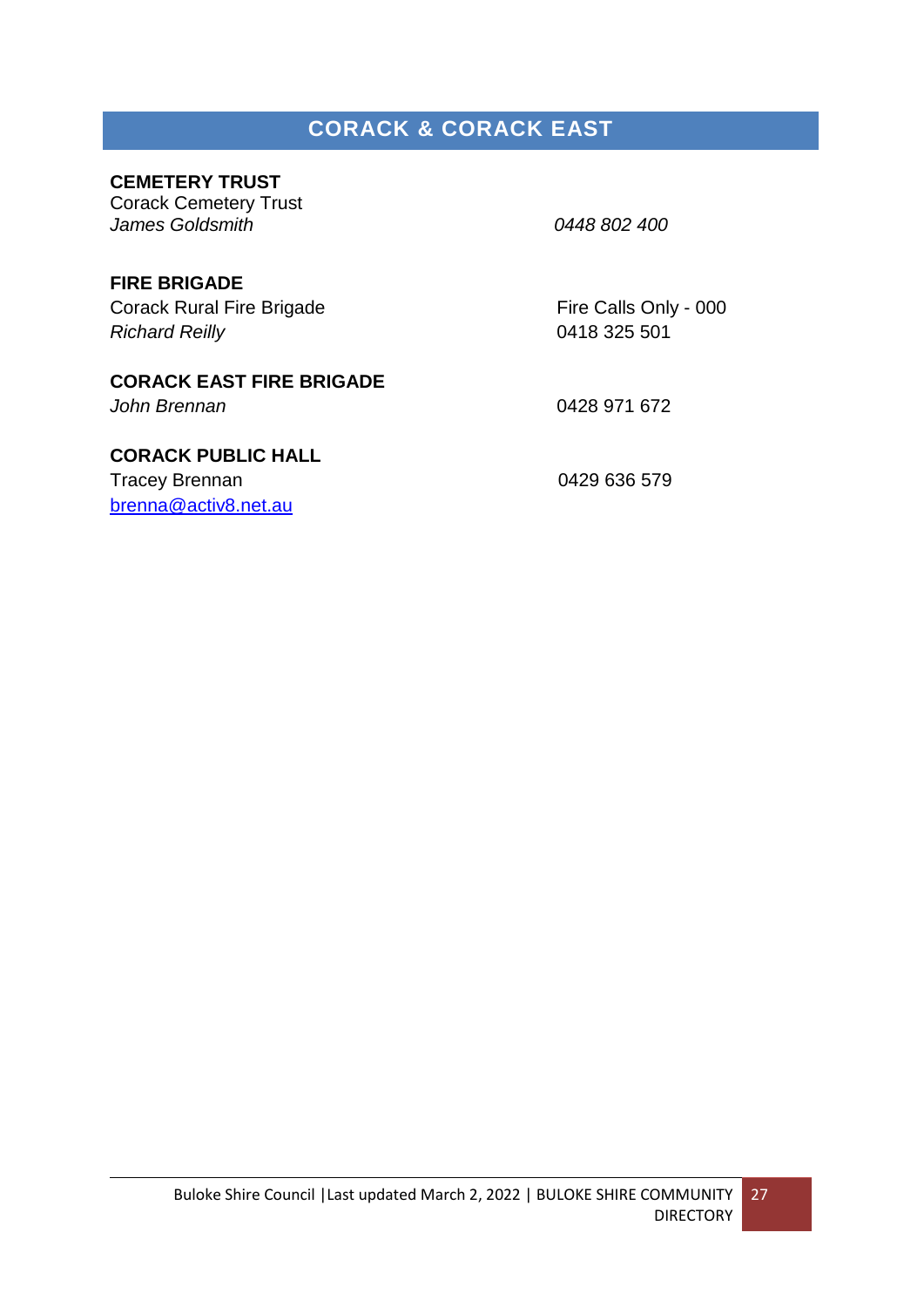# **CULGOA**

# <span id="page-27-0"></span>**CEMETERY TRUST**

Culgoa Cemetery Trust 5077 2335 *Ursula Walsh* Ultima Road CULGOA 3530

### **CHURCHES**

Culgoa Catholic Church 5077 2232 *Loretta Barry* Church Street CULGOA 3530

### **COMMUNITY FORUMS**

**Culgoa Development Group Inc.**  President: Samantha Grenda 0438 081 808 PO Box 4 Culgoa, VIC 3530 [culgoadevelopmentgroup@hotmail.com](mailto:culgoadevelopmentgroup@hotmail.com)

# **Culgoa Hall**

Christine Sewell 2012 205 [christine.sewell@education.vic.gov.au](mailto:christine.sewell@education.vic.gov.au)

# **FIRE BRIGADE**

Culgoa Rural Fire Brigade Fire Calls Only - 000 *Captain - Cameron Warne* 5077 2286

0419 306 214

28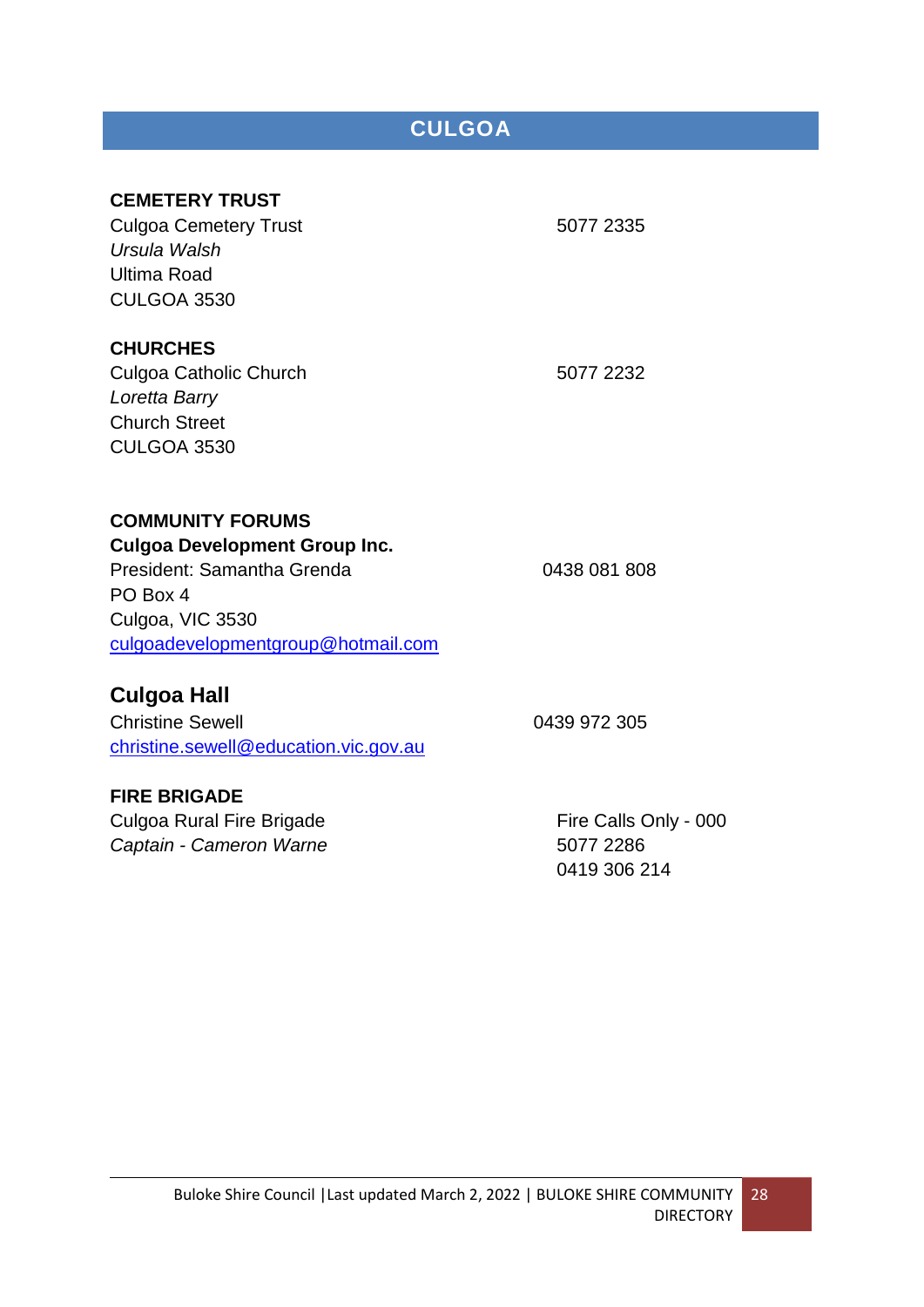| <b>JUSTICE OF THE PEACE OF VICTORIA</b>                         |                           |
|-----------------------------------------------------------------|---------------------------|
| Kathleen Barry                                                  | 5477 7100<br>0429 772 333 |
| <b>POLICE STATION</b>                                           |                           |
| <b>Culgoa Police Station</b>                                    | 000                       |
| <b>Main Street</b>                                              | 5077 2225                 |
| <b>CULGOA 3530</b>                                              |                           |
| <b>RECREATION RESERVE</b>                                       |                           |
| <b>Culgoa Recreation Reserve</b>                                | 5077 2282                 |
| <b>Peter Shirley</b>                                            |                           |
| <b>SENIOR CITIZENS</b>                                          |                           |
| <b>Culgoa Senior Citizens</b>                                   | 5077 2285                 |
| Meet every 2 <sup>nd</sup> Thursday – Culgoa Hall (Supper Room) |                           |
| Secretary: Michael Casey                                        |                           |
| C/- Post office                                                 |                           |
| <b>CULGOA 3530</b>                                              |                           |
| <b>SPORTING CLUBS</b>                                           |                           |
| <b>Culgoa Bowls Club</b>                                        | 5077 2222 Club House      |
| <b>Mavis Watts</b>                                              | 5493 5265                 |
| Email: maviswatts@bordernet.com.au                              |                           |
| Culgoa Nullawil Cricket Club                                    | 5077 2333                 |
| <b>Terry Barry</b>                                              |                           |
| Culgoa Golf Club                                                | 5077 2304 Club House      |
| <b>Dennis Barry</b>                                             | 5077 2384                 |
| <b>Cecil Street</b>                                             |                           |
| CULGOA 3530                                                     |                           |
| Culgoa Golf Club Association.                                   | 5077 2304 Club House      |
| Maree Witney                                                    | 5077 2303                 |
| Post office                                                     |                           |
| <b>CULGOA 3530</b>                                              |                           |
| <b>Culgoa Tennis Club</b>                                       | 5077 2294                 |
| Lisa Day                                                        | 0427 306 214              |
|                                                                 |                           |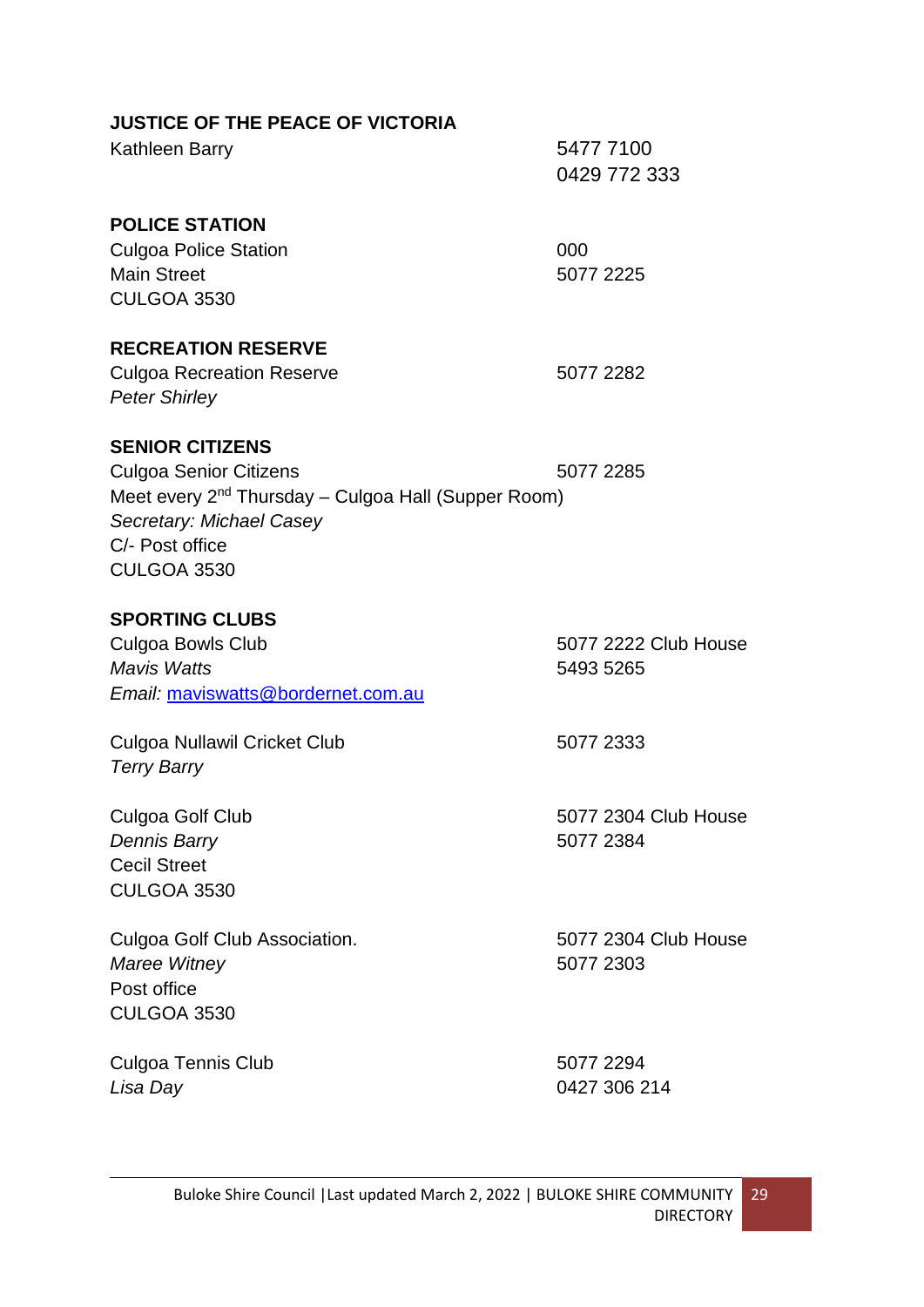# **DONALD/JEFFCOTT**

#### <span id="page-29-0"></span>**CEMETERY TRUST**

Donald Public Cemetery Trust **1988** 1999 1555 **Secretary: Vivienne Davidson** [info@donaldcemetery.com.au](mailto:Donald%20Public%20Cemetery%20%3Cinfo@donaldcemetery.com.au%3E?subject=General%20Enquiry) Po Box 149 <https://donaldcemetery.com.au/> DONALD 3480 **CHURCHES** Donald Anglican Church Rev Judi Bird 0435 593 359 7 Blair Street, Donald. 03 5491 1656 Postal address: in the property of the property of the property indithblackbird@outlook.com C/- 3 Armstrong Street CHARLTON 3525 Donald Granite Community Church *Pastor: Ash Buchanan* 0408 942 145 358 *Bishs Road, Granite Flat* <http://www.granitecommunitychurch.com/> Donald Catholic Parish St Mary's Contact number is for St Mary's catholic PS **Father Eugene McKinnon** 5497 1116 Cnr Woods & Campbell Street DONALD 3480 St Andrews Uniting Church 6 Blair Street, Donald 5497 1033 *Harold Flett* <https://www.standrewschurchdonald.com/> **COMMUNITY FORUM** Donald 2000 Committee President: John McConville **Canadian Convention Convention** 0427 971 738 Po Box 200 DONALD 3480 Donald 2000 Committee Secretary: Daryl Warren **188 and 194 122 and 194 422** Po Box 200 DONALD 3480 *Email*: [bengala@bigpond.com](mailto:bengala@bigpond.com)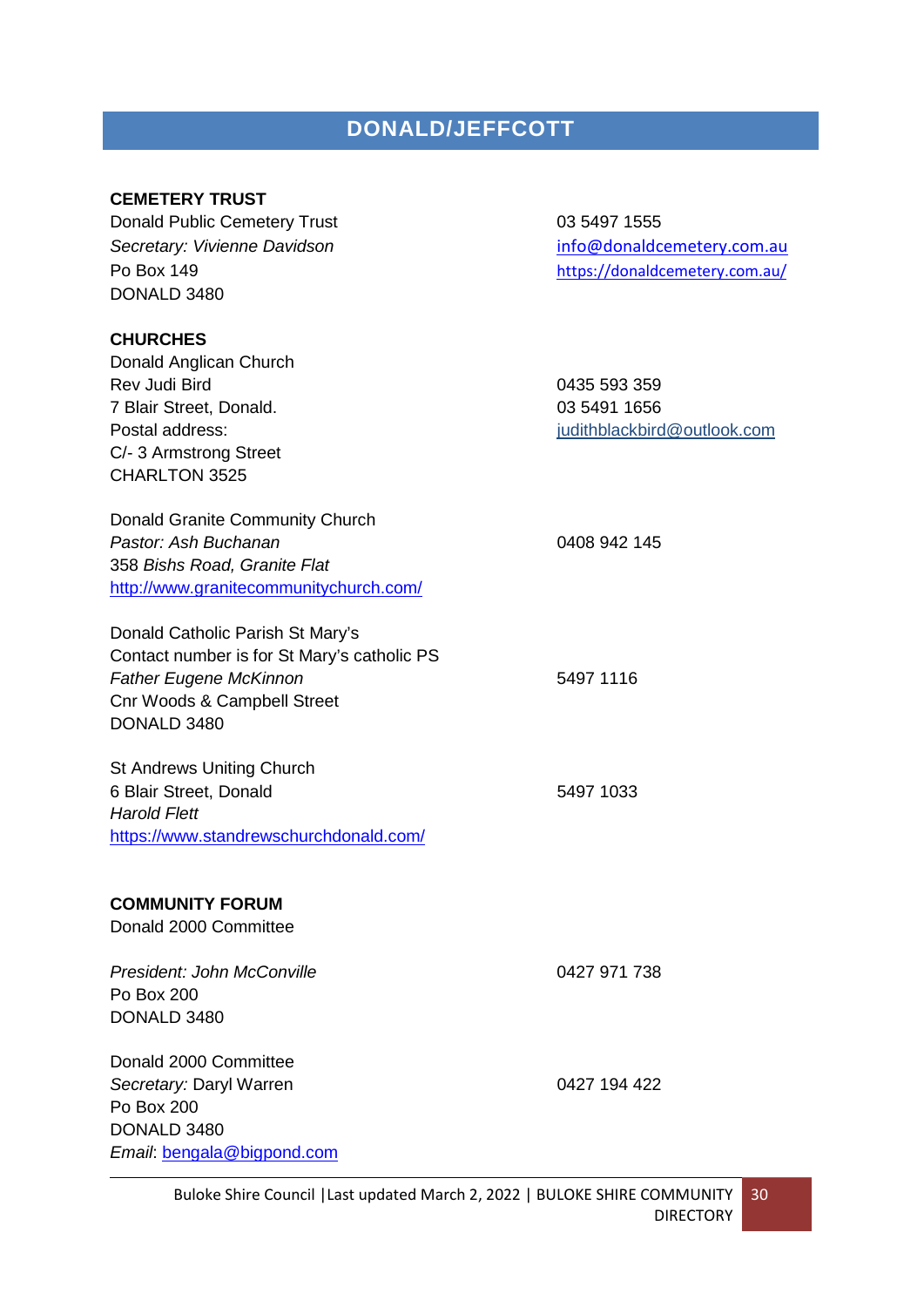| Donald Chamber of Commerce             |              |
|----------------------------------------|--------------|
| <b>Chairperson: Jamey Staples</b>      | 0409 878 223 |
| jamey@peaco.com.au                     |              |
| President: Steven Liersch              | 0488 240 988 |
| Liersch.steven@gmail.com               |              |
| <b>COMMUNITY GROUPS</b>                |              |
| Donald Garden Club                     | 5497 1707    |
| Donald History & Natural History Group |              |
| Anne Walsh                             | 5497 2287    |
| 56 Woods Street                        |              |
| DONALD VIC 3480                        |              |
| donaldhistoricalsociety@iinet.net.au   |              |
| Donald Men's Shed                      |              |
| John Kumm                              | 0425 772 765 |
| <b>Hammill Street</b>                  |              |
| DONALD 3480                            |              |
| <b>Donald Planned Activity Group</b>   | 5478 6200    |
| Leonie Harvey                          |              |
| <b>EWHS Donald Campus</b>              |              |
| Po Box 116                             |              |
| DONALD 3480                            |              |
| Donald Police Camp                     | 5497 1552    |
| <b>Norm Hollis</b>                     |              |
| Donald P & A Society                   | 0427 549 663 |
| Claire Bibby                           |              |
| Po Box 140                             |              |
| DONALD 3480                            |              |
| Donald Play Group                      |              |
| Tennille Clapham                       | 0415 252 601 |
| Donald RSL Sub Branch                  | 0488 732 732 |
| Secretary: Alan Dugan                  |              |
| Po Box 205                             |              |
| DONALD 3480                            |              |
| Email: rsldonaldsubbranch@gmail.com    |              |
| Donald RSL Auxiliary                   | 5497 1248    |
| <b>Gwen Coates</b>                     | 0407 340 288 |
| Email: rsidonaldsubbranch@gmail.com    |              |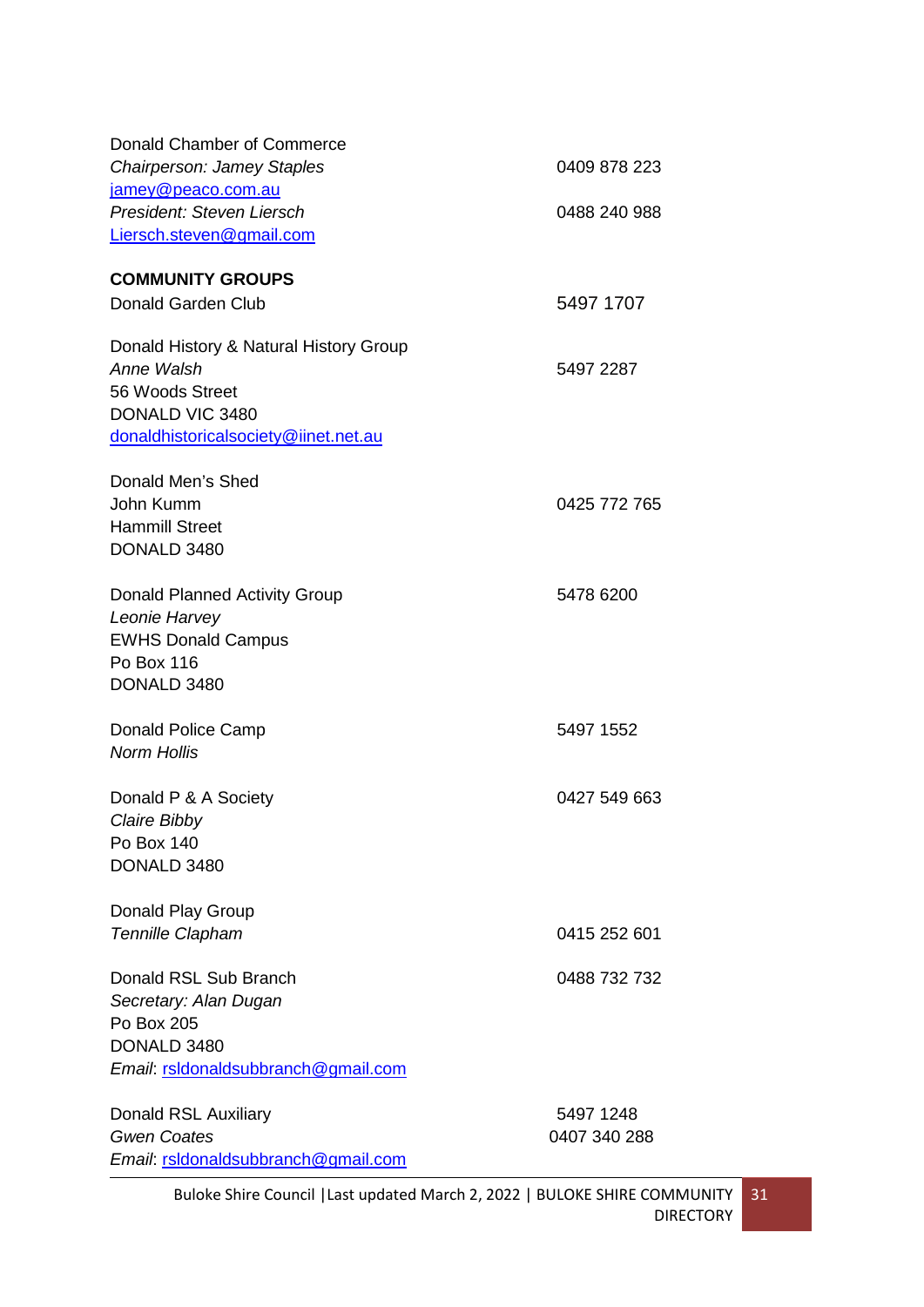Donald Scout Group 0427 972 006 *Damon Coats* 5497 8222

#### **FIRE BRIGADE**

Donald Urban Fire Brigade Fire Calls Only - 000 *Wayne Piera* 0427 800 934

Jeffcott Fire Brigade Fire Calls Only - 000 *Captain – Bradley Burke* 5497 1298

**POLICE**

Donald Police Station 000 13 Byrne Street 5497 1530 DONALD 3480

#### **HOSPITAL**

Donald Campus 5478 6200 East Wimmera Health Service Po Box 116 1a Aitken Avenue DONALD 3480 (Physiotherapy appointments ring the Donald Hospital)

#### **JUSTICE OF THE PEACE OF VICTORIA**

| Ray Walker                | BH 5497 1693<br>0417 587 450 |
|---------------------------|------------------------------|
| Sandra Harris             | BH 5497 1827<br>0417 526 287 |
| Mitzi Black               | 0408 842 353                 |
| <b>Kathryn Clark</b>      | BH 5497 1821<br>0428 971 821 |
| <b>Anne Hughes</b>        | 0439 972 162                 |
| <b>Arthur Tsakonas</b>    | 0431 323 709                 |
| <b>Catherine Clements</b> | 5497 1591<br>0438 373 615    |
| Brendan Hogan             | 5497 1754                    |

Buloke Shire Council |Last updated March 2, 2022 | BULOKE SHIRE COMMUNITY DIRECTORY 32

0427 819 702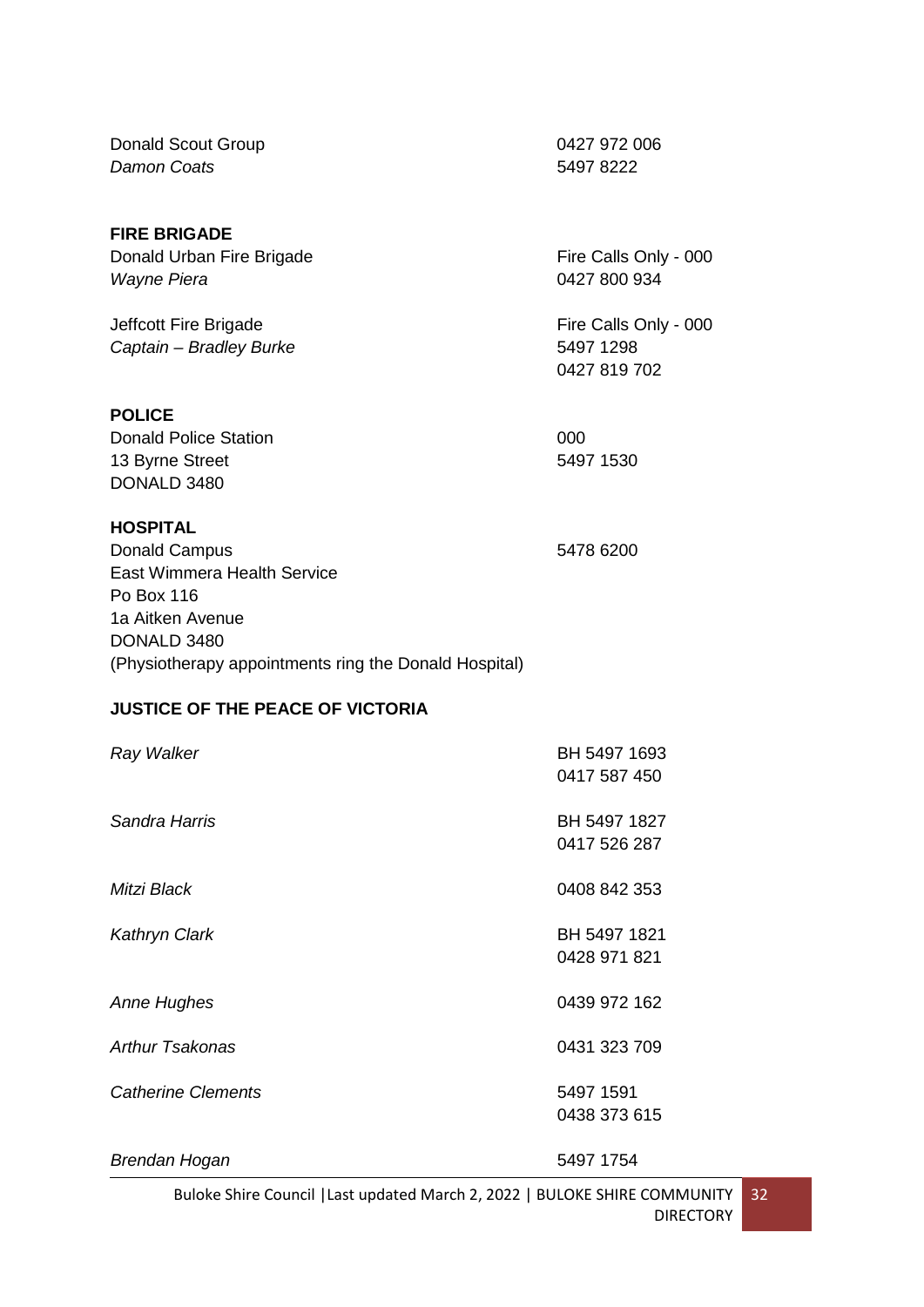| <b>Shane Wall</b>                                                                                                                     | BH 5497 1766<br>0418 507 178 |
|---------------------------------------------------------------------------------------------------------------------------------------|------------------------------|
| <b>NEIGHBOURHOOD WATCH</b><br>Donald Neighbourhood Watch<br>Pat Hepworth                                                              | 5497 1125                    |
| <b>DONALD CHILDRENS PRECINCT</b><br>Donald Kindergarten Inc.<br>Director: Narelle Cashin<br><b>Houston Street</b><br>DONALD 3480      | 5497 1465                    |
| <b>RECREATION RESERVE</b><br>Donald AA Dunstan Recreation Reserve<br><b>Andy Griffiths</b>                                            | 5497 1432                    |
| <b>RESIDENTIAL AGED CENTRE</b><br><b>Johnson Goodwin Homes</b><br>22 Camp Street<br>DONALD 3480                                       | 5497 1304<br>Fax 5497 1769   |
| <b>SCHOOLS &amp; RESOURCE CENTRE</b>                                                                                                  |                              |
| Donald High School<br><b>Camp Street</b><br>DONALD 3480                                                                               | 5497 1205<br>Fax: 5497 1759  |
| <b>Donald Primary School</b><br><b>Hammill Street</b><br>DONALD 3480                                                                  | 5497 1581<br>Fax: 5497 1828  |
| Donald St. Mary's Primary School<br>134 Woods Street<br>DONALD 3480                                                                   | 5497 1116<br>Fax: 5497 1317  |
| <b>Donald Learning Group</b>                                                                                                          | 5497 1707                    |
| <b>Donald Community Centre</b><br>70 Woods Street<br>DONALD 3480                                                                      | 5497 1707                    |
| <b>DONALD SENIOR CITIZENS</b><br>Donald Senior Citizens- 4 Hammill Street<br>Meet every Tuesday, Thursday & Saturday from 1pm to 5pm. | 5497 1077                    |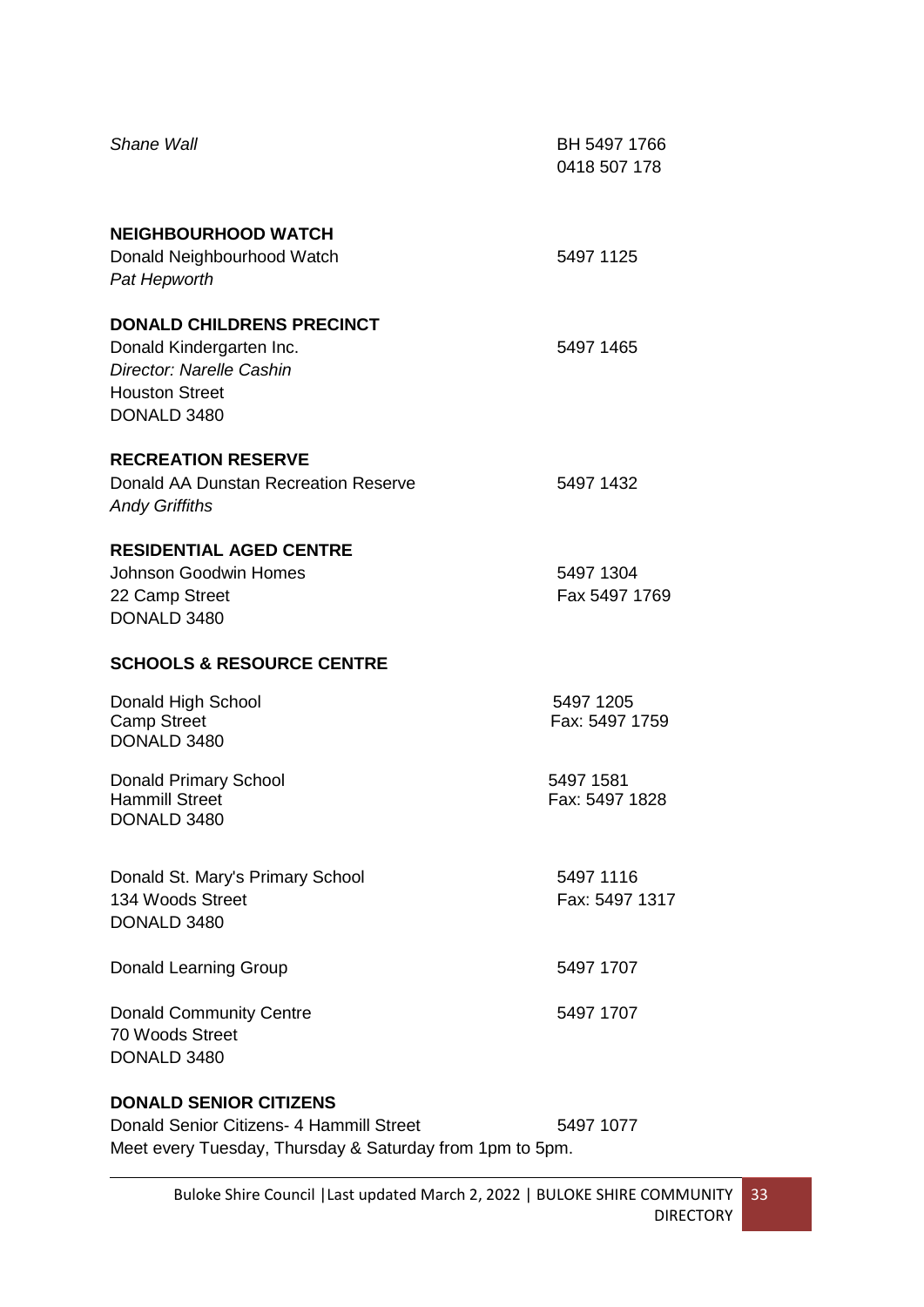*Secretary- Owen Duncan 0466 081 819* DONALD 3480

#### **SERVICE ORGANISATIONS**

| <b>Donald Lions Club</b> | 5497 1570    |
|--------------------------|--------------|
| Graeme Harris            | 0419 547 897 |
| Donald Red Cross         | 5498 3262    |
| <b>Tracey Brennan</b>    | 0429 983 262 |
| Donald Probus            | 0457 971 019 |
| <b>Brian Brasier</b>     |              |
| Po Box 20                |              |
| DONALD 3480              |              |

#### **SPORTING CLUBS**

| Donald Angling Club            | 5498 6231    |
|--------------------------------|--------------|
| Rob Loats                      | 0408 584 894 |
| Po Box 46                      |              |
| DONALD 3480                    |              |
| Email: gungurru@active8.net.au |              |

Donald Archers 5497 1166 *Geoff Blake* 0427 971 166 Po Box 22 DONALD 3480

#### Donald Summer Basketball Club *Email:* [basketballdonald@gmail.com](mailto:basketballdonald@gmail.com)

*Beth Hollis* Campbell Street DONALD 3480

Donald Golf Club 5497 1278 *Marilyn Frank* (Ladies) 0429 985 265 George Wood (Men's) **6400 196 567** 

*Dion Hawkes*

Donald Junior Cricket Association 0447 643 520 *Megan Anderson*

Donald Bowls Club 5497 1264 Club house

Donald Cricket Club [dionhawkes@hotmail.com](mailto:dionhawkes@hotmail.com)

Jeffcott Cricket Club canalia@bigpond.com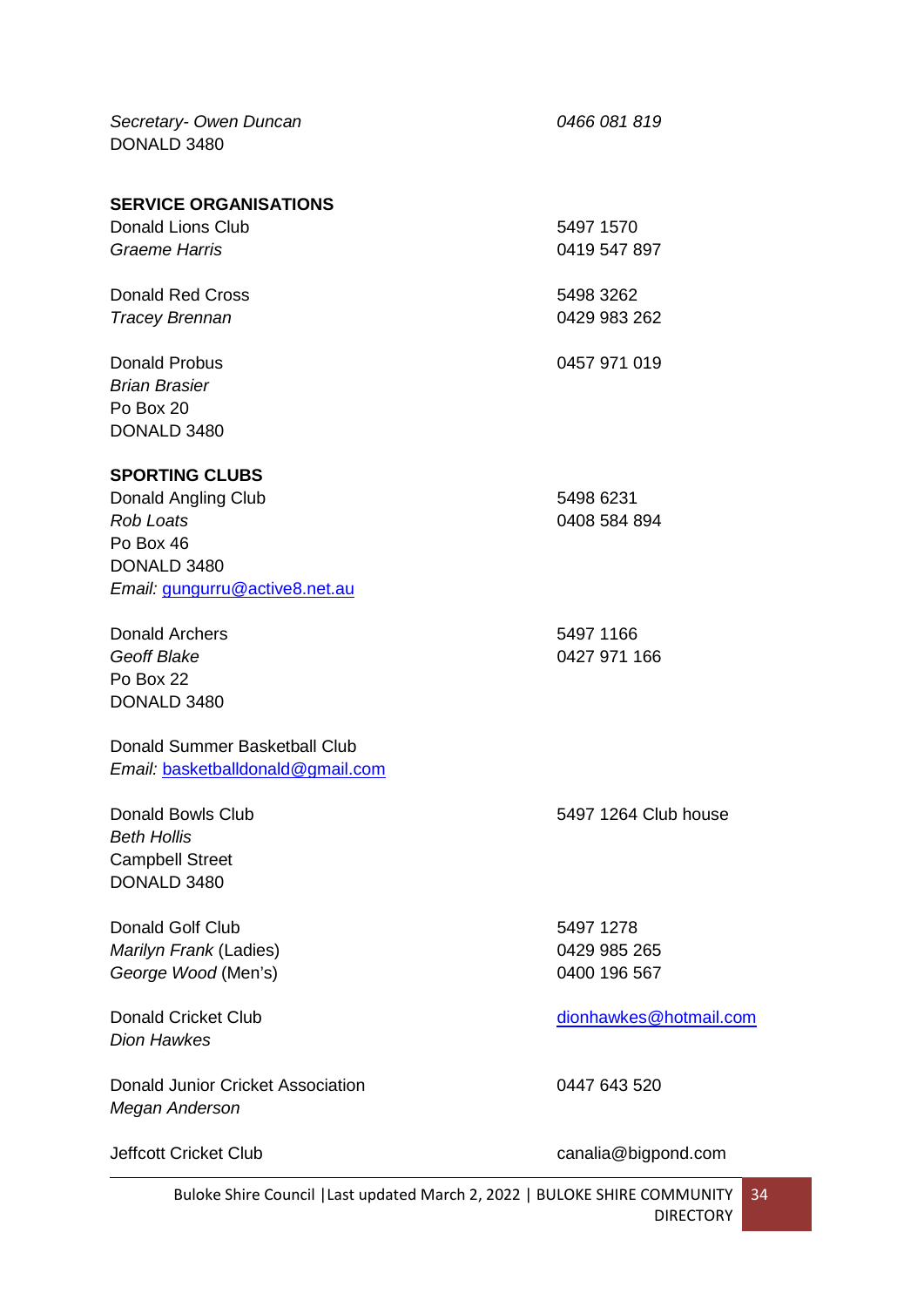#### *Damon Coats*

| <b>Donald Croquet Club</b><br>Coral Hicks | 5497 1360    |
|-------------------------------------------|--------------|
| Donald Pony Club                          | 5498 5254    |
| <b>Anne Campbell</b>                      | 0428 504 129 |
| Web: www.donald.ponyclubvic.org.au        |              |
| Donald and District Racing Club           | 0418 124 289 |
| <b>Penny Penfold</b>                      |              |
| Po Box 87                                 |              |
| DONALD 3480                               |              |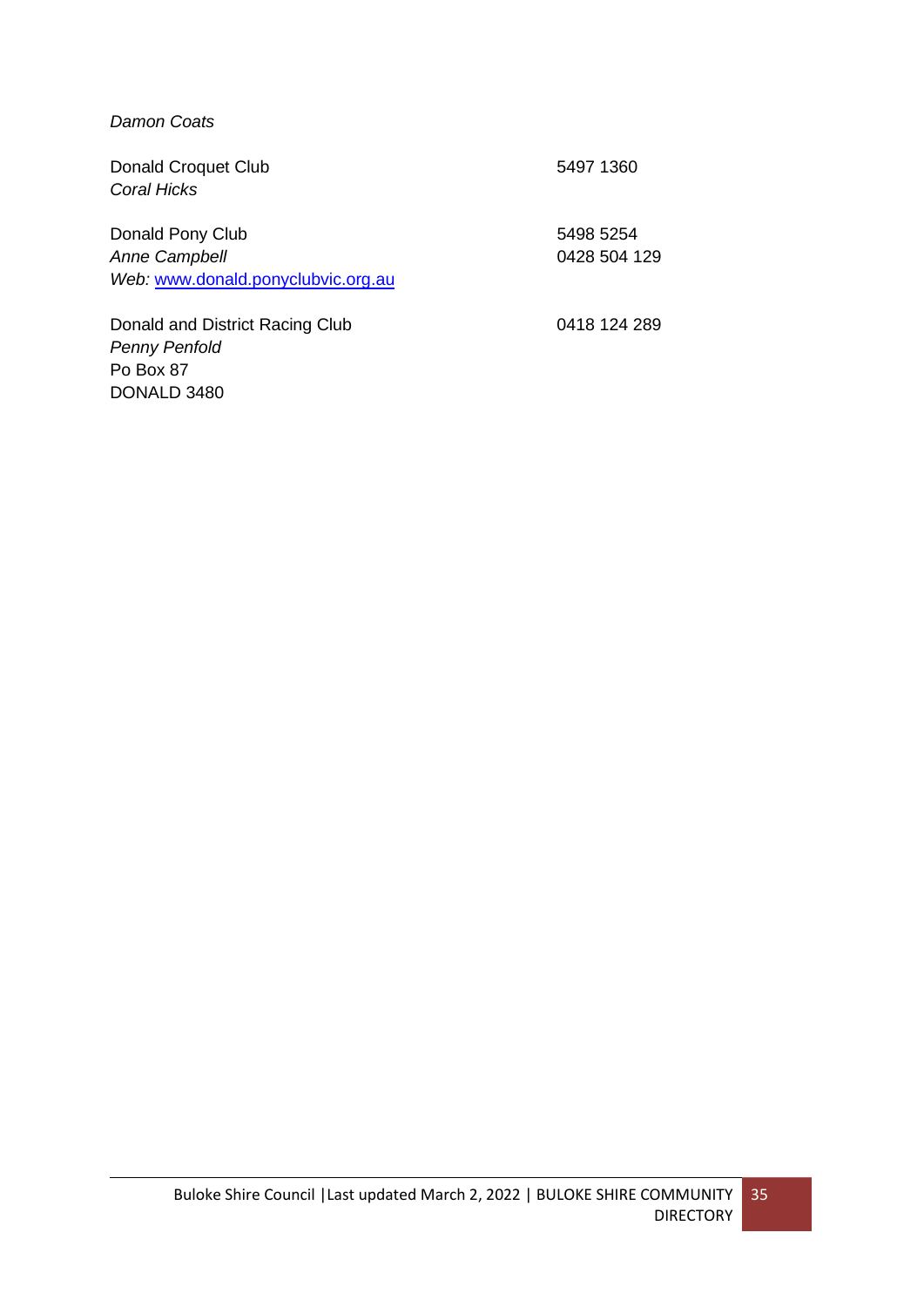| <b>Donald Football Club</b>    | 5497 1187 Club House |
|--------------------------------|----------------------|
| Peter Faulkner                 | 0427 979 219         |
| (President - Lachlan Jones)    |                      |
| (Vice Pres - Marc Adams)       |                      |
| Po Box 110                     |                      |
| DONALD 3480                    |                      |
|                                |                      |
| Donald Junior Football Club    | 5497 1187 Club House |
| Loretta Leith                  | 5385 8252            |
| Po Box 110                     | 0427 858 252         |
| DONALD 3480                    |                      |
|                                |                      |
| <b>Donald Golf Club</b>        | 5497 1278 Club House |
| <b>Overall Secretary</b>       | 5497 1804            |
| G Rigby                        |                      |
| Po Box 118                     |                      |
|                                |                      |
| DONALD 3480                    |                      |
| Donald Hockey Club             | 0429 415 233         |
| Marcia Berry                   |                      |
| Po Box 171                     |                      |
|                                |                      |
| DONALD 3480                    |                      |
| <b>Donald Netball Club</b>     | 0447 013 533         |
| <b>Kalon Green</b>             |                      |
|                                |                      |
| Donald Squash Club             | 0400 739 619         |
| Julian Smith                   |                      |
|                                |                      |
| Donald Lawn Tennis Club        | 5497 1362            |
| <b>Stuart Potter</b>           | 0439 971 362         |
|                                |                      |
| Donald Indoor Tennis Club      | 5497 1674            |
| Jenny Guild                    |                      |
|                                |                      |
| Donald Field & Game Club       | 0419 503 536         |
| Sarah O'Brien                  |                      |
|                                |                      |
| <b>Donald Pool Association</b> | 5497 1951            |
| Ron Dempsey                    |                      |
| Woods St                       |                      |
| DONALD 3480                    |                      |
|                                |                      |
| <b>Donald Swimming Club</b>    |                      |
| Po Box 199                     |                      |
| DONALD 3480                    |                      |
|                                |                      |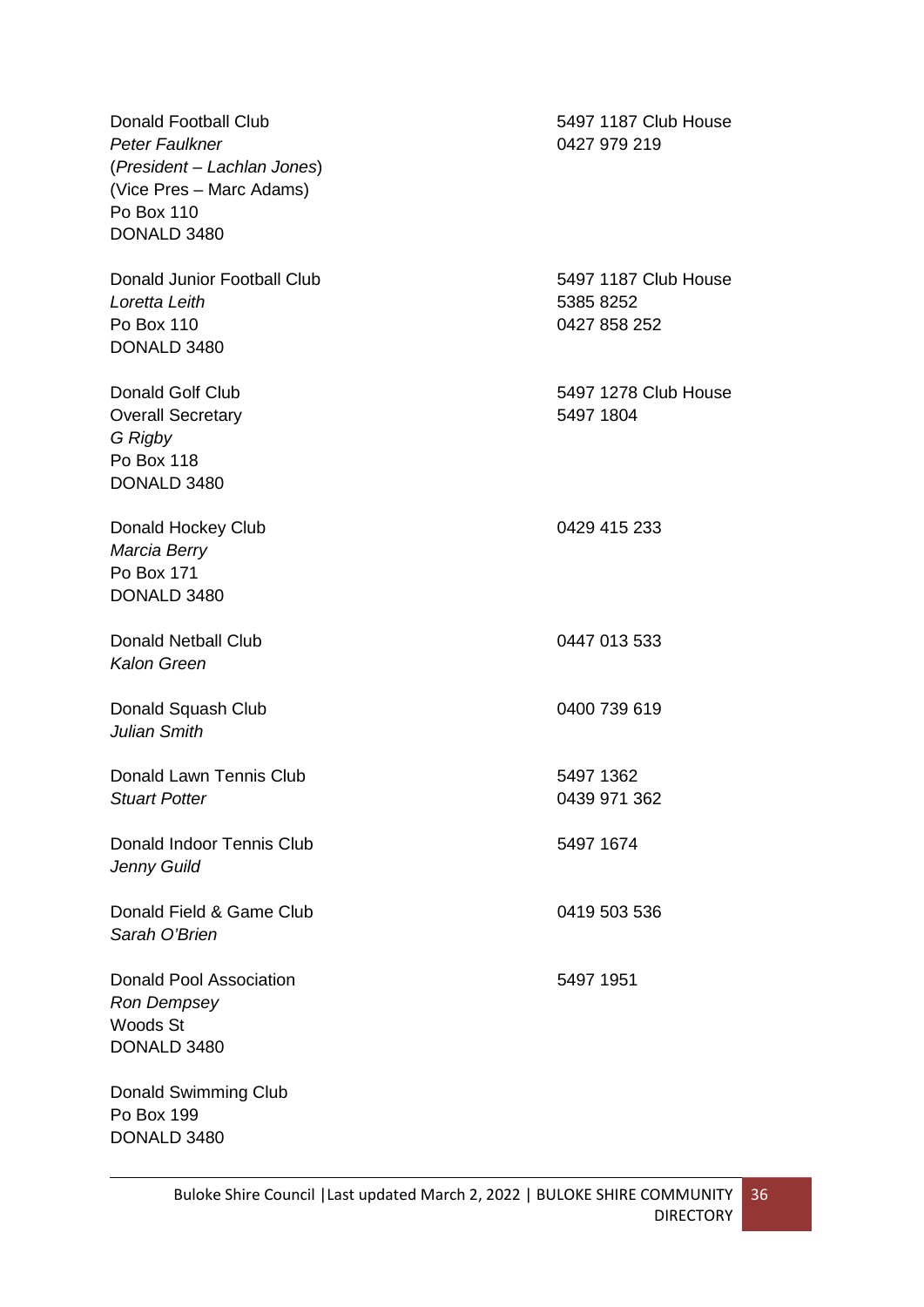Swimming Pool & Committee Management Woods Street DONALD 3480 Po Box 199 DONALD 3480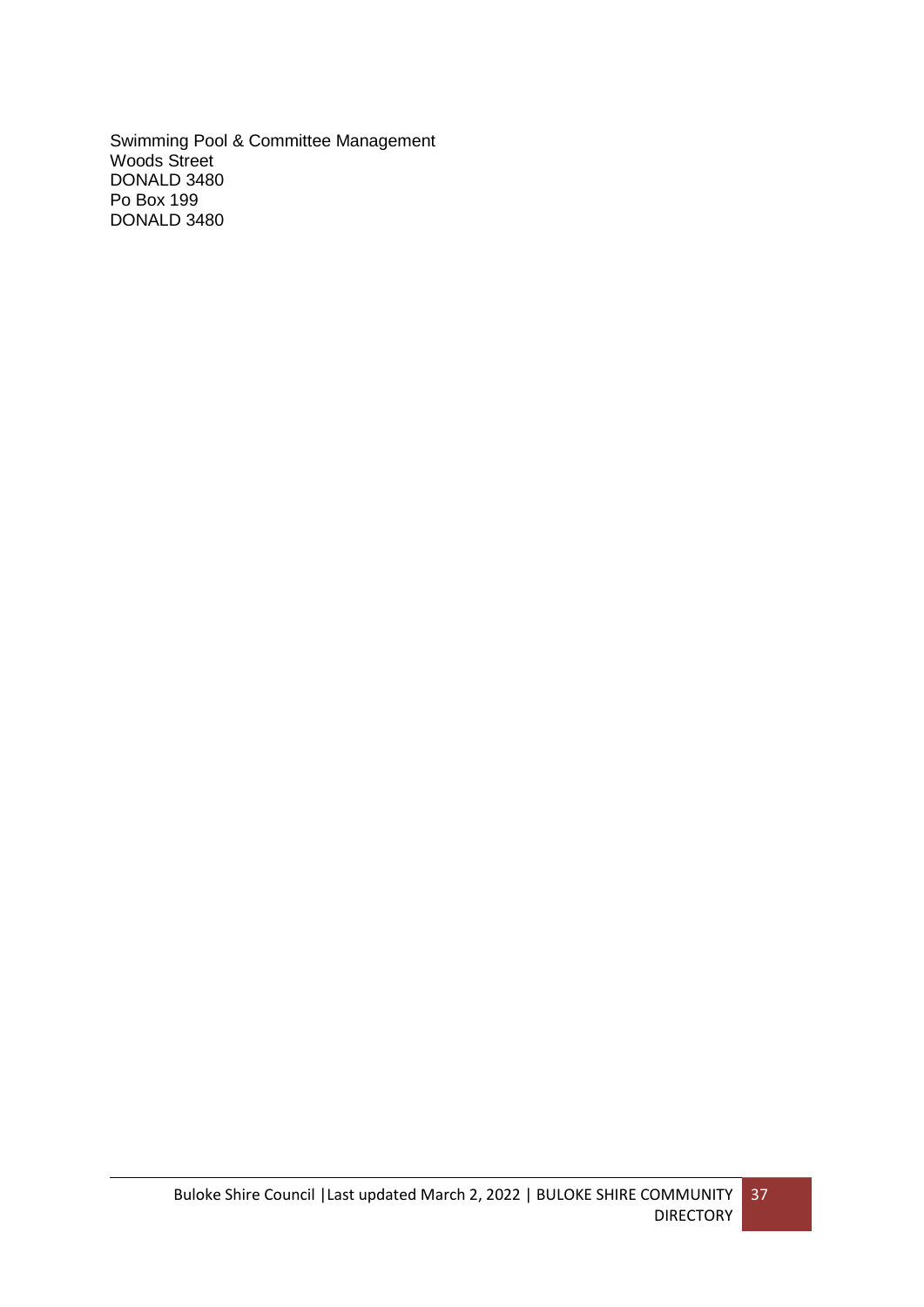## **DUMOSA**

### **FIRE BRIGADE**

Dumosa Rural Fire Brigade Fire Calls Only - 000 *Captain - Ian MacDonald* 5493 5370

0409 336 232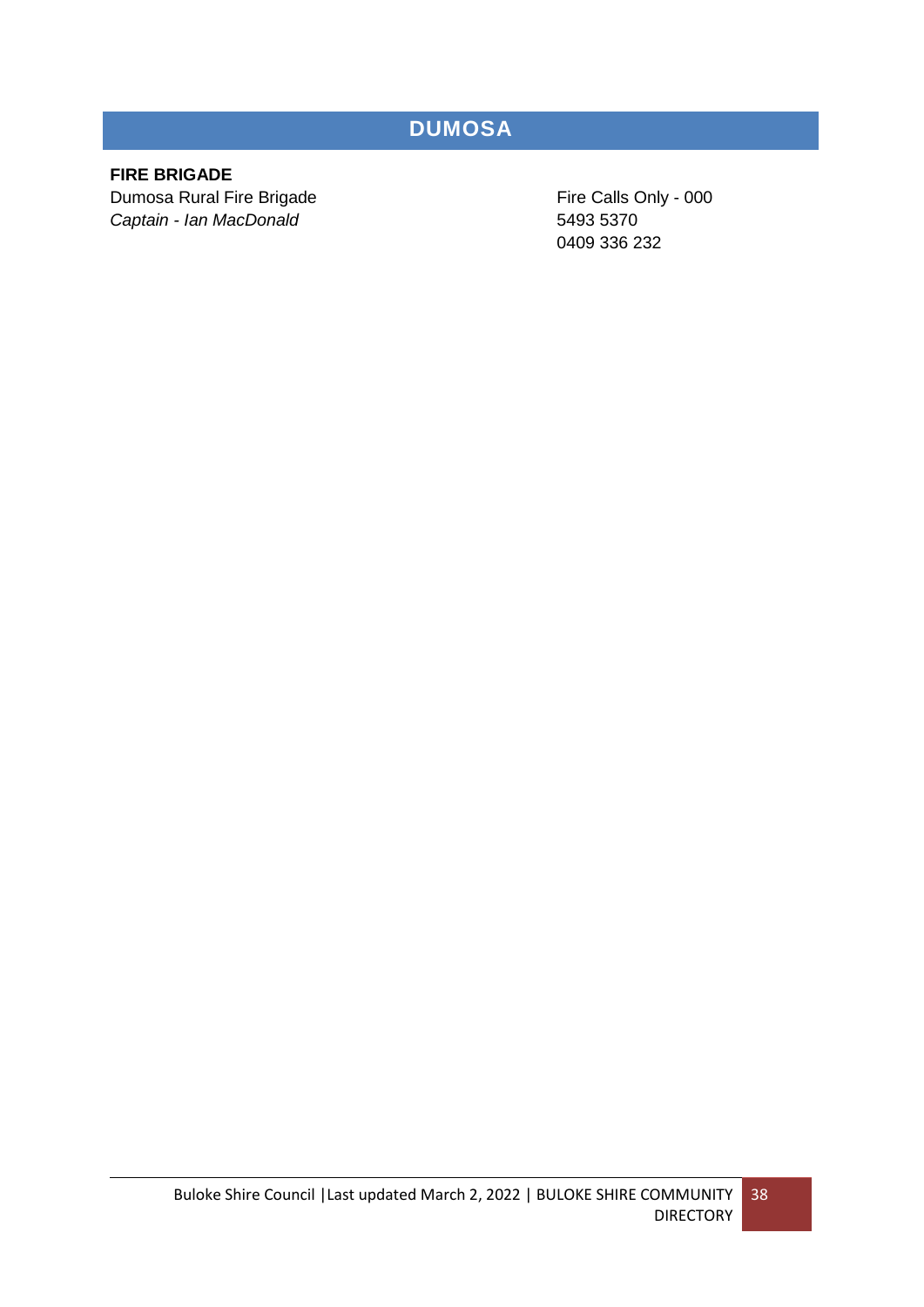## **GLENLOTH EAST**

#### **FIRE BRIGADE**

Glenloth East Fire Brigade Fire Calls Only - 000 *Neil Gardner* 0418 147 738

### **RECREATION RESERVE**

Glenloth East Hall Committee *Neil Gardner* 0418 147 738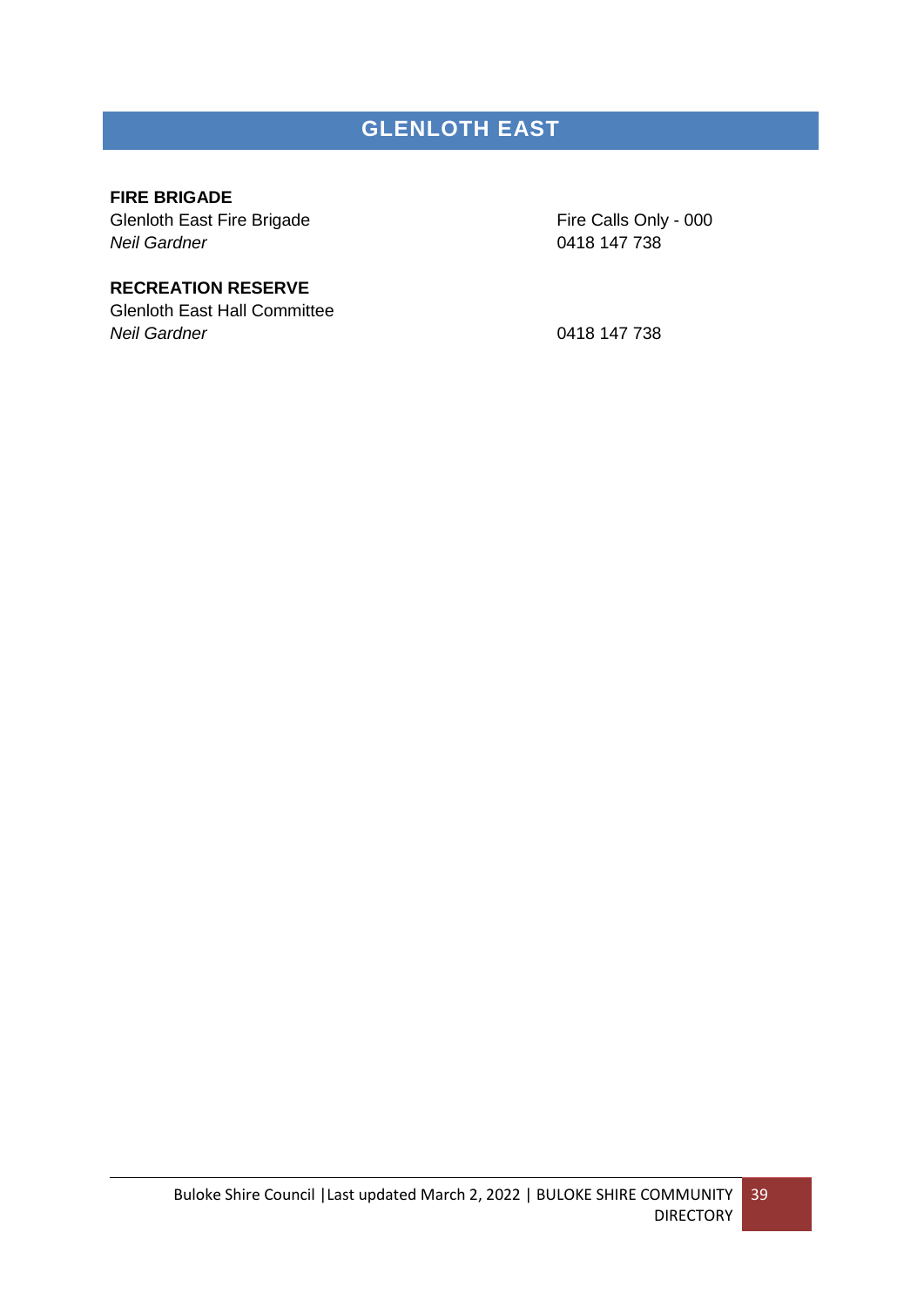# **GREEN LAKE**

### **RECREATION RESERVE**

Green Lake Committee 0417 559 603 *Darren Bailey*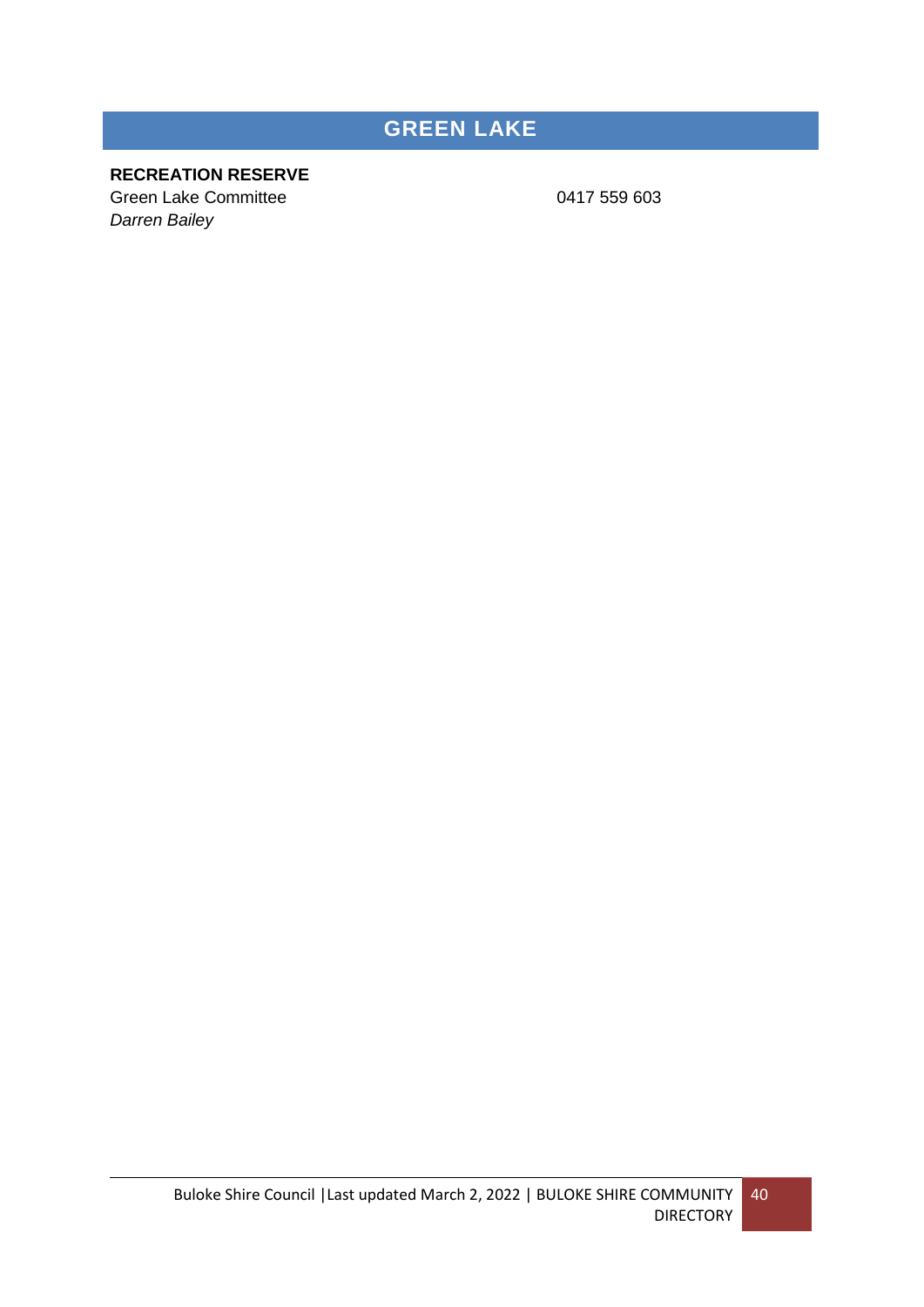## **LAEN**

### **CEMETERY TRUST**

Laen Cemetery Trust 5498 6282 *Ray Flett Email:* [fletty3@bigpond.com](mailto:fletty3@bigpond.com)

### **FIRE BRIGADE**

Laen East Fire Brigade Fire Calls Only – 000 Captain – Derek Hollis 5497 1709

0428 971 709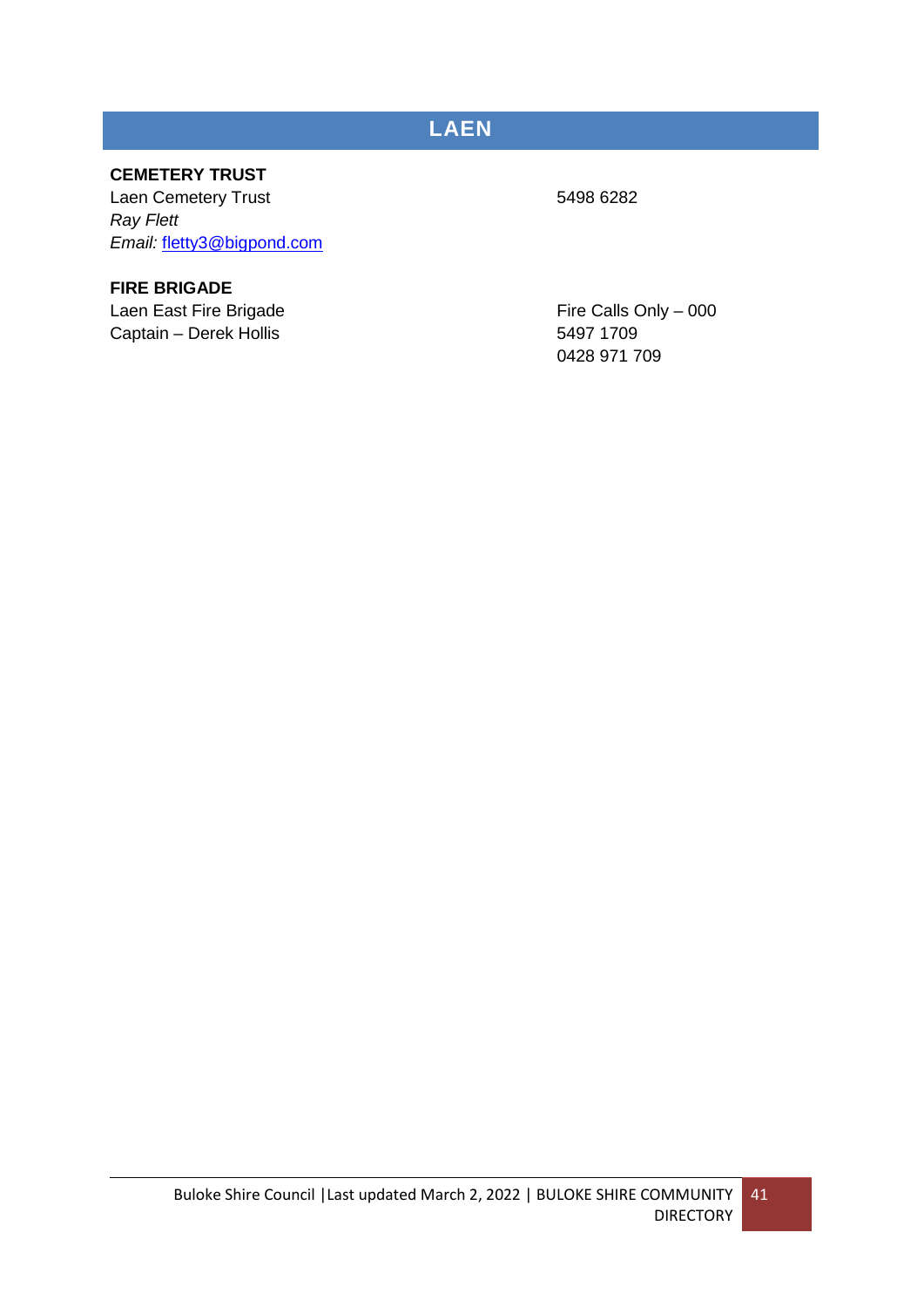## **LITCHFIELD**

### **FIRE BRIGADE**

Litchfield Rural Fire Brigade Fire Calls Only – 000 *Captain – Kelvin Hepworth* 5498 5244

0427 304 262

### **RECREATION RESERVE**

Litchfield Hall Committee 0408 371 201 *Brian Melican*

### *LITCHFIELD HALL*

*Brian Melican 0408 371 201 [brian@melican.net.au](mailto:brian@melican.net.au)*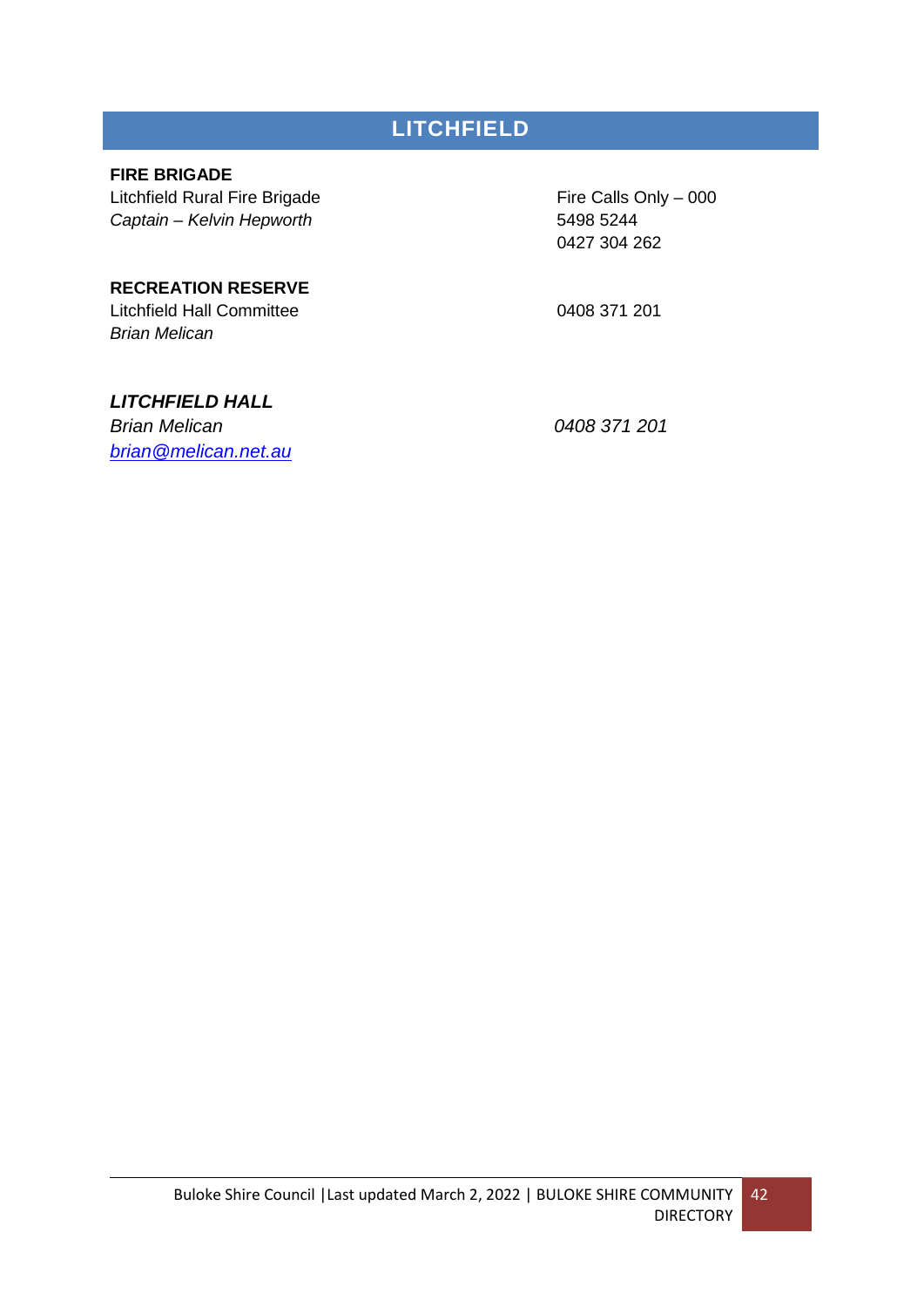### **NANDALY**

### **CEMETERY TRUST**

Nandaly Cemetery 6078 1275 *Terry Elliott* 0427 040 814 C/- Nandaly Post office NANDALY 3533

### **COMMUNITY FORUM**

Nandaly Progress Assoc **President: Matt Brady** [morella.brady@gmail.com](mailto:morella.brady@gmail.com) *Sec/treasurer: Joseph Brady* [moo\\_brady@hotmail.com](mailto:moo_brady@hotmail.com) C/- Post office NANDALY 3533

#### **FIRE BRIGADE**

Nandaly Rural Fire Brigade Fire Calls Only – 000 *Captain - Terry Elliott* 5078 1273 0427 040 814 **JUSTICE OF THE PEACE OF VICTORIA Beverly Cook** 5078 1224 **RECREATION RESERVE** Nandaly Recreation Reserve 5078 1271 Jo Ballantyne (Contact Nandaly Hall Committee ) Nandaly Hall Committee

*President-Sam Brady [Brady.farms@hotmail.com](mailto:Brady.farms@hotmail.com)*

Nandaly Tennis Club 0429 781 227 *Dione McGarry* Justice of the Peace *Bev Cook* 5078 1224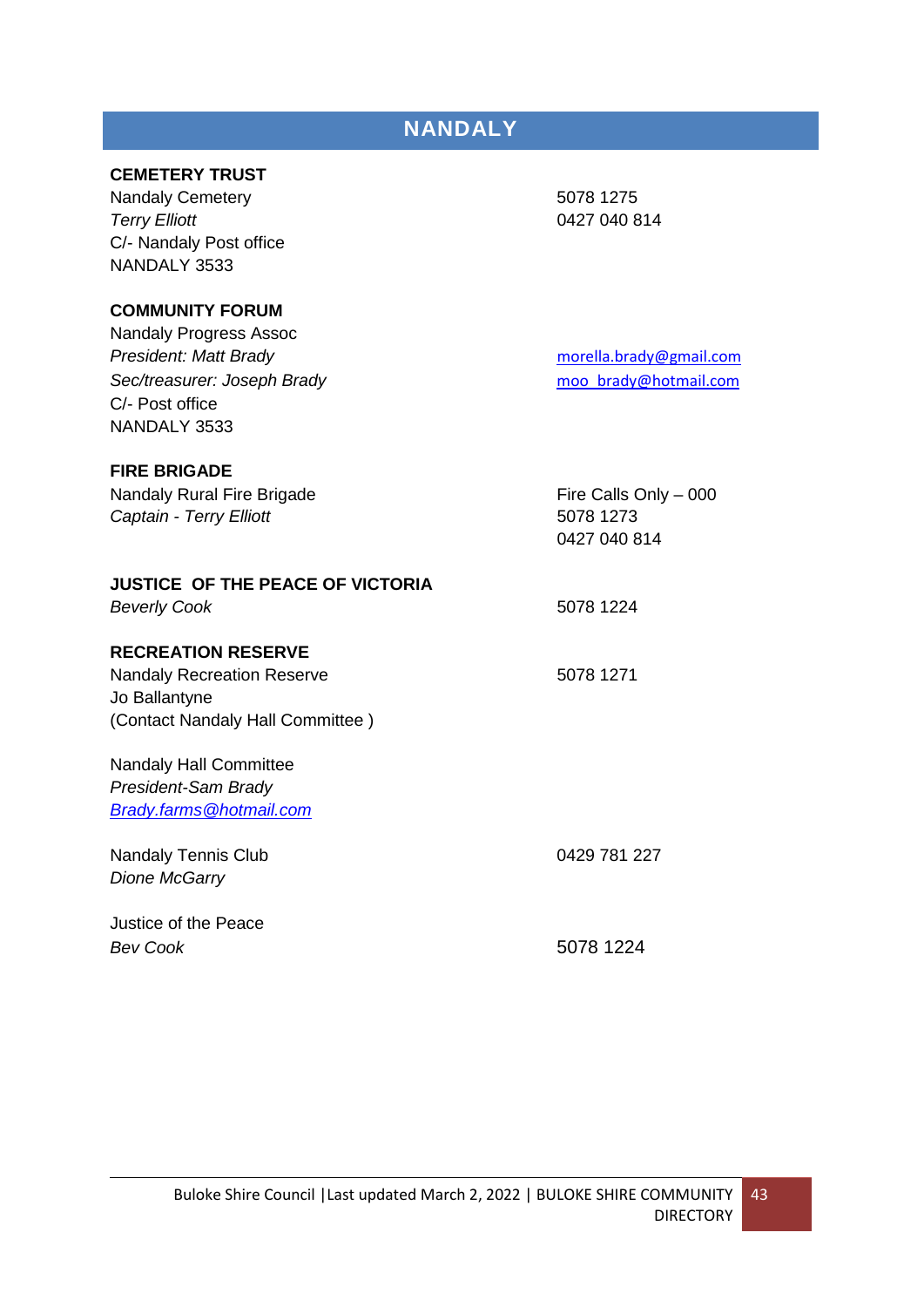## **NARRAPORT**

### **FIRE BRIGADE**

Narraport Rural Fire Brigade **Fire Calls Only – 000** *Captain Trevor Botheras* 5492 2353

0428 500 700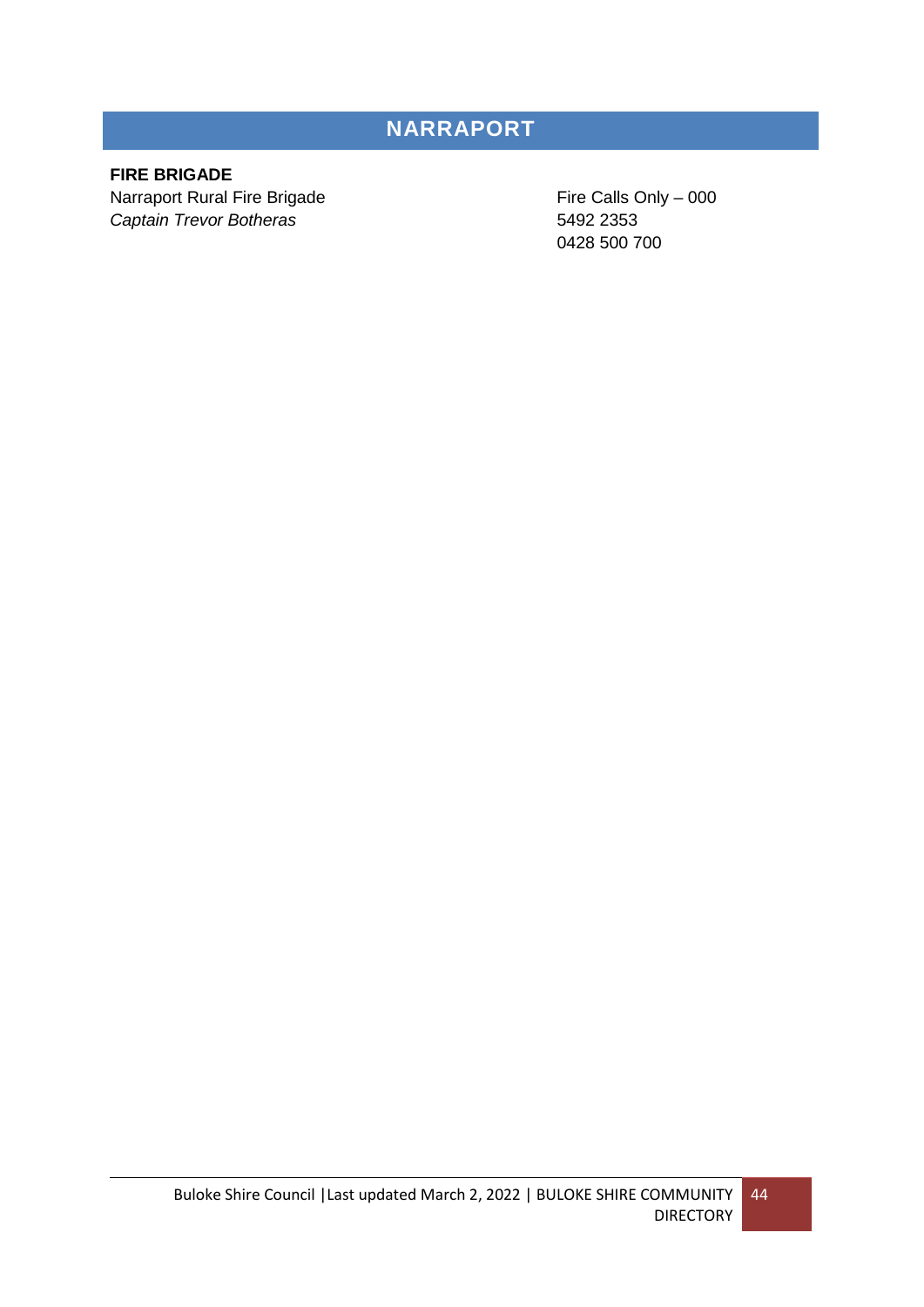### **NULLAWIL**

#### **CHURCHES**

Nullawil Uniting Church 5493 5225 President: Ron Pollington<br>
0472793524 *Secretary/ Treasurer: Tony Bartram* 0458935226 Po Box 30 NULLAWIL 3529

#### **COMMUNITY FORUMS**

Nullawil Progress Assoc *President: Heath Pollington 0407 899 357 Secretary: Marcia Pollington [nullawilprogress@hotmail.com](mailto:nullawilprogress@hotmail.com)* Po Box 22 NULLAWIL 3529

#### **FIRE BRIGADE**

Nullawil Rural Fire Brigade Fire Calls Only - 000 **Captain Donald Cooper** 0438 935 271

#### **RECREATION RESERVE**

Nullawil Recreation Reserve 1986 1997 1998 5493 5355 *President: Glenn Hogan 0488 935 333 Email:* [hoganfuel@gmail.com](mailto:hoganfuel@gmail.com) *Secretary: Shelley Coles 0429 167 522* Po Box 31 NULLAWIL 3529

### **SCHOOL AND RESOURCE CENTRE**

Nullawil Primary School 5493 5260 **Principal: Helen Digby Fax: 5493 5203** Church Street NULLAWIL 3529

#### **SENIOR CITIZENS**

Nullawil Senior Citizens-Community Complex 5493 5205 Meet the 1<sup>st</sup> Thursday of each month *President: Wendy Watts 0488 747 671 Secretary: Joan Smith 0459 522 900* Po Box 37 NULLAWIL 3529

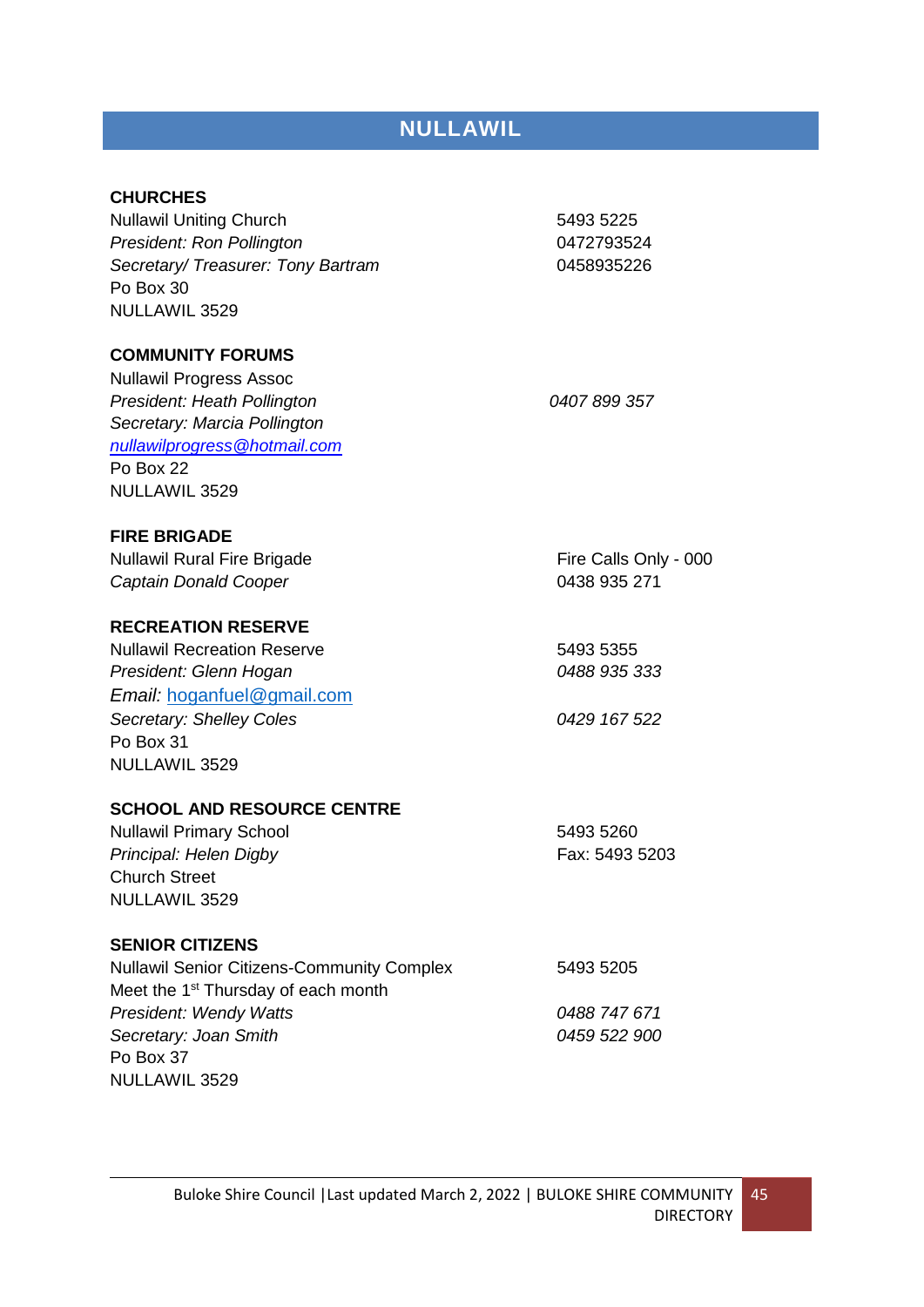### **SPORTING CLUBS**

Email: [townrowk@hotmail.com](mailto:townrowk@hotmail.com)

Annual Reunion

| <b>Nullawil Lawn Tennis Club</b><br><b>President: David Watts</b><br>Secretary: Di Sheahan<br>Po Box 45<br>NULLAWIL 3529                 | 0428 935 218<br>0428 935 226                       |
|------------------------------------------------------------------------------------------------------------------------------------------|----------------------------------------------------|
| <b>Nullawil Football Club</b><br>President: Wade Humphreys<br>Secretary: Lauren Thompson<br>Po Box 8<br>NULLAWIL 3529                    | 5493 5305 Club House<br>0428 935 310<br>0457824277 |
| <b>Nullawil Ladies Football Club</b><br>President: Steph Rewha-Kelly<br>Secretary: Joanne Scott                                          | 0414 881 557<br>0437 206 875                       |
| <b>Nullawil Netball Club</b><br>President: Gayle Smith<br>Secretary: Melissa Gilchrist<br>Po Box 27<br>NULLAWIL 3529                     | 5493 5296<br>0488 345 070                          |
| Nullawil Culgoa Cricket Club<br><b>President: Tom Fawcett</b><br>Secretary: Steve Cooper                                                 | 0458 935 281<br>0428 736 217                       |
| <b>COMMUNITY GROUPS</b>                                                                                                                  |                                                    |
| <b>Nullawil Historical Society</b><br><b>President: Donald Cooper</b><br>Secretary: Ian Marquis<br>Email: nullawilhistorical@hotmail.com | 0438 935 271<br>0429 935 215                       |
| <b>Nullawil Ex-Residents</b><br><b>Ken Townrow</b>                                                                                       | 0427 935 235                                       |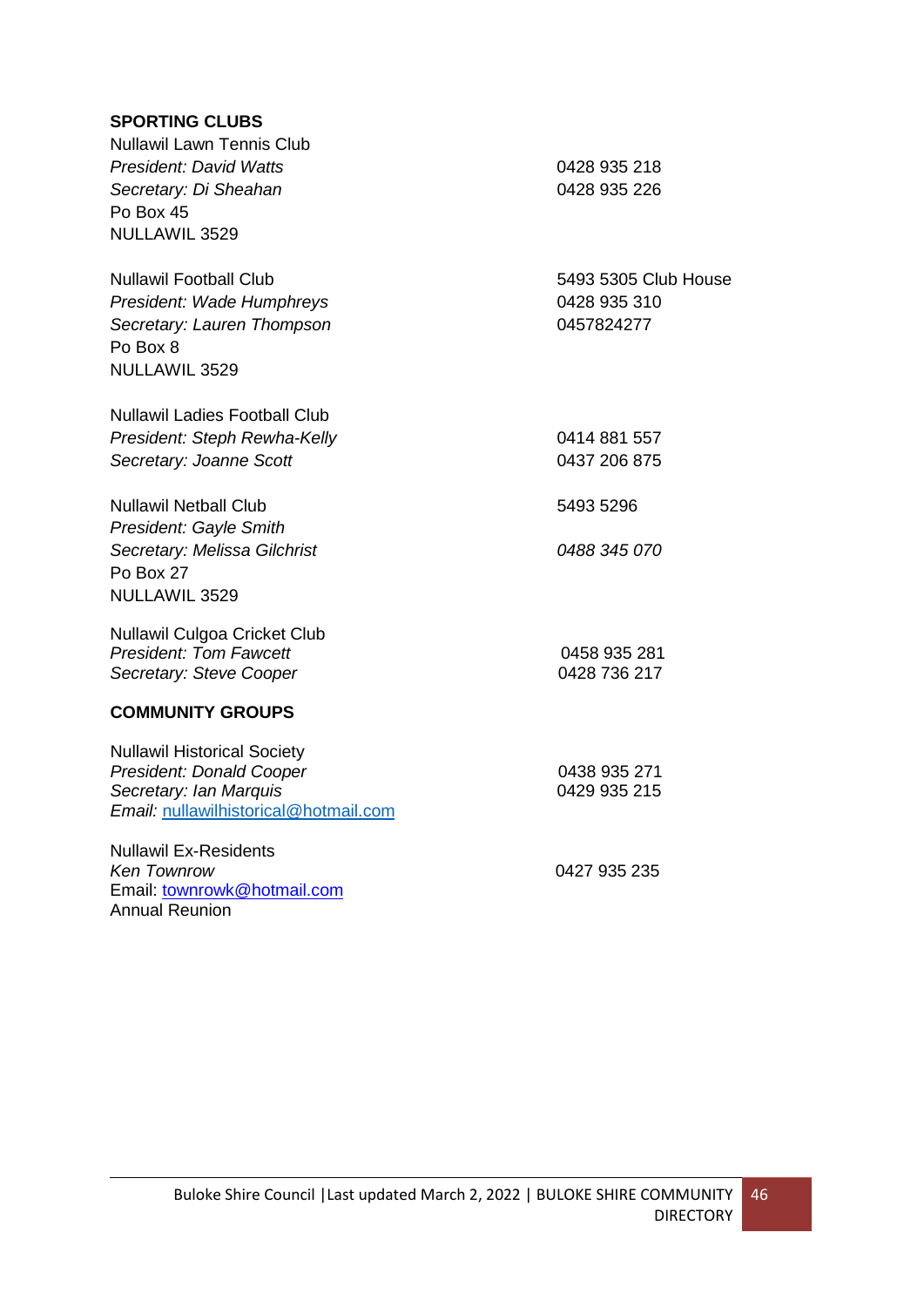# **SEA LAKE**

| Sea Lake Cemetery Trust                              | 5070 1185    |
|------------------------------------------------------|--------------|
| Jane Stacey                                          |              |
| Po Box 200                                           |              |
| SEA LAKE 3533                                        |              |
| <b>CHURCHES</b>                                      |              |
| Sea Lake Uniting/Anglican Church                     | 5070 2166    |
| <b>Visiting Minister</b>                             |              |
| Po Box 46                                            |              |
| SEA LAKE 3533                                        |              |
| Sea Lake Uniting/Anglican Parish                     | 5070 1134    |
| Lorna Goldsworthy                                    |              |
| Sea Lake Catholic Church Presbytery & Parish Council |              |
| Maria Dorigo                                         | 5070 1310    |
| 47 Hannon Street                                     | 0417 108 460 |
| SEA LAKE 3533                                        |              |
| Sea Lake St. Mary's Parents & Friends                | 5070 1272    |
| St Mary's School                                     |              |
| <b>COMMUNITY FORUMS</b>                              |              |
| Advance Sea Lake Inc.                                |              |
| President: Alex Newell                               | 0432 612 276 |
|                                                      |              |
| Secretary: Rachael Pearce                            | 5070 2255    |
| Po Box 190                                           |              |
| SEA LAKE 3533                                        |              |
| Email: rachien2006@gmail.com                         |              |
| Sea Lake Business Network                            |              |
| Karen Bacon                                          | 0427 702 273 |
| SEA LAKE 3533                                        |              |
| Email: karenbacon@bigpond.com                        |              |
| <b>COMMUNITY GROUPS</b>                              |              |
| Sea Lake & District Health Service                   | 5070 1386    |
| <b>Hospital Ladies Auxiliary</b>                     |              |
| <b>Mavis Hatcher</b>                                 |              |
| Sea Lake Anglican/Uniting Church                     | 5070 2166    |
| <b>Fellowship Group</b><br>Lauris McLelland          |              |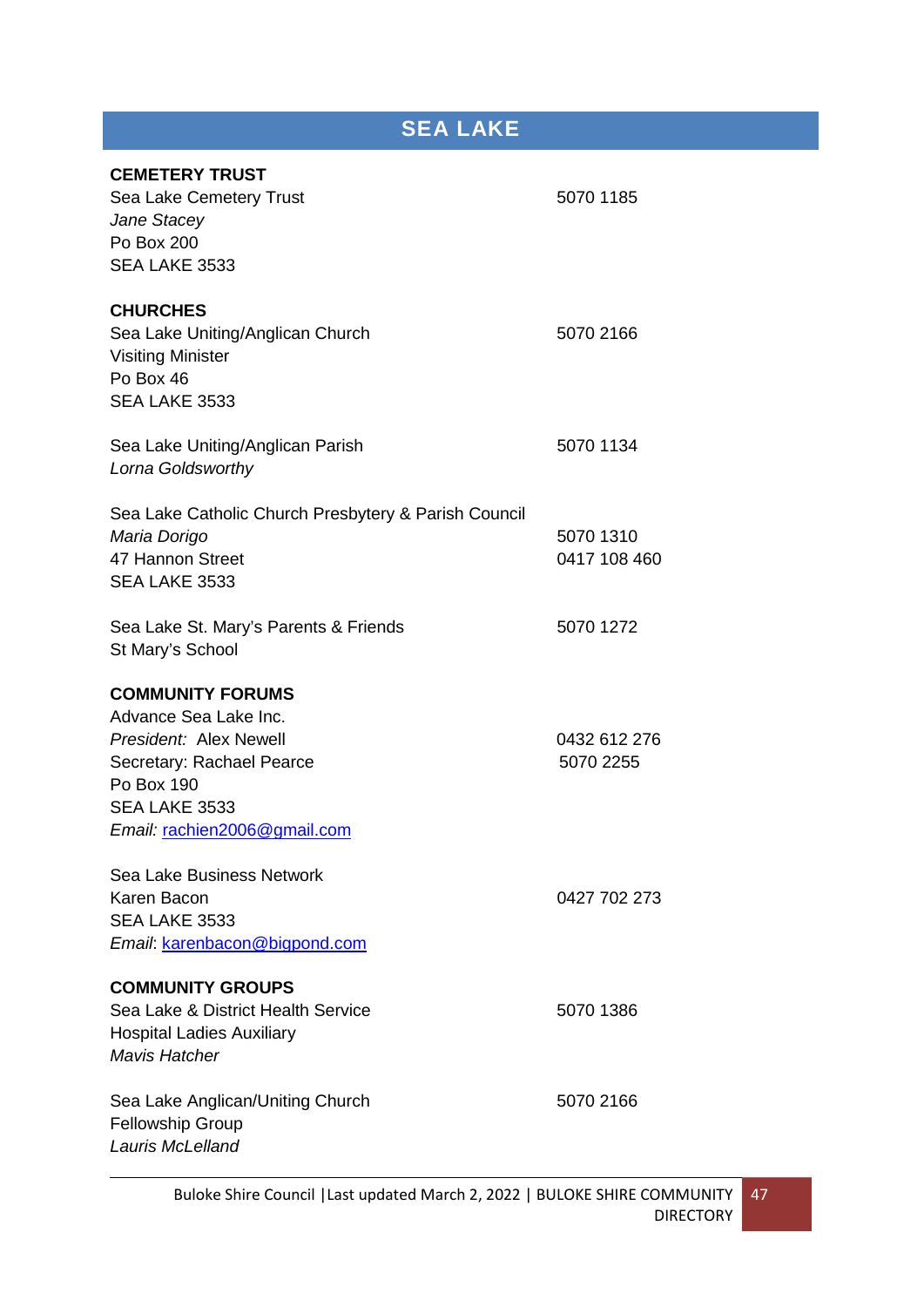Po Box 33 SEA LAKE 3533

| Sea Lake Ballet & Dance<br>Natasha Gerakis<br>Strike a Pose Dance Academy                                                                                                          | 0407 520 263                                |
|------------------------------------------------------------------------------------------------------------------------------------------------------------------------------------|---------------------------------------------|
| Sea Lake Blind Auxilliary<br>Valda Hanns                                                                                                                                           | 5070 1092                                   |
| Sea Lake Chamber of Commerce<br>Karen Bacon                                                                                                                                        | 0427 702 273                                |
| Sea Lake Men's Shed<br><b>Railway Ave</b><br>SEA LAKE 3533                                                                                                                         |                                             |
| Sea Lake Planned Activity Group<br>Sea Lake Campus<br>Mallee Track Health & Community Service<br>Po Box 211<br>SEA LAKE 3533                                                       | 5070 2155                                   |
| Sea Lake Playgroup<br>Venue: Neighbourhood House<br>SEA LAKE 3533                                                                                                                  | 5070 1448                                   |
| <b>POLICE STATION</b><br>Sea Lake Police Station<br>104 Horace Street<br>Sea Lake, 3533                                                                                            | 5070 1301<br>000                            |
| <b>FIRE BRIGADE</b><br><b>Sea Lake Fire Station</b><br>Captain Paul Allan<br>55 Railway Ave<br>Sea Lake VIC 3533                                                                   | 0438 853 978                                |
| <b>NEIGHBOURHOOD HOUSE</b><br>Sea Lake Neighbourhood House<br><b>Kelly Matthews</b><br>9am - 3pm Mon to Thurs<br>9am - 3pm Fri (Volunteer run)<br>200 Best Street<br>SEA LAKE 3533 | 5070 1448<br>0407 135 881<br>Fax: 5070 2290 |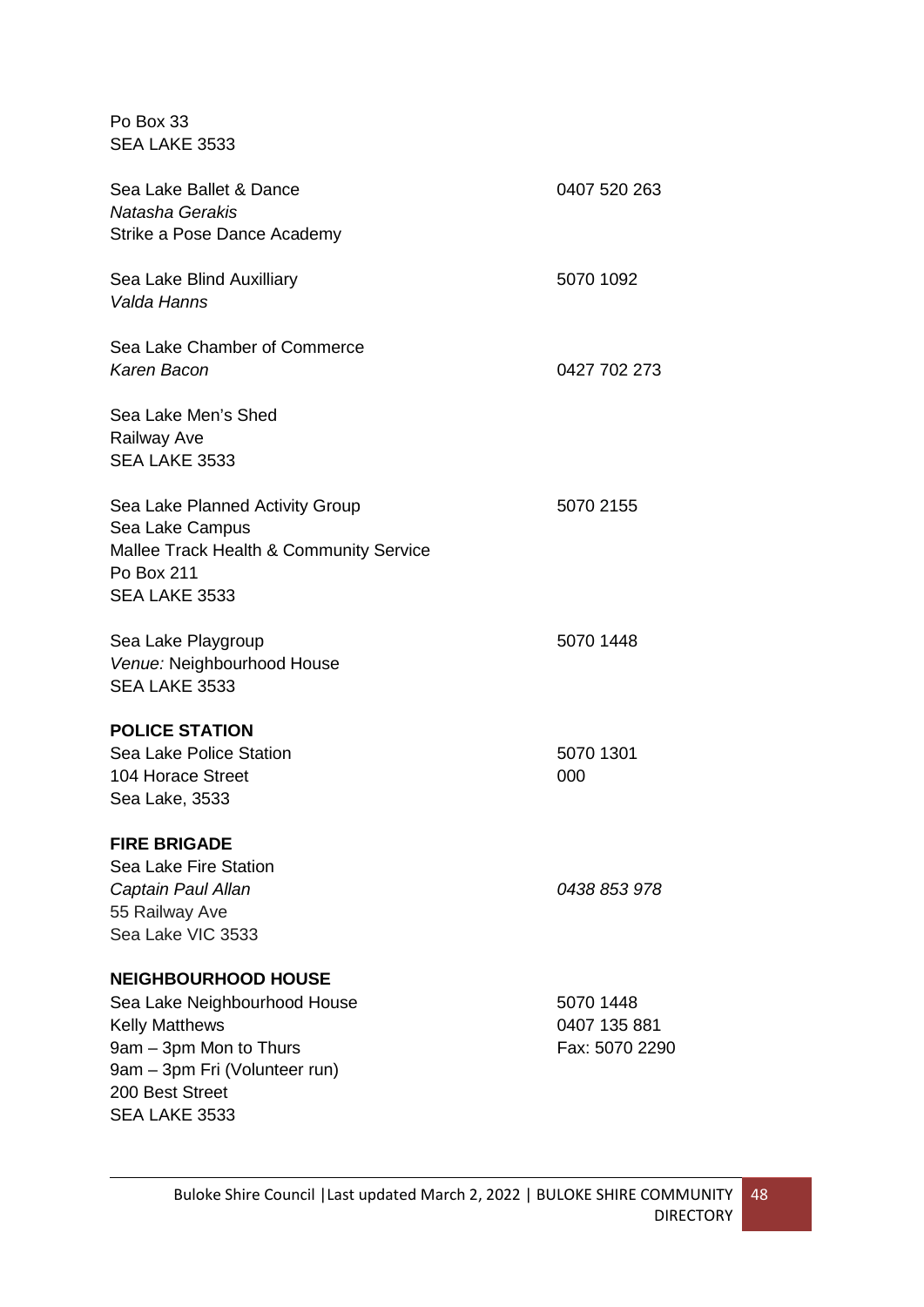| <b>JUSTICE OF THE PEACE OF VICTORIA</b>                                                                                            |                              |
|------------------------------------------------------------------------------------------------------------------------------------|------------------------------|
| Keva Lloyd                                                                                                                         | BH 5070 1404<br>0418 579 998 |
| Janine O'Callaghan                                                                                                                 | BH 5070 2018<br>0422 740 557 |
| <b>Graeme Newey</b>                                                                                                                | 0488 664 523                 |
| <b>Beverly Cook</b>                                                                                                                | BH 5078 1224                 |
| <b>RESIDENTIAL AGED CARE</b><br>Carinya<br>33-43 McClelland Ave<br>SEA LAKE 3533                                                   | 5070 1158                    |
| Kaleesa<br>33-43 McClelland Ave<br>SEA LAKE 3533                                                                                   | 5070 1255                    |
| <b>SCHOOLS &amp; RESOURCE CENTRES</b>                                                                                              |                              |
| Sea Lake St Mary's Primary<br>Principal Katherine Nunn<br>47 Hannon Street<br><b>SEA LAKE</b>                                      | 5070 1272<br>Fax: 5070 2020  |
| <b>Tyrrell College P-12</b><br>Principal: Graeme Forrester<br><b>Complex Drive</b><br>SEA LAKE 3533                                | 5070 2106<br>Fax: 5070 1069  |
| Sea Lake Pre-School Centre<br><b>Mallee Track Health &amp; Community Service</b><br>55 Mudge St<br>SEA LAKE 3533                   | 5070 1387                    |
| <b>SENIOR CITIZEN</b><br>Sea Lake Senior Citizens –<br>98 Sutcliff Street<br>Meet every Monday from 2pm.<br>Contact: Carmel Wilson | 5070 1153<br>5070 1266       |
| <b>SERVICE ORGANISATIONS</b><br>Sea Lake Landcare/VFF<br>Bryan Hanns<br>Po Box 45<br>SEA LAKE 3533                                 | 5070 1414<br>0407 558 146    |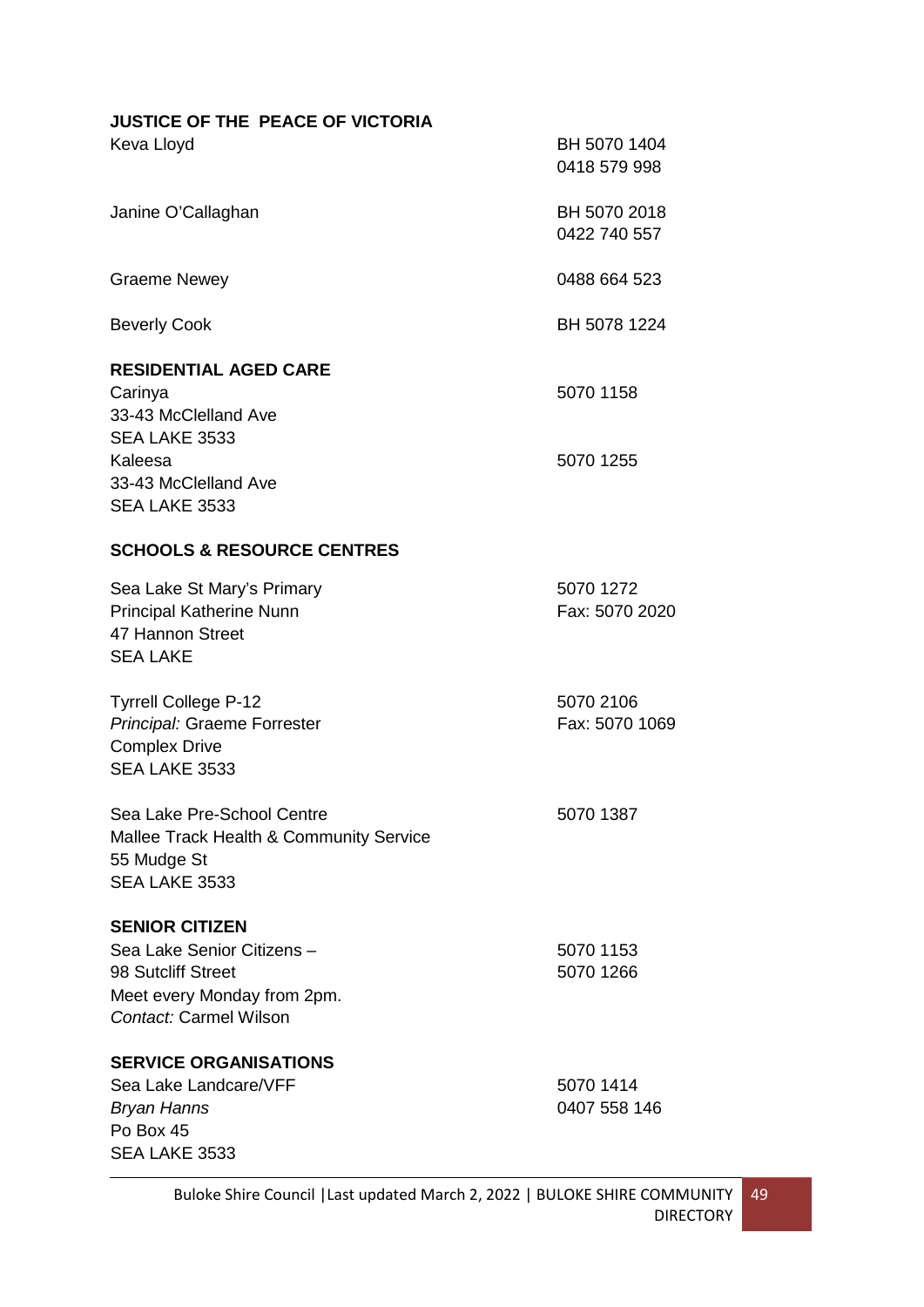| Sea Lake Lions Club<br>David Hanns<br>Po Box 45                                         | 5070 1092            |
|-----------------------------------------------------------------------------------------|----------------------|
| SEA LAKE 3533<br>Sea Lake Red Cross<br><b>Val Stewart</b><br>Po Box 19<br>SEA LAKE 3533 | 5070 1118            |
| Sea Lake Welfare Group<br><b>Faye Pearce</b>                                            | 5070 1453            |
| <b>SPORTING CLUBS</b>                                                                   |                      |
| Sea Lake Angling Club<br>Jarrod McKenzie                                                | 0428 339 633         |
| Sea Lake Bowls Club                                                                     | 5070 1028 Club House |
| President - John Louttit                                                                | 5070 2068            |
| Secretary - Noel Watson                                                                 | 5070 1023            |
| Sea Lake Bowls Associates                                                               | 5070 1028 Club House |
| President - Sue Allan                                                                   | 5070 2090            |
| Secretary - Jennifer Simpson<br>Po Box 140                                              | 5070 1155            |
| SEA LAKE 3533                                                                           |                      |
| Sea Lake/Woomelang Cricket Club<br><b>Shaun Nuske</b>                                   | 0458 768 753         |
| Sea Lake Nandaly Football/Netball Club                                                  |                      |
| Secretary - Michael McClelland                                                          | 0418 359 916         |
| Sea Lake Golf Club                                                                      | 5070 1028 Club House |
| <b>Tony Crisp</b>                                                                       | 0427 525 857         |
| <b>PO Box 241</b>                                                                       |                      |
| SEA LAKE 3533                                                                           |                      |
| Sea Lake Golf Club Association.                                                         | 5070 1028 Club House |
| Myra Clohesy                                                                            | 5070 1112            |
| <b>PO Box 103</b>                                                                       |                      |
| SEA LAKE 3533                                                                           |                      |
| Sea Lake/Nandaly Tigers Netball Club<br>Debra Emonson                                   | 5079 2342            |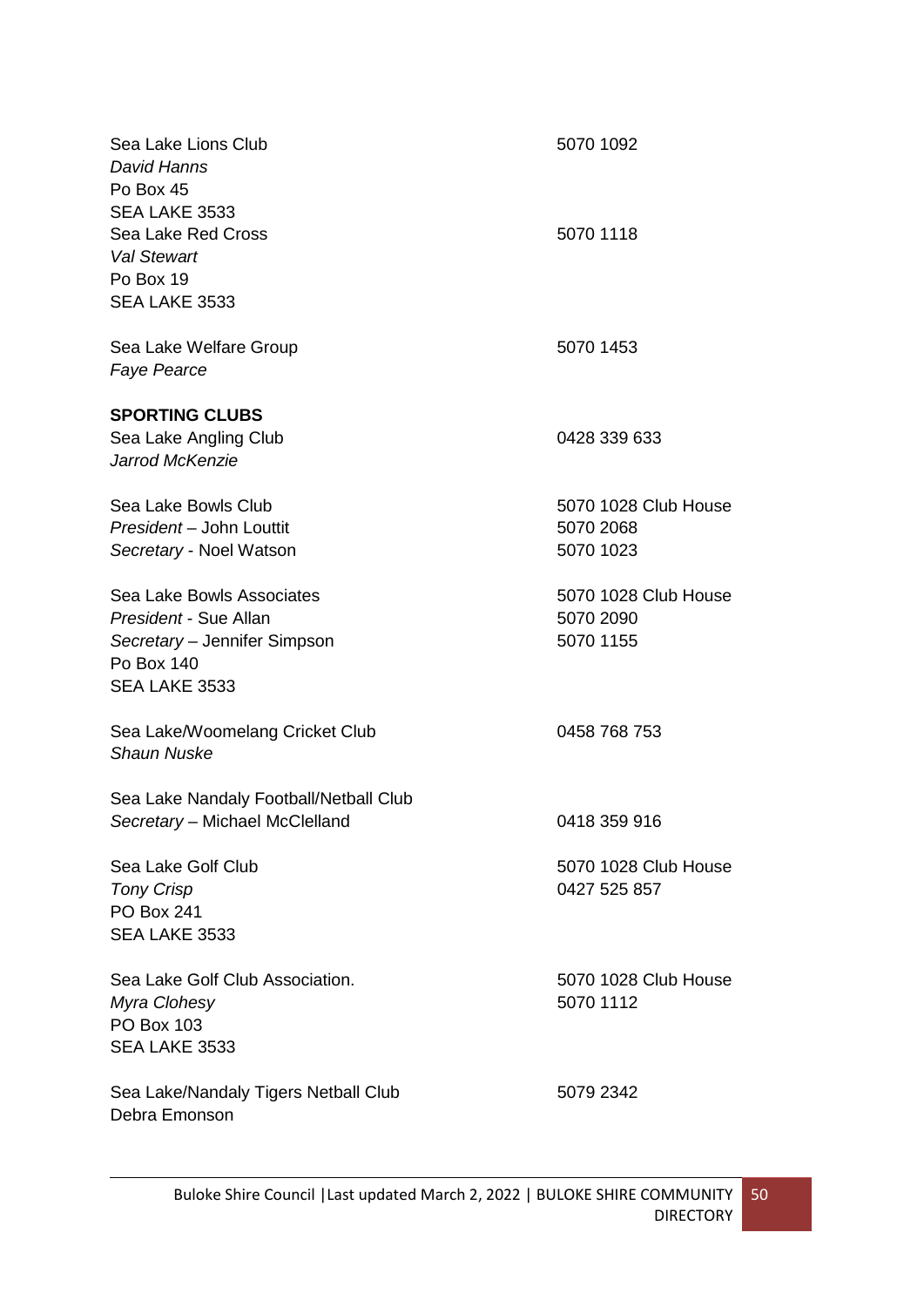Sea Lake Squash Club 5070 1395 *Pat Amos* 

Sea Lake Tennis Club 5070 1395 *Pat Amos*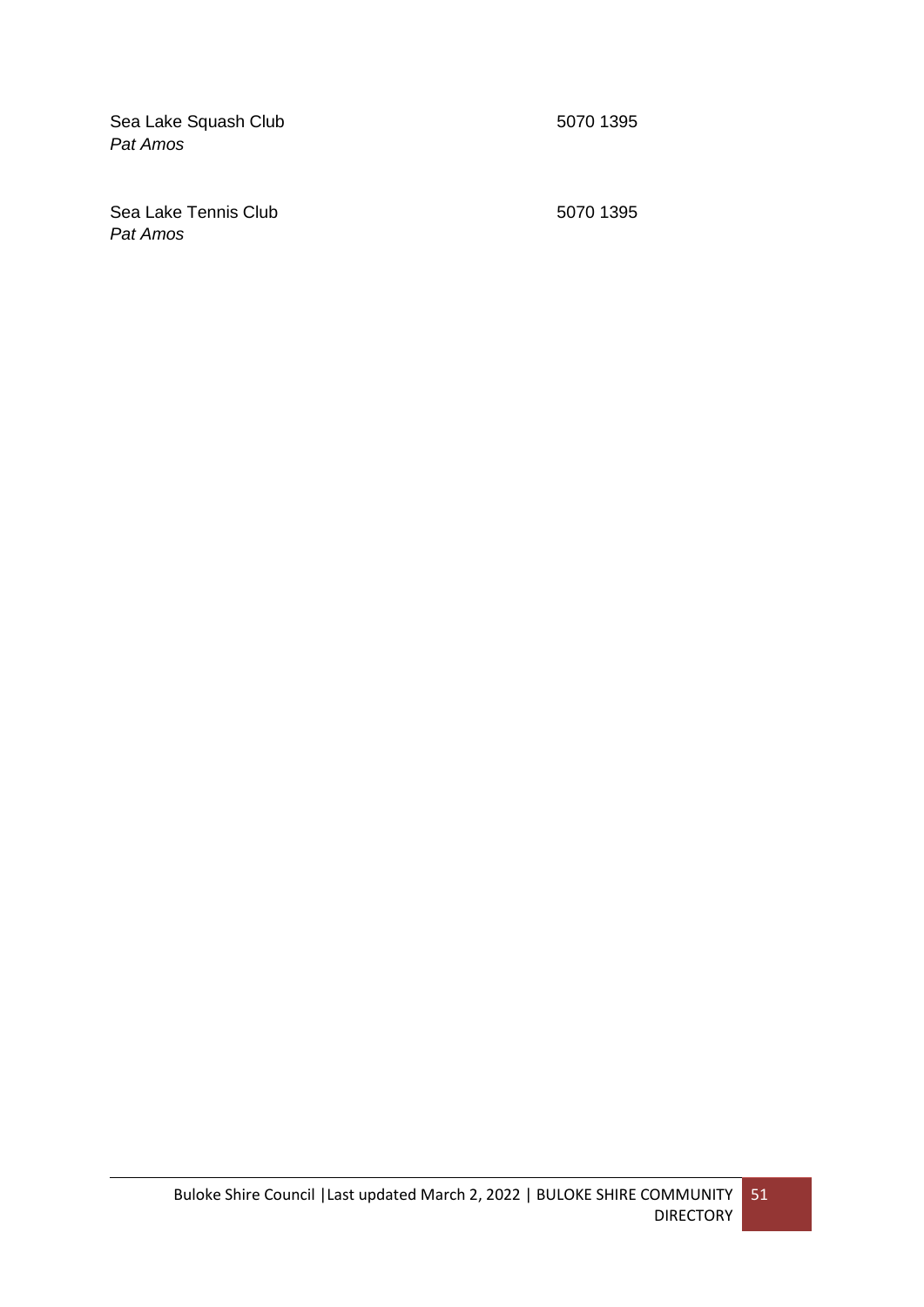Sea Lake Off Road Club President - Cameron McClelland **0409 232 147** 

Swimming Pool 98 Horace Street 2008 620 916 Sea Lake *Secretary* Advance Sea Lake – Bron Alday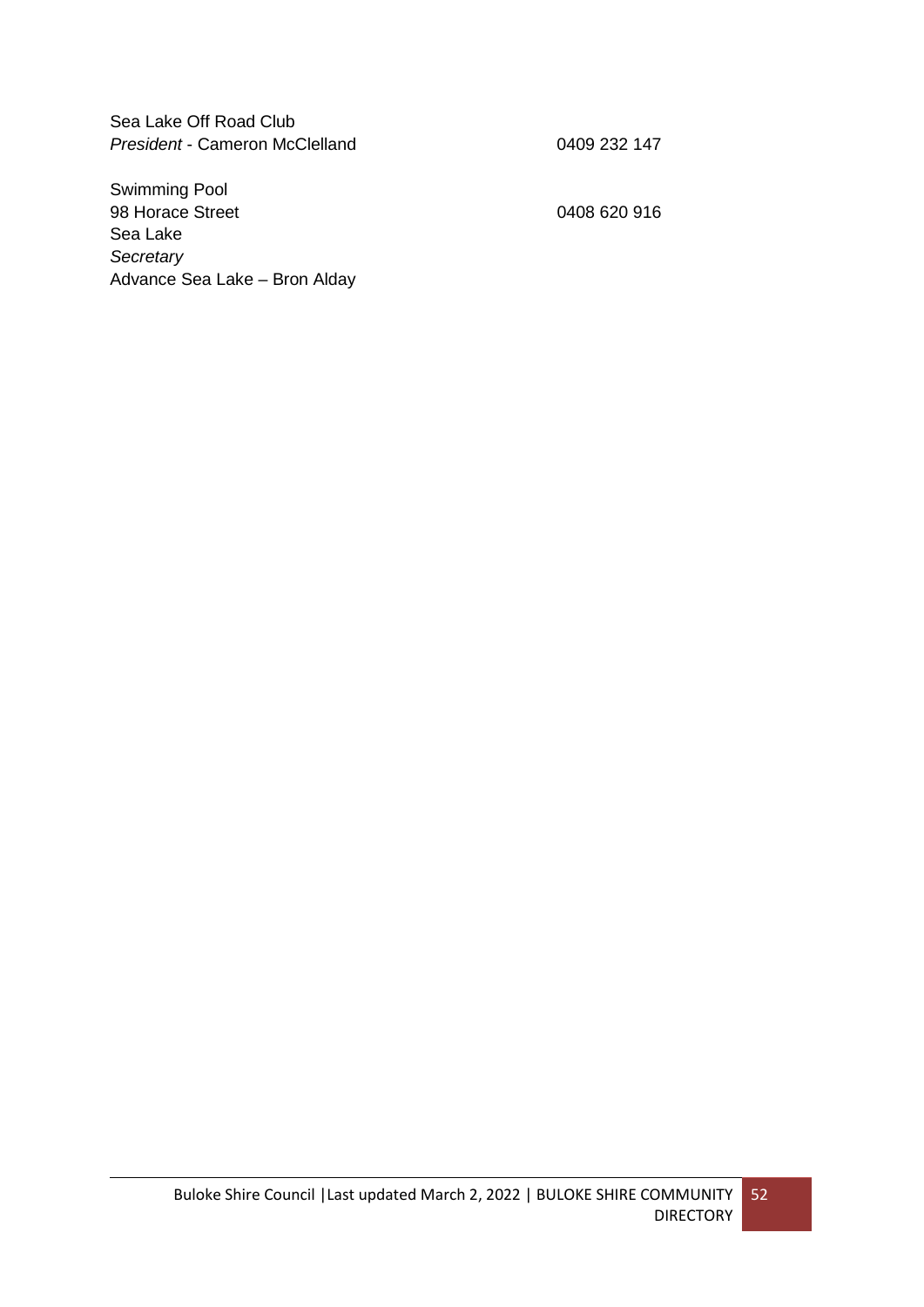## **TEDDYWADDY**

### **FIRE BRIGADE**

**Captain** – Timothy Giles **0438 092 653** 

Teddwaddy Fire Brigade Fire Calls Only – 000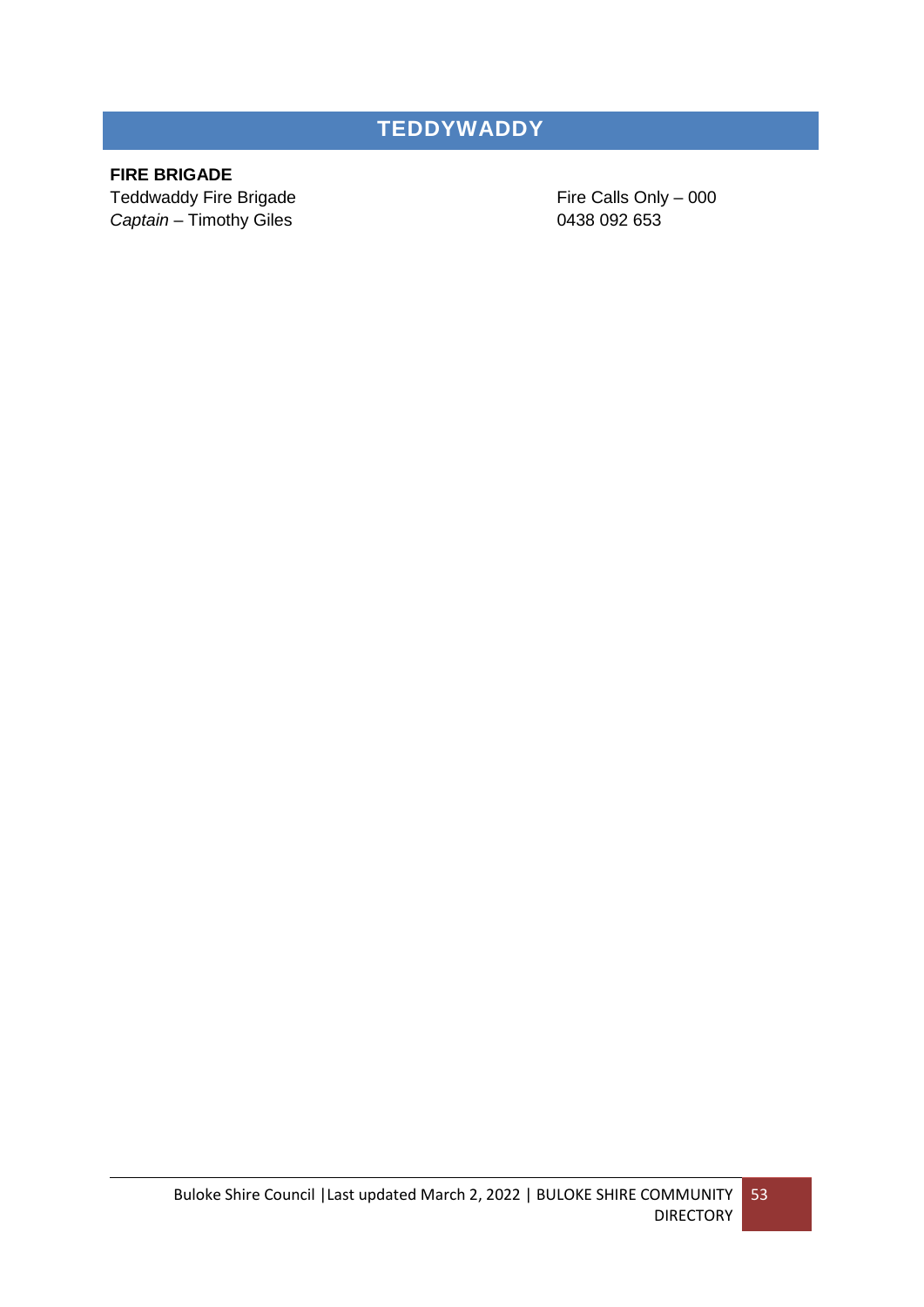# **TCHUM LAKE**

### **RECREATION RESERVE**

Tchum Lake 0427 331 161 Committee of Management *Andrew Lee* Camping co coordinator **Camping Controllering** Control Camping Control Camping Control Control Control Control Co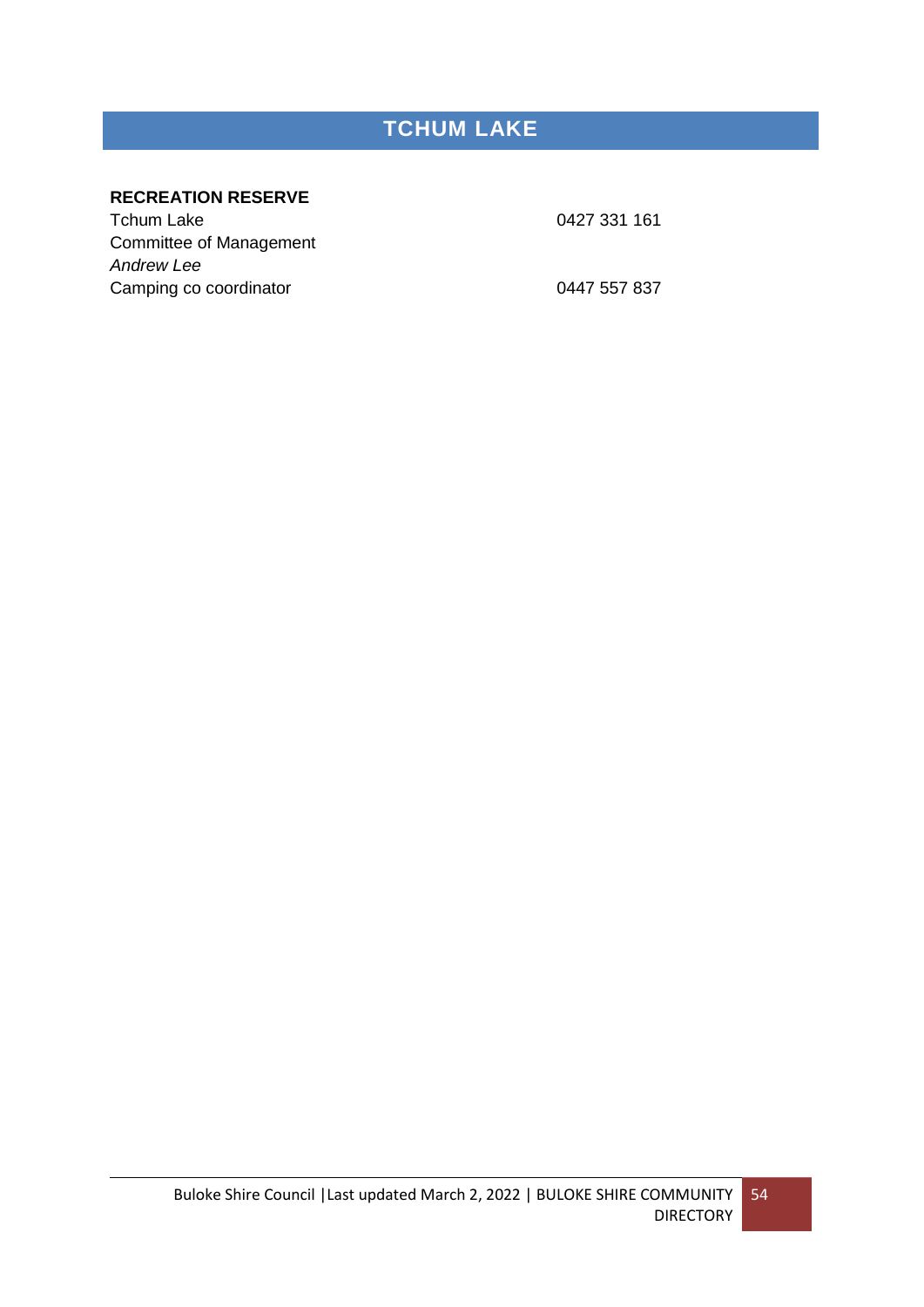# **TOWANINNIE**

### **CEMETERY TRUST**

Towaninnie Cemetery 6493 5350 *John White*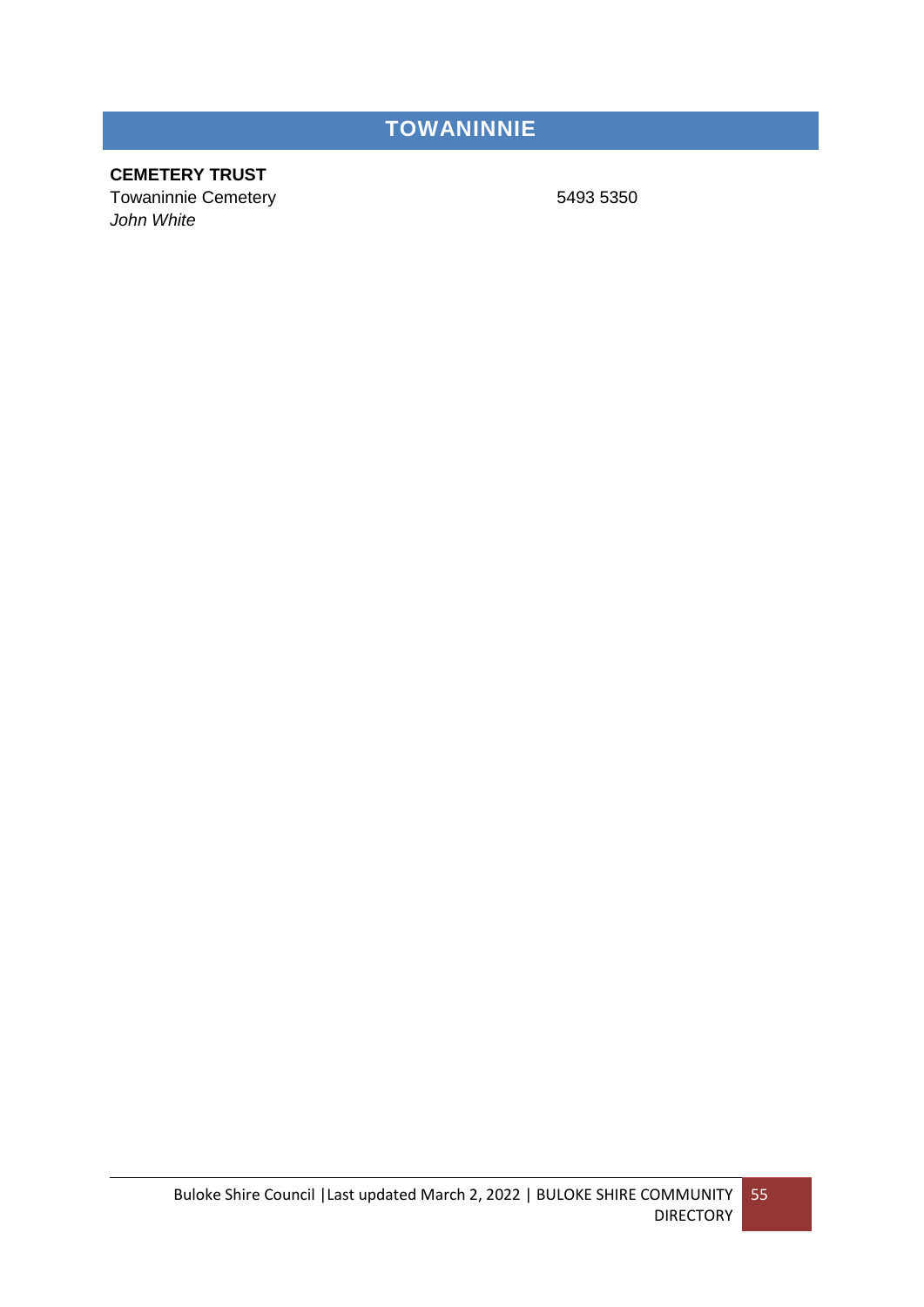| <b>WATCHEM</b>                                    |                           |  |
|---------------------------------------------------|---------------------------|--|
|                                                   |                           |  |
| <b>CEMETERY TRUST</b>                             |                           |  |
| <b>Watchem Cemetery Trust</b>                     | 5498 1334                 |  |
| C/-Post Office                                    |                           |  |
| Veronica Sullivan                                 |                           |  |
| <b>COMMUNITY FORUMS</b>                           |                           |  |
| <b>Watchem Progress Assoc</b>                     | 0448 414 296              |  |
| President: Graeme Milne                           |                           |  |
| Email: graeme.l.milne@gmail.com                   |                           |  |
| Email: watchemPA@gmail.com                        |                           |  |
| <b>COMMUNITY GROUPS</b>                           |                           |  |
| <b>Watchem Craft Group</b>                        | 5498 1399                 |  |
| Karen Johnson                                     |                           |  |
| <b>Watchem Development Association</b>            | 5498 1244                 |  |
| Peter Walder                                      |                           |  |
| <b>Watchem Hall Committee</b>                     | 5498 1370                 |  |
| <b>Kelvin Baird</b>                               |                           |  |
|                                                   |                           |  |
| <b>Watchem Historical Society</b><br>Graeme Milne | 0448 414 296              |  |
|                                                   |                           |  |
| <b>FIRE BRIGADE</b>                               |                           |  |
| <b>Watchem Fire Brigade</b>                       | Fire Calls Only - 000     |  |
| Captain - Chris Colbert                           | 5498 1268 or 0427 981 268 |  |
| <b>JUSTICE OF THE PEACE OF VICTORIA</b>           |                           |  |
| Peter Vogel                                       | 0429 853 213              |  |
|                                                   |                           |  |
| <b>Christopher Cook</b>                           | 0476 850 043              |  |
| Mitzi Black                                       | 0428 981 370              |  |
| <b>RECREATION RESERVE</b>                         |                           |  |
| <b>Watchem Lake and Recreation Reserve</b>        | 5399 2228                 |  |
| <b>Brad Leith</b>                                 | 0429 993 530              |  |
| bradleyleith@bigpond.com                          |                           |  |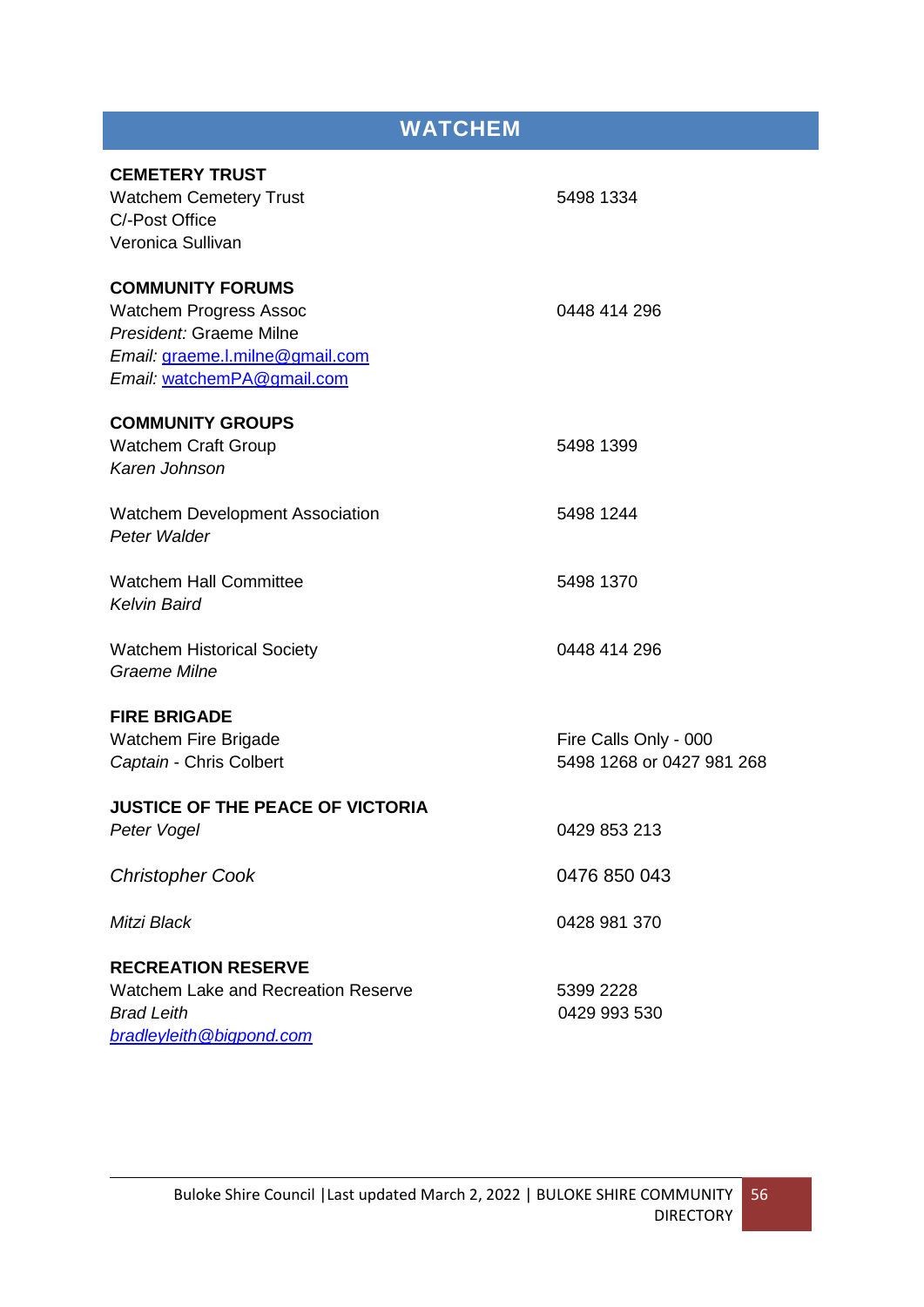Watchem Public Hall Committee 5498 1370 *Kelvin Baird [kelpark@gjr.net.au](mailto:kelpark@gjr.net.au)*

| Swimming Pool            |           |
|--------------------------|-----------|
| <b>Camp Street</b>       | 5498 1294 |
| Watchem                  |           |
| Secretary: Chris Colbert | 5498 1268 |
| <b>High Street</b>       |           |
| Watchem 3482             |           |
|                          |           |
| $\sim$                   |           |

#### **SPORTING CLUBS**

| Watchem Panthers Cricket Club |              |
|-------------------------------|--------------|
| Graeme Milne                  | 0448 414 296 |
| Graeme.l.milne@gmail.com      |              |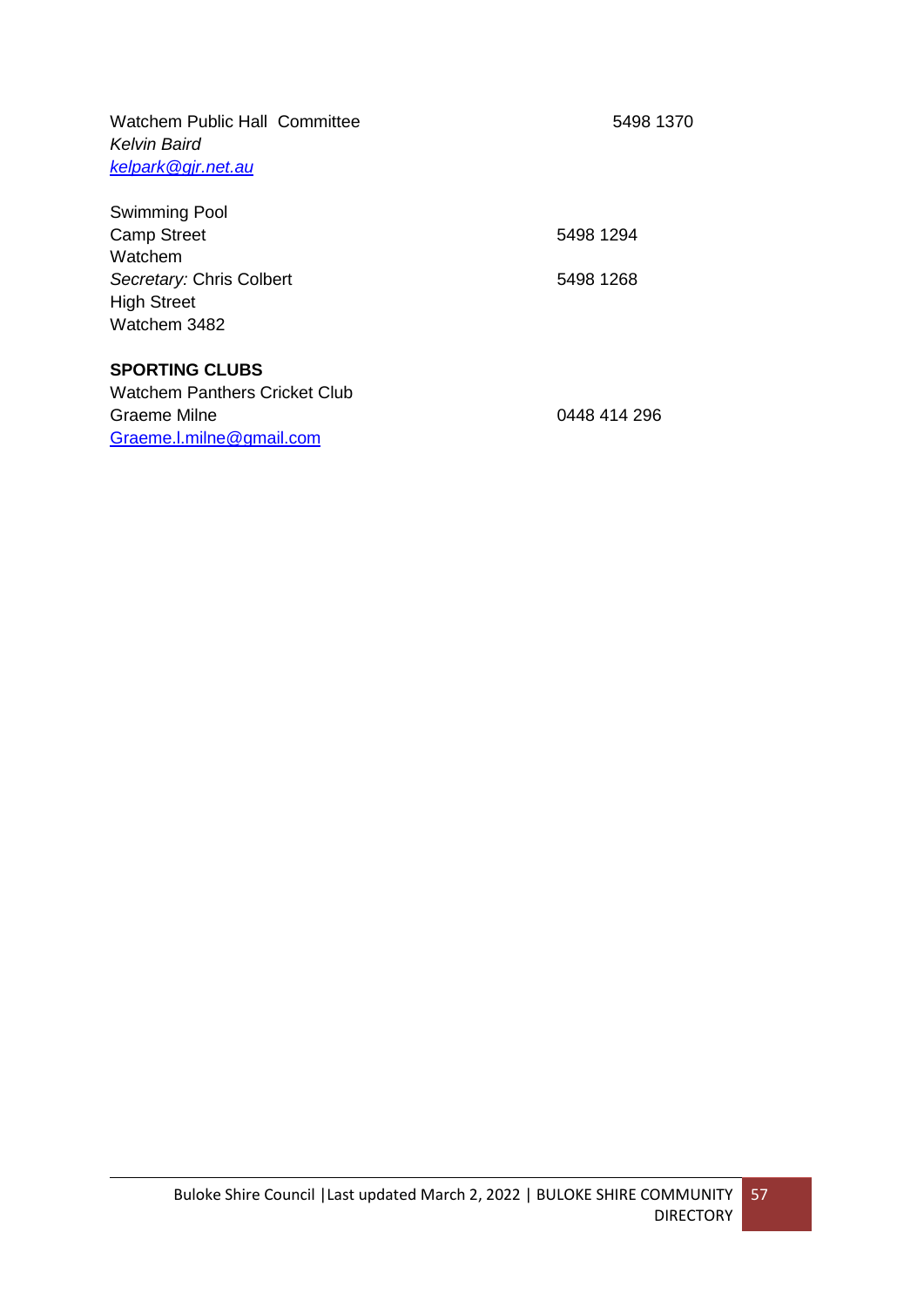## **WEDDERBURN**

### **SPORTING CLUB**

North Central Football League 0427 844 770 *General Manager: Lance Stanfield* 98 High Street WEDDERBURN 3518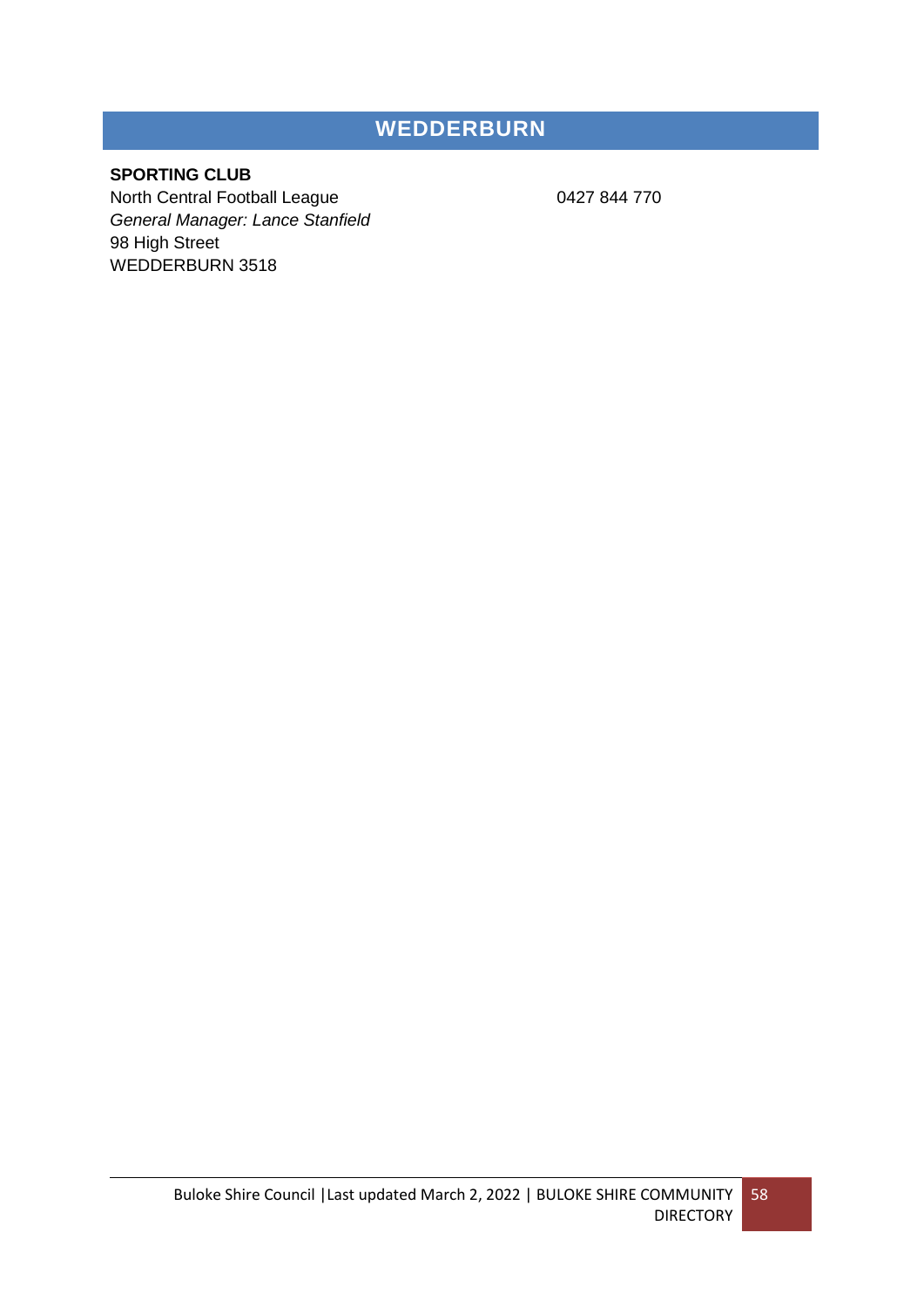## **WIRRIM**

### **COMMUNITY GROUP**

Wirrim CWA 5399 0528 *Jan Chivell* Private Bag 91 Warracknabeal 3393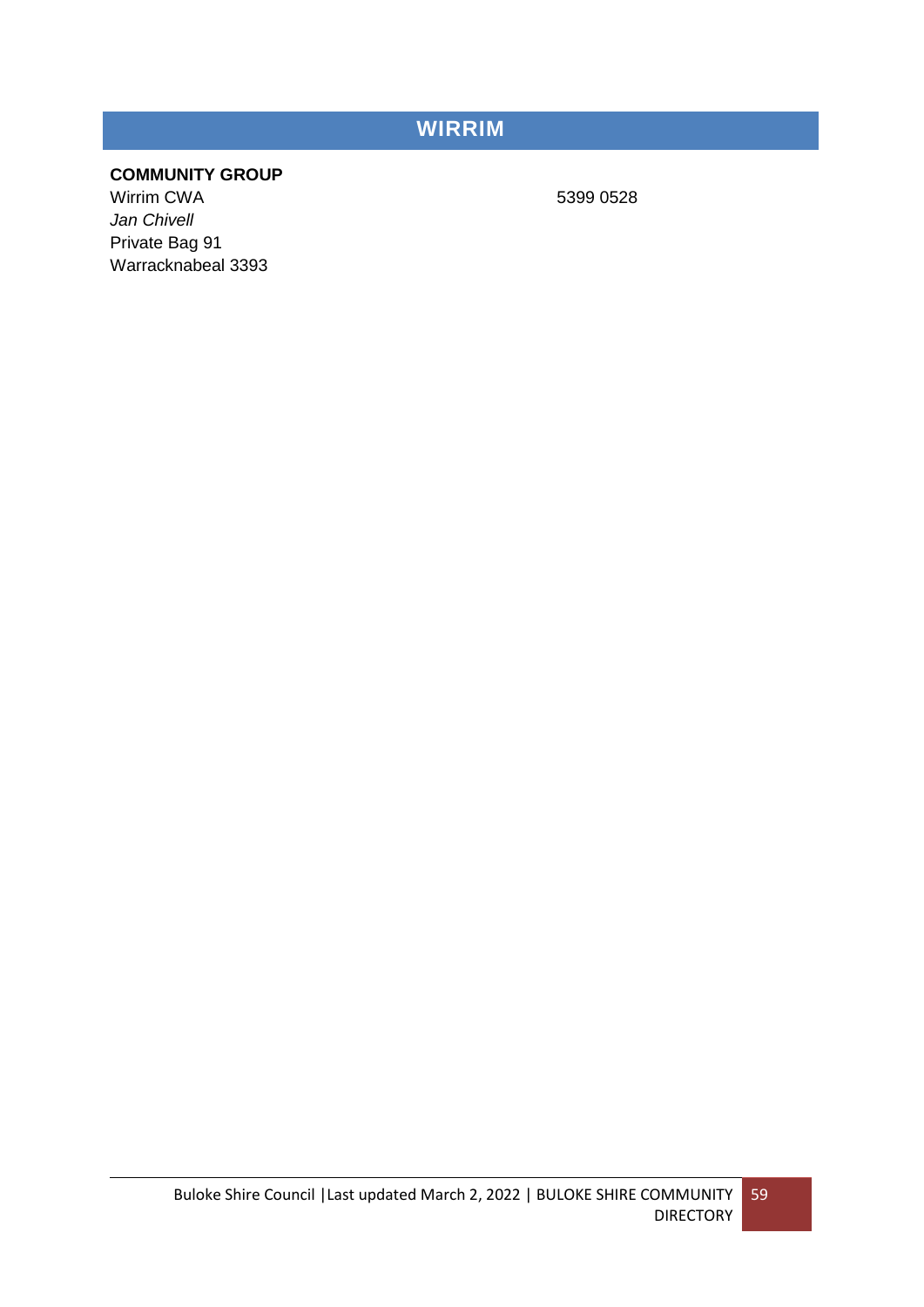## **WOOMELANG**

#### **JUSTICE OF THE PEACE OF VICTORIA** Bev Wall **6581** 2153

Woomelang Fire Brigade **Captain Andy McClelland** 5081 2236

0439 812 236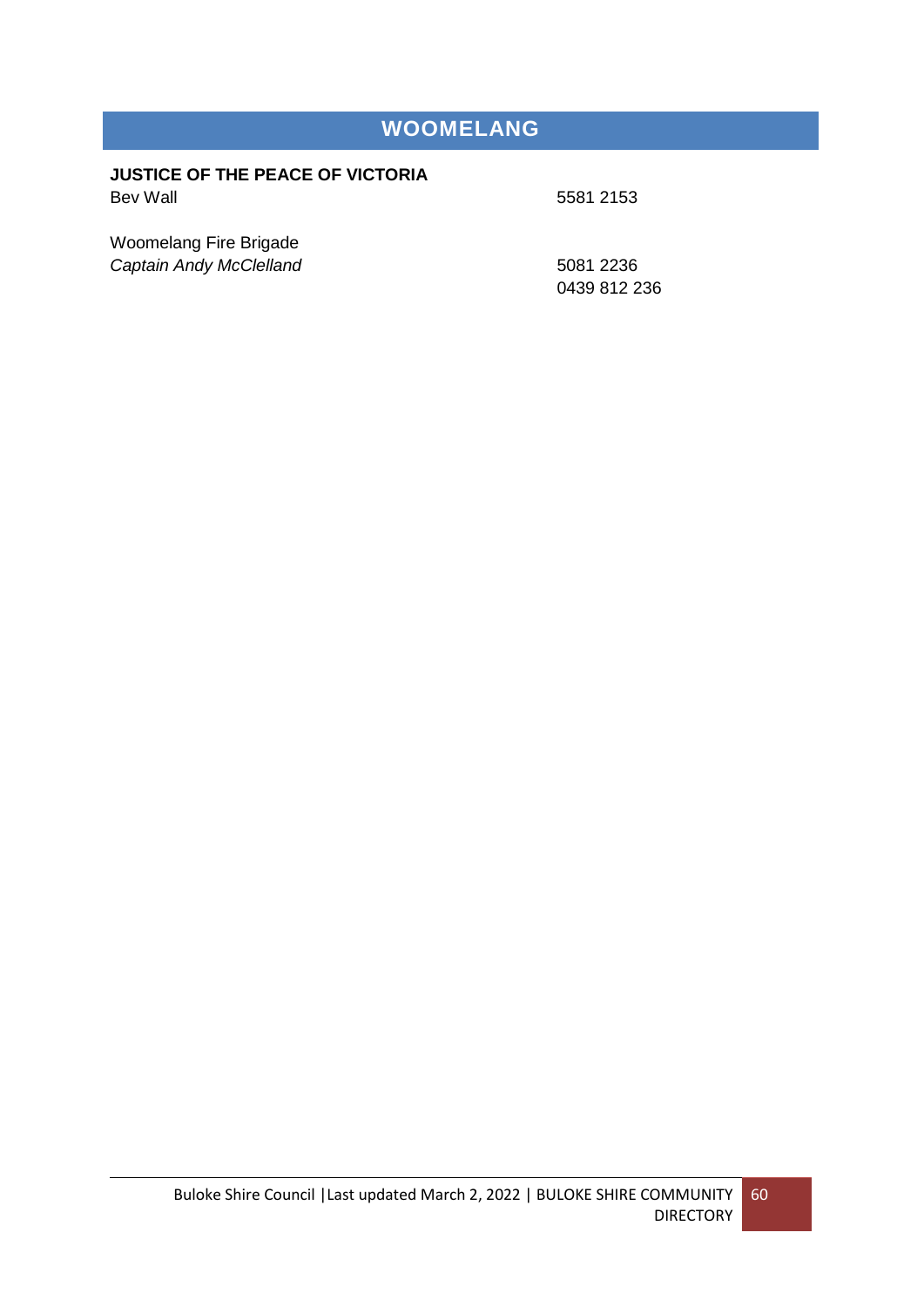### **WOOROONOOK**

### **FIRE BRIGADE**

Wooroonook Fire Brigade<br>
Captain Alan McGillivray<br>
Captain Alan McGillivray<br>
Fire Calls Only – 000 **Captain Alan McGillivray** 

0408 508 550

### **RECREATION RESERVE**

Wooroonook Lake 0438 516 083 Foreshore Committee Inc – *Danny Wright*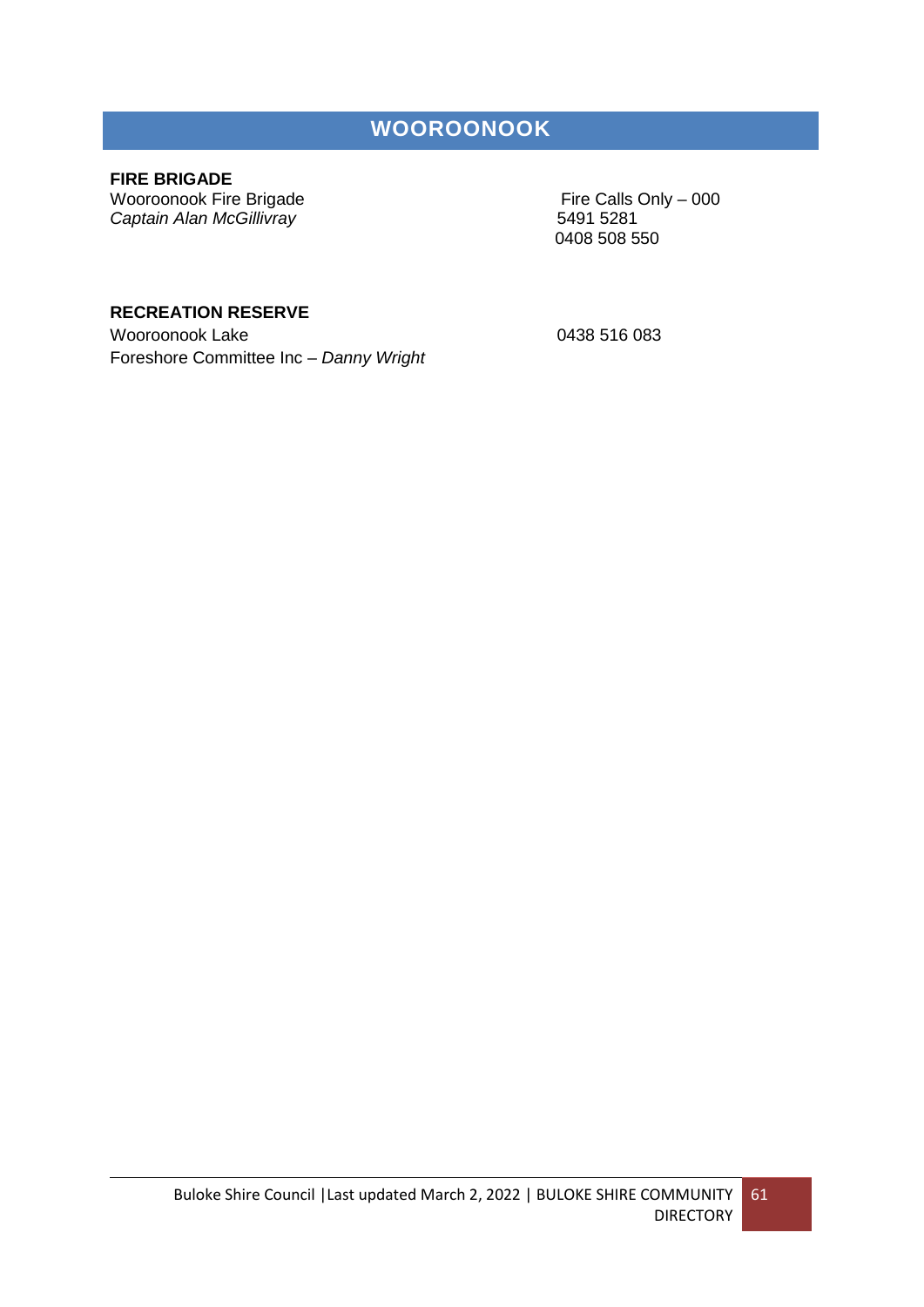# **WYCHEPROOF**

| <b>CEMETERY TRUST</b><br><b>Wycheproof Cemetery Trust</b><br>Lynda Rumbold<br>C/O Wycheproof Community Resource Centre                                                                                               | 5493 7455                                 |
|----------------------------------------------------------------------------------------------------------------------------------------------------------------------------------------------------------------------|-------------------------------------------|
| <b>CHURCHES</b><br>Wycheproof St Michael's Catholic Church<br>Fr Gerry Prunty<br><b>Webster Street</b><br>Po Box 122<br>WYCHERPOOF 3527                                                                              | 5495 1804<br>0419 247 779                 |
| Wycheproof St Michael's Catholic Church<br>Leadership Team<br>Deborah Mathieson                                                                                                                                      | 5493 7339                                 |
| Wycheproof St Michael's Church Auxiliary                                                                                                                                                                             | 5493 7248                                 |
| <b>Wycheproof Uniting Church Auxiliary</b><br><b>Eleanor Pollard</b><br>Andrea Coatsworth<br><b>Wycheproof Uniting Church</b><br>North Central Living Waters Cluster Parish<br><b>High Street</b><br>WYCHEPROOF 3527 | 5493 7762<br>0434 529 259<br>0434 529 259 |
| <b>COMMUNITY FORUMS</b><br>Wyche Alive Inc                                                                                                                                                                           |                                           |
| info@wycheproof.vic.au<br>PO Box 8 Wycheproof Vic 3527                                                                                                                                                               |                                           |
| President: Daryl Austin<br>Secretary:- Mary-Anne Duke                                                                                                                                                                | 0460 305 923<br>0438 529 573/5493 7143    |

### **COMMUNITY GROUPS**

Wycheproof Art, Craft & Information Shop Open - Monday to Friday - 11am to 3pm 322 Broadway WYCHEPROOF 3527 (For further information contact Wycheproof Resource Centre 5493 7455)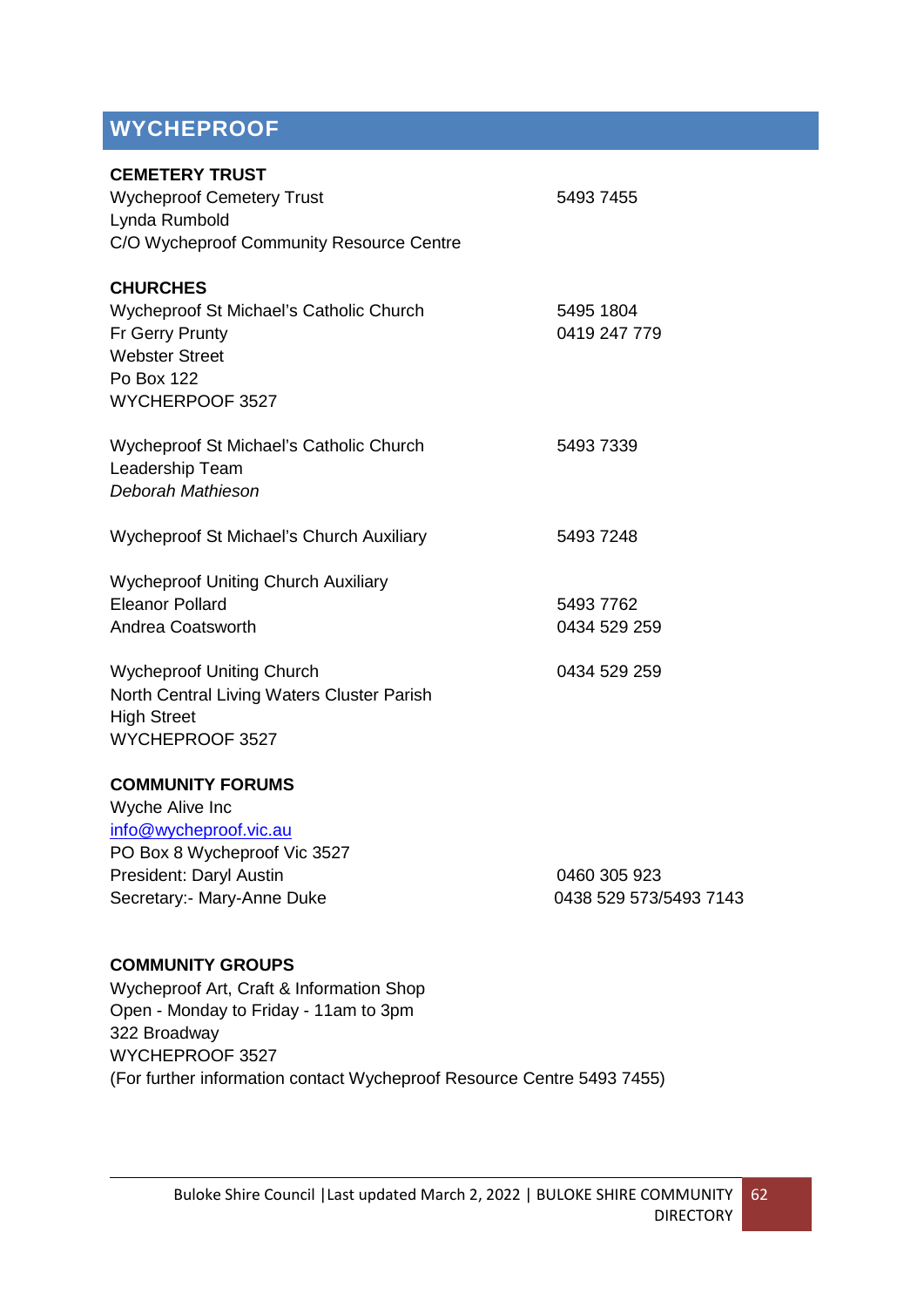| <b>Wycheproof Brass Band</b><br>Len Storey<br>PO Box 49<br>WYCHEPROOF 3527                                                                 | 0409 937 525                 |
|--------------------------------------------------------------------------------------------------------------------------------------------|------------------------------|
| <b>Wycheproof Carers Support Group</b><br><b>Wycheproof Community Health</b><br><b>EWHS</b><br><b>PO Box 159</b><br>CHARLTON 3525          | 5478 0783                    |
| <b>Wycheproof Historical Society</b><br>Alan Milburn<br>wdhs2history@gmail.com                                                             | 5493 7225                    |
| <b>Wycheproof Hospital Ladies Auxiliary</b><br><b>East Wimmera Health Service</b><br>Debbie Matheson<br>fdmathieson@bigpond.net.au         | 0409 215 748                 |
| <b>Wycheproof Landcare Group</b><br>Contact: Ellen White                                                                                   | 5493 5350                    |
| <b>Wycheproof Mens Shed</b><br><b>Robert Grylls</b><br>mwcrc@bigpond.net.au<br>C/O Wycheproof Community Resource Centre<br>WYCHEPROOF 3527 | 5493 7657                    |
| Wycheproof Op Shop<br>Open Tuesday & Thursday 10am to 4pm                                                                                  | 5493 7455                    |
| <b>Wycheproof Patchwork Group</b><br><b>Wendy Turnbull</b>                                                                                 | 5493 5353                    |
| Wycheproof Playgroup<br><b>Julie Grimshaw</b><br><b>Wendy Hersey</b><br>PO Box 78<br>WYCHEPROOF 3527<br>Venue: Wycheproof Pre School       | 0499 113 775<br>0488 110 989 |
| <b>Wycheproof Probus Club</b><br>Julia Ambrizas                                                                                            |                              |
| Juliaamber23@hotmail.com                                                                                                                   |                              |
| <b>Wycheproof Planned Activity Group</b>                                                                                                   | 5478 0700                    |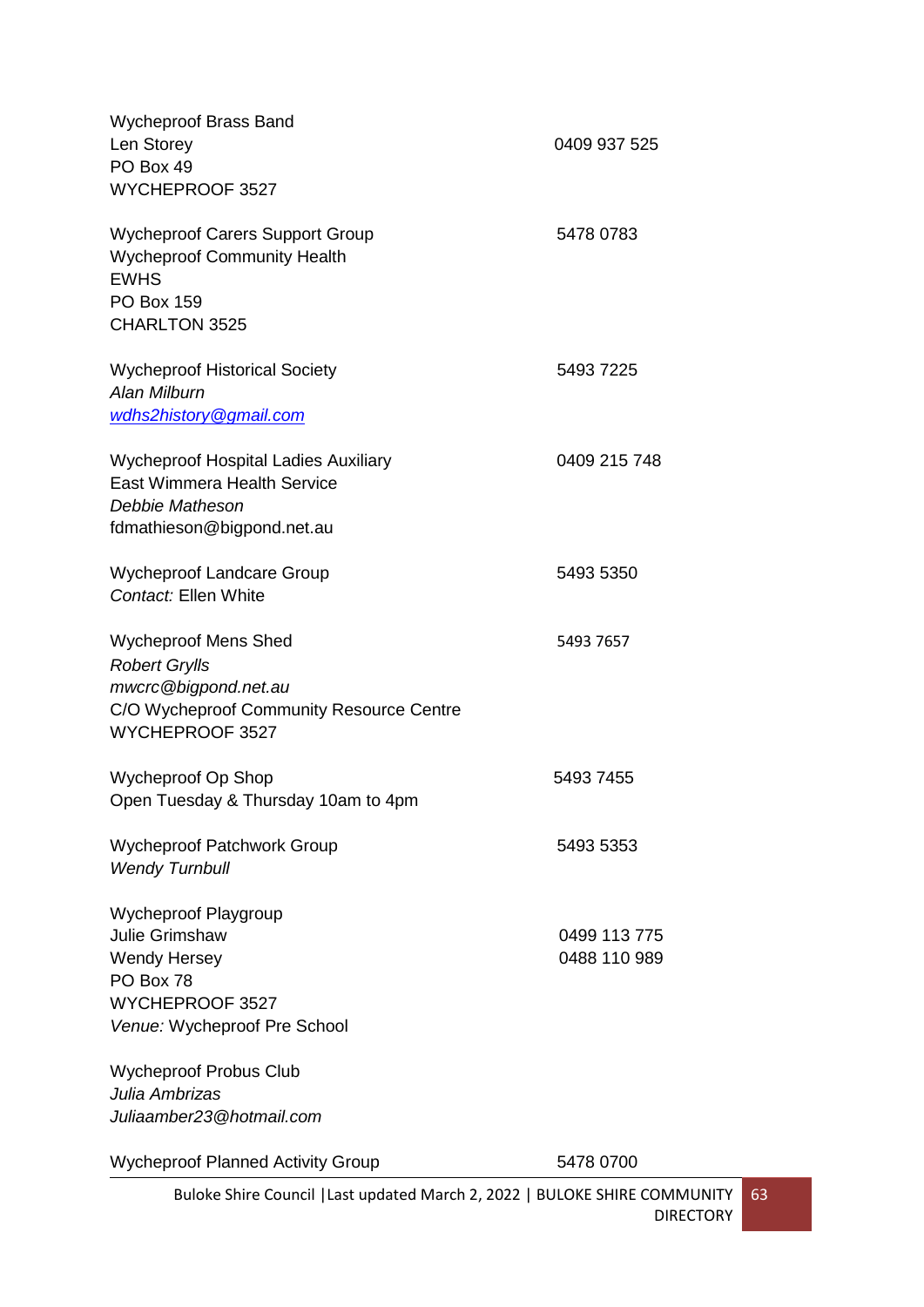| <b>EWHS Wycheproof Campus</b><br>19 Grandview St<br>WYCHEPROOF 3527<br>intake@ewhs.org.au | 5477 2222    |
|-------------------------------------------------------------------------------------------|--------------|
| <b>Wycheproof RSL</b><br>C/O Wycheproof Community Resource Centre<br>dwcrc@bigpond.net.au | 5493 7455    |
| <b>Wycheproof Saleyards</b><br><b>Judy Chapman</b><br>PO Box 42<br>WYCHEPROOF 3527        | 1300 520 520 |
| <b>FIRE BRIGADE</b>                                                                       | 000          |
| Wycheproof Urban Fire Brigade                                                             | 5493 7040    |
| Captain Corey Harrison                                                                    | 0423 355 256 |
| <b>Wycheproof South Rural Fire Brigade</b>                                                |              |
| Captain Ken Rumbold                                                                       | 5493 7442    |
|                                                                                           | 0418 590 537 |
| <b>POLICE STATION</b>                                                                     |              |
| <b>Wycheproof Police Station</b>                                                          | 5493 7200    |
| 400 Broadway                                                                              | 000          |
| WYCHEPROOF 3527                                                                           |              |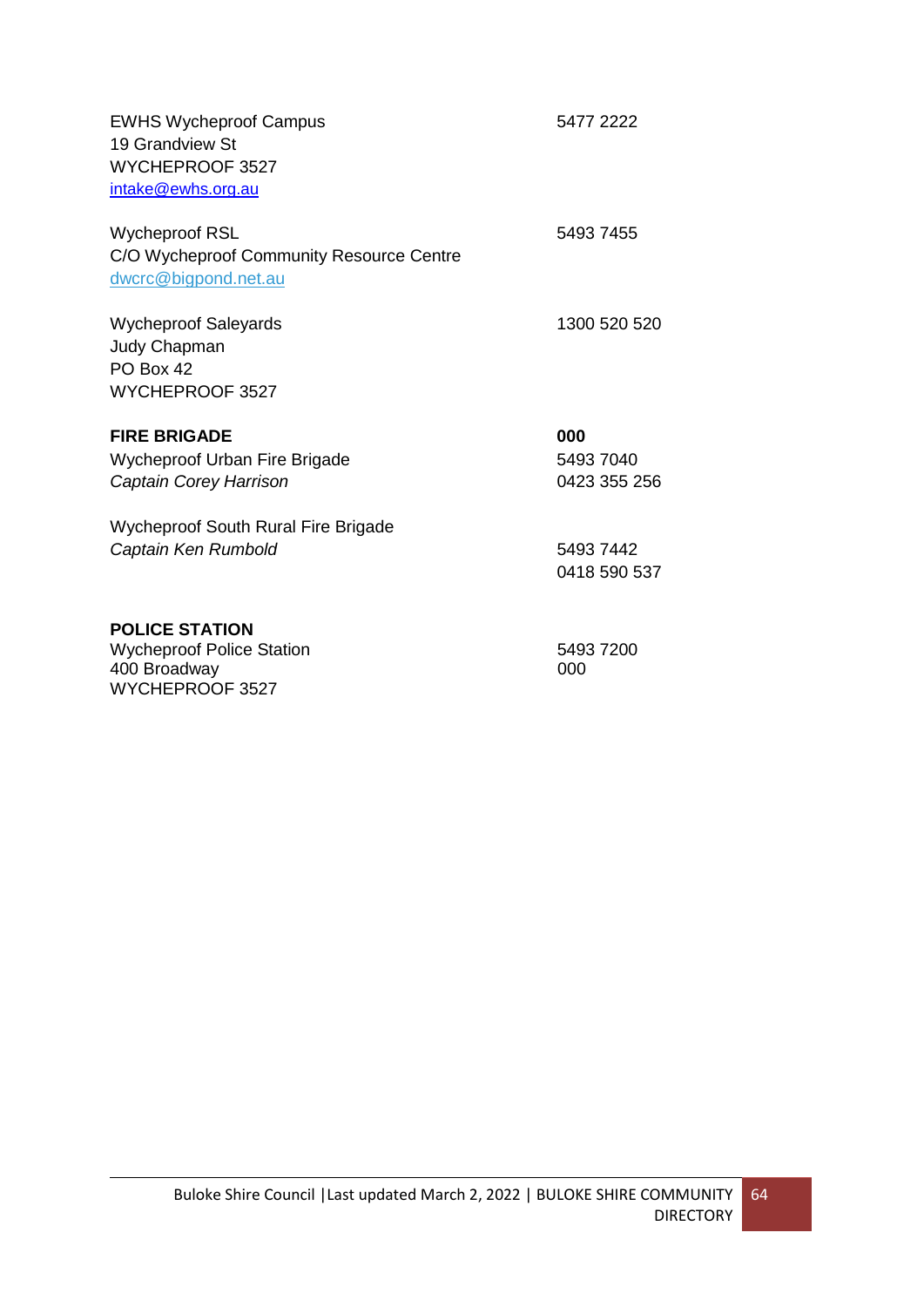### **STATE EMERGENCY SERVICE (SES)**

| <b>Wycheproof SES</b><br>Flood & Storm<br>69 Dempsey Street,<br>WYCHEPROOF 3527                                                                                                                     | 132 500                  |
|-----------------------------------------------------------------------------------------------------------------------------------------------------------------------------------------------------|--------------------------|
| <b>HOSPITAL</b><br><b>Wycheproof Campus</b><br><b>East Wimmera Health Service</b><br><b>19 Grandview Street</b><br>WYCHEPROOF 3527<br>(For Optical Appointments ring the Wycheproof Medical Centre) | 5478 0700                |
| <b>JUSTICE OF THE PEACE OF VICTORIA</b>                                                                                                                                                             |                          |
| <b>Christine McKersie</b>                                                                                                                                                                           | 0413 563 595             |
| Elizabeth Whykes - Evenings (M-F), Weekends                                                                                                                                                         | 0418 690 290             |
| <b>PRE-SCHOOL</b><br>Wycheproof Pre-School Centre Inc<br><b>Tracey Bennett</b><br>Venue: 36 High Street, Wycheproof<br>PO Box 99<br>WYCHEPROOF 3527                                                 | 5493 7253                |
| <b>RECREATION RESERVES</b>                                                                                                                                                                          |                          |
| <b>Wycheproof Centenary Park Committee</b>                                                                                                                                                          | 5493 7650                |
| Wycheproof - Friends of Mt Wycheproof<br>Chair - Martin Duke<br>PO Box 8<br>WYCHEPROOF 3527                                                                                                         | 0458 788 747 / 5493 7143 |
| <b>Wycheproof Recreation Reserve</b><br><b>Committee of Management</b><br>PO Box 27<br>WYCHEPROOF 3527                                                                                              | 5493 7650                |
| <b>RESIDENTIAL AGED CARE</b><br><b>Grand View Lodge</b><br><b>Grandview Street</b><br>WYCHEPROOF 3527                                                                                               | 5478 0700                |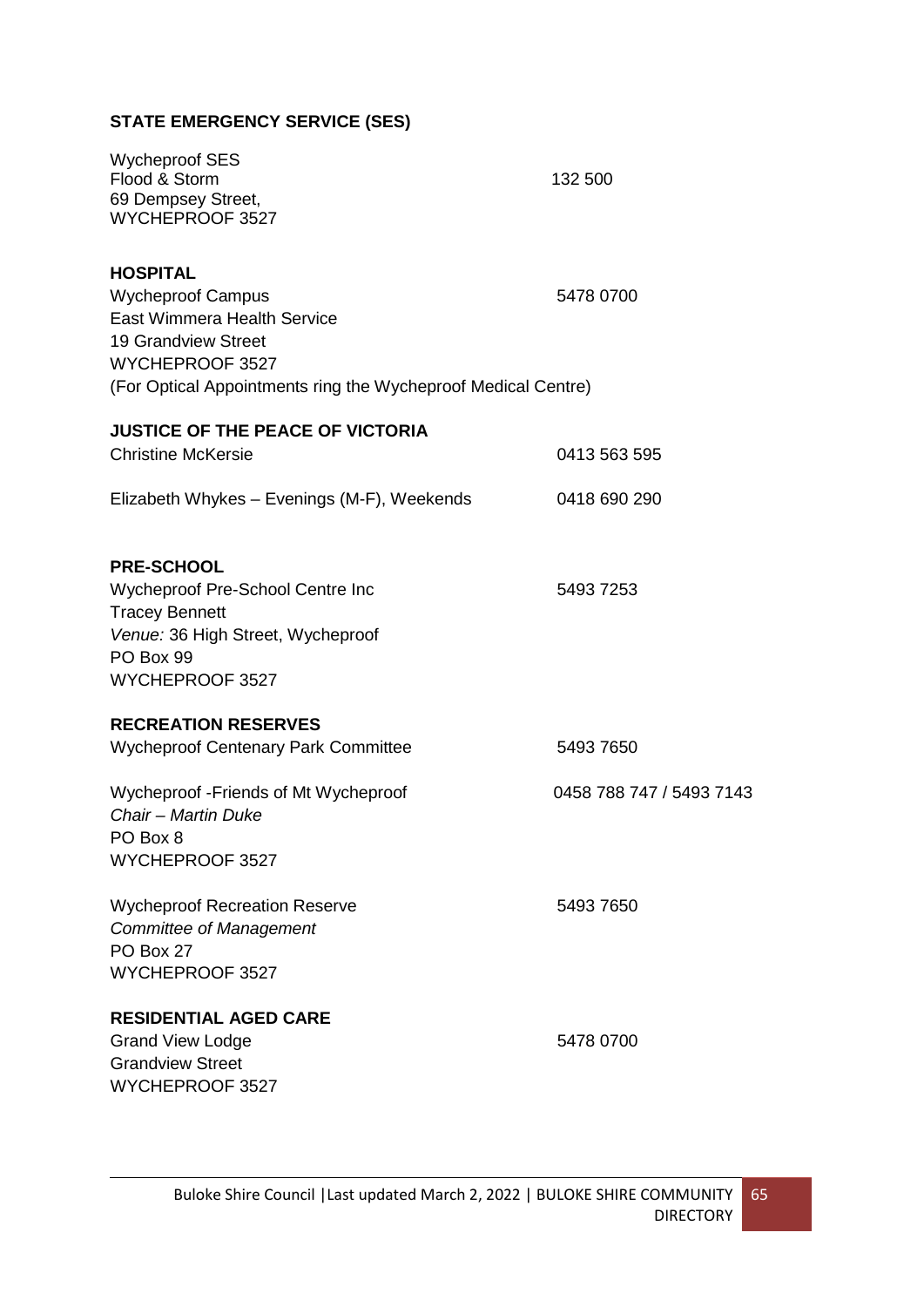### **SCHOOLS & RESOURCE CENTRES**

| <b>SCHOOLS &amp; RESOURCE CENTRES</b>                   |                       |
|---------------------------------------------------------|-----------------------|
| <b>Wycheproof Community Resource Centre</b>             | 5493 7455             |
| Email: wcrc@bordernet.com.au                            | Fax: 5493 7171        |
| Web Page: www.wycheproofcrc.org.au/                     |                       |
| 280 Broadway (Postal: PO Box 78)                        |                       |
| WYCHEPROOF 3527                                         |                       |
| Wycheproof P-12 College                                 | 5493 7409             |
| Principal: Christine McKersie                           | Fax: 5493 7506        |
| <b>McKenzie Crescent</b>                                |                       |
| WYCHEPROOF 3527                                         |                       |
| <b>SERVICE ORGANISATIONS</b>                            |                       |
| <b>Wycheproof Lions Club</b>                            |                       |
| 46 High Street,                                         |                       |
| Wycheproof Vic 3527                                     |                       |
| Email: wychelions@outlook.com                           |                       |
| <b>VIC FARMERS FEDERATION</b>                           | 5493 7445             |
| Vito Pellegrino                                         |                       |
| <b>Wycheproof Senior Citizens</b>                       |                       |
| 381 Broadway                                            |                       |
| Meeting every Thursday from 1pm - 4pm                   |                       |
| Elaine Ison-Ritchie - President                         | 5493 7638             |
| Clare Keane - Secretary                                 | 5493 7355             |
| <b>SPORTING CLUBS</b>                                   |                       |
| Wycheproof Bowls Club Inc.                              | Club House: 5493 7619 |
| <b>Peter Coles</b>                                      | 0457 594 259          |
|                                                         |                       |
| <b>Wycheproof Ladies Bowls Club</b><br>Lorraine Milburn | Club House: 5493 7619 |
|                                                         | 5493 7225             |
| <b>Wycheproof Cricket Club</b>                          | 5493 7310 Club House  |
| Corey Harrison                                          | 5493 7040             |
| <b>Wyche/Narraport Cricket Club</b>                     |                       |
| <b>Melanie Waters</b>                                   | 0400 226 927          |
| W.N.C.C@bigpond.com                                     |                       |
| <b>Wycheproof Croquet Club Inc</b>                      |                       |
| <b>Eleanor Pollard</b>                                  | 5493 7762             |
| Eleanorpollard1@gmail.com                               |                       |
| <b>PO Box 120</b>                                       |                       |
| WYCHEPROOF 3527                                         |                       |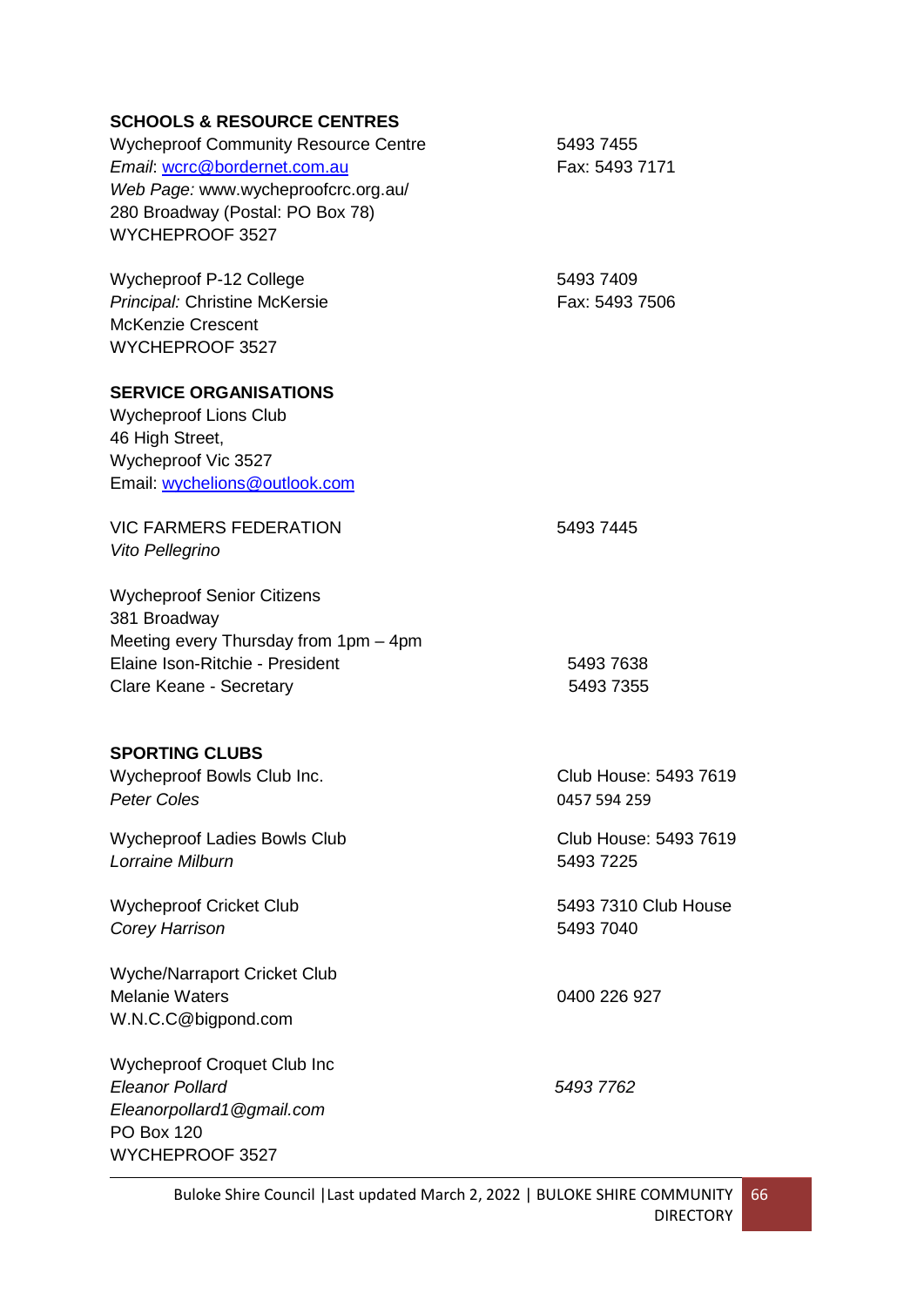| <b>Buloke Equestrian Club</b><br>(Adult Riders)<br><b>Jill McEwen</b>                                                                      | 5491 5259                            |
|--------------------------------------------------------------------------------------------------------------------------------------------|--------------------------------------|
| Mt Wycheproof & District Racing Club Inc.<br>Peter Hogan<br>Po Box 25<br>NULLAWIL 3527                                                     | 5493 7488 Club House<br>5493 5293    |
| Wycheproof-Narraport Junior Football Club<br>Jake Bish<br>Po Box 95<br>WYCHEPROOF 3527                                                     | 5493 7310 Club House                 |
| Wycheproof-Narraport Football Club Inc.<br><b>Bill Keave</b><br>Po Box 95<br>WYCHEPROOF 3527                                               | 5493 7310 Club House<br>0408 872 041 |
| Wycheproof Golf Club Inc.<br>Secretary: Jacinta Miller<br>Po Box 12<br>WYCHEPROOF 3527                                                     | Email: wychegolfw@gmail.com          |
| Wycheproof-Narraport Hockey Club Inc.<br><b>Barry Crockett</b><br>Email: wnhclub@gmail.com<br>Wycheproof-Narraport Netball Club            | 5493 7207                            |
| <b>Kim Bish</b>                                                                                                                            | 0409 200 403                         |
| Wycheproof & District Lawn Tennis Club Inc.<br>Georgina Morrison<br>gmo556470@bigpond.net.au<br>Julie McLennan<br>julietmclennan@gmail.com | 5493 7161                            |
| Po Box 5<br>WYCHEPROOF 3527                                                                                                                |                                      |
| Wycheproof & District Field & Game Assoc.<br><b>Andy Dalrymple</b><br>Po Box 48<br>WYCHEPROOF 3527                                         | 0427 929 330                         |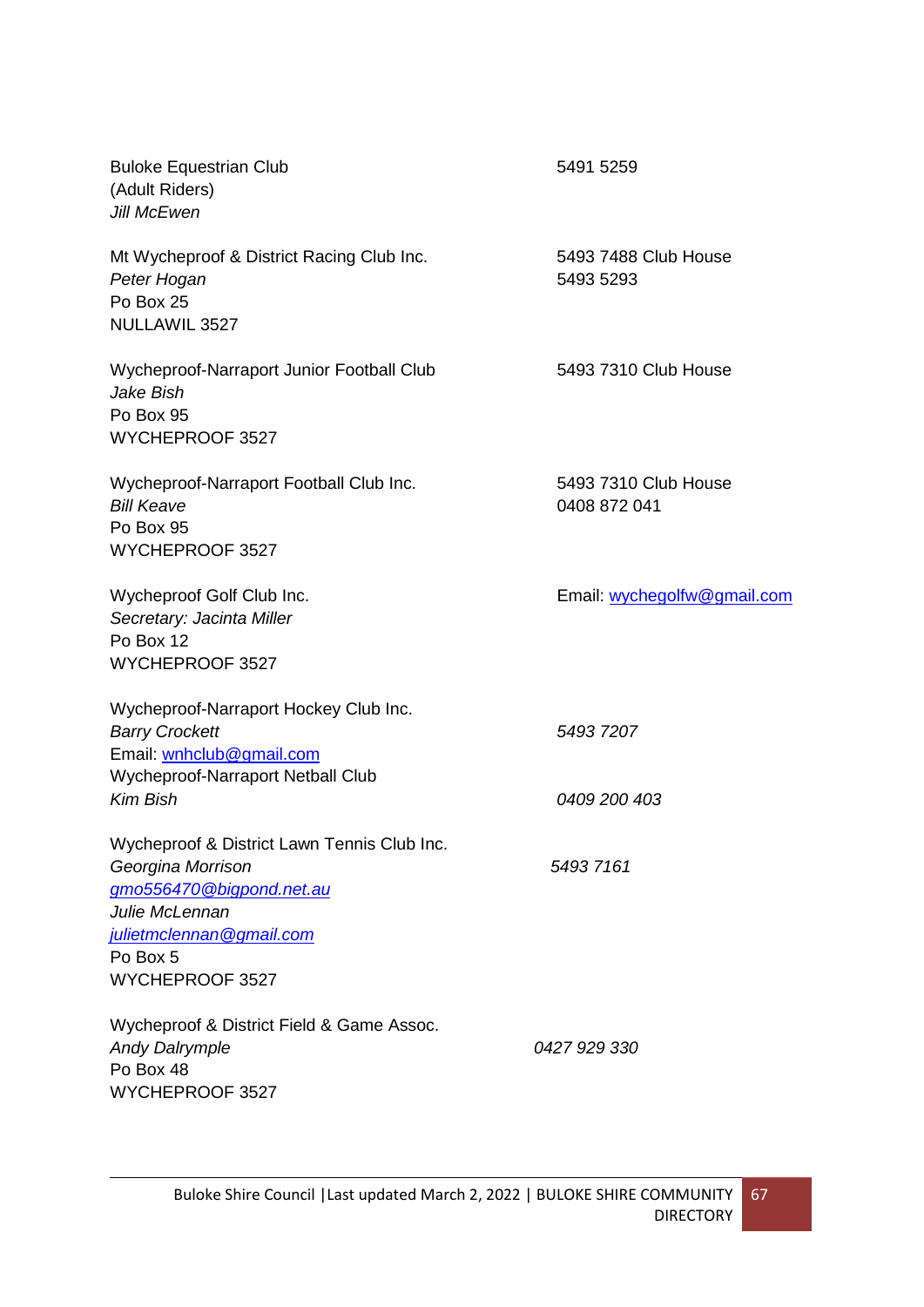Swimming Pool 1300 520 520 Charles Street Wycheproof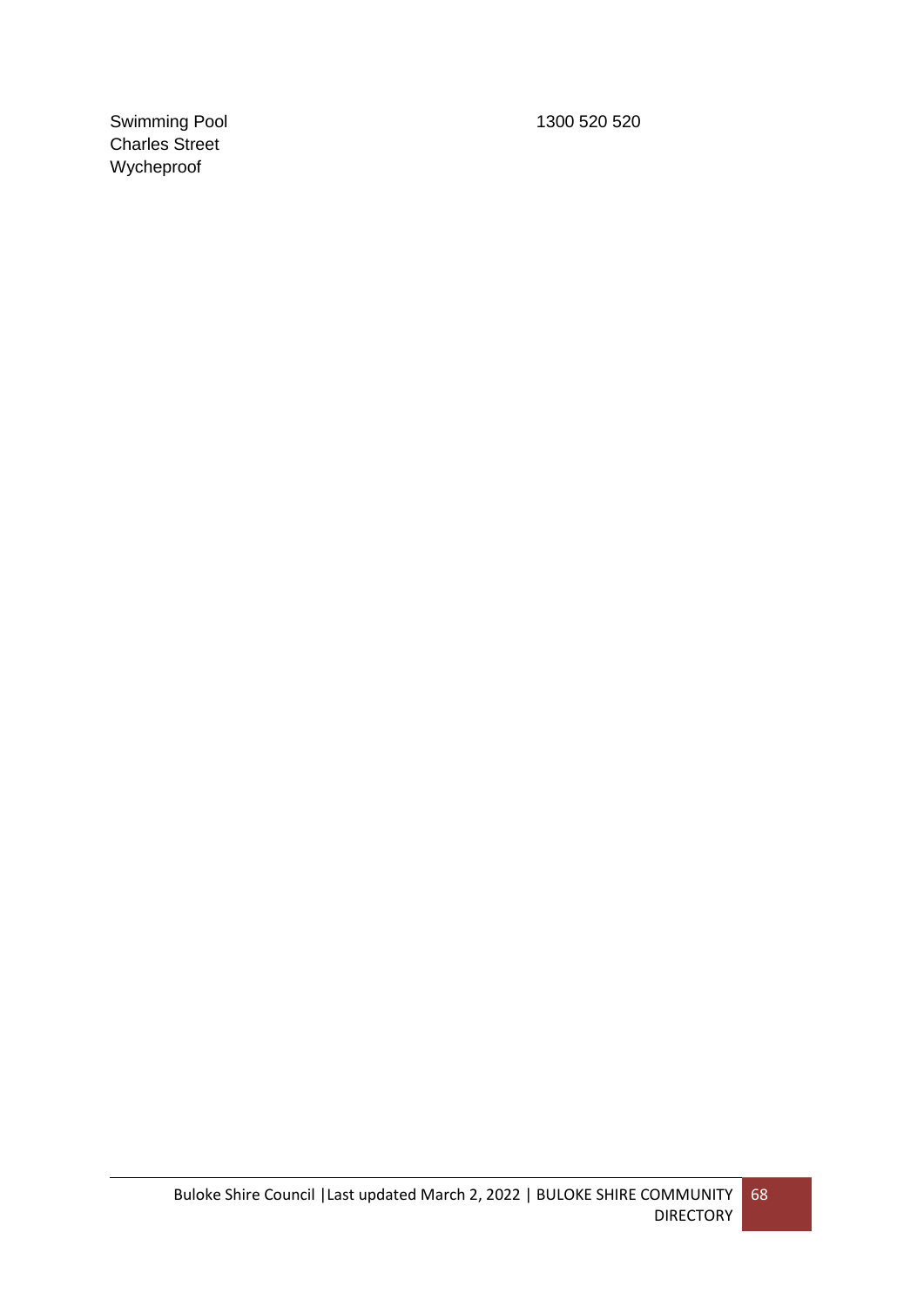## **YEUNGROON**

### **FIRE BRIGADE**

Yeungroon Fire Brigade Fire Calls Only – 000 *Captain Andrew Wright* 5491 6229

0467 916 229

### **Yeungroon Hall**

Kaylene Cossar [jkztcossar@bigpond.com](mailto:jkztcossar@bigpond.com)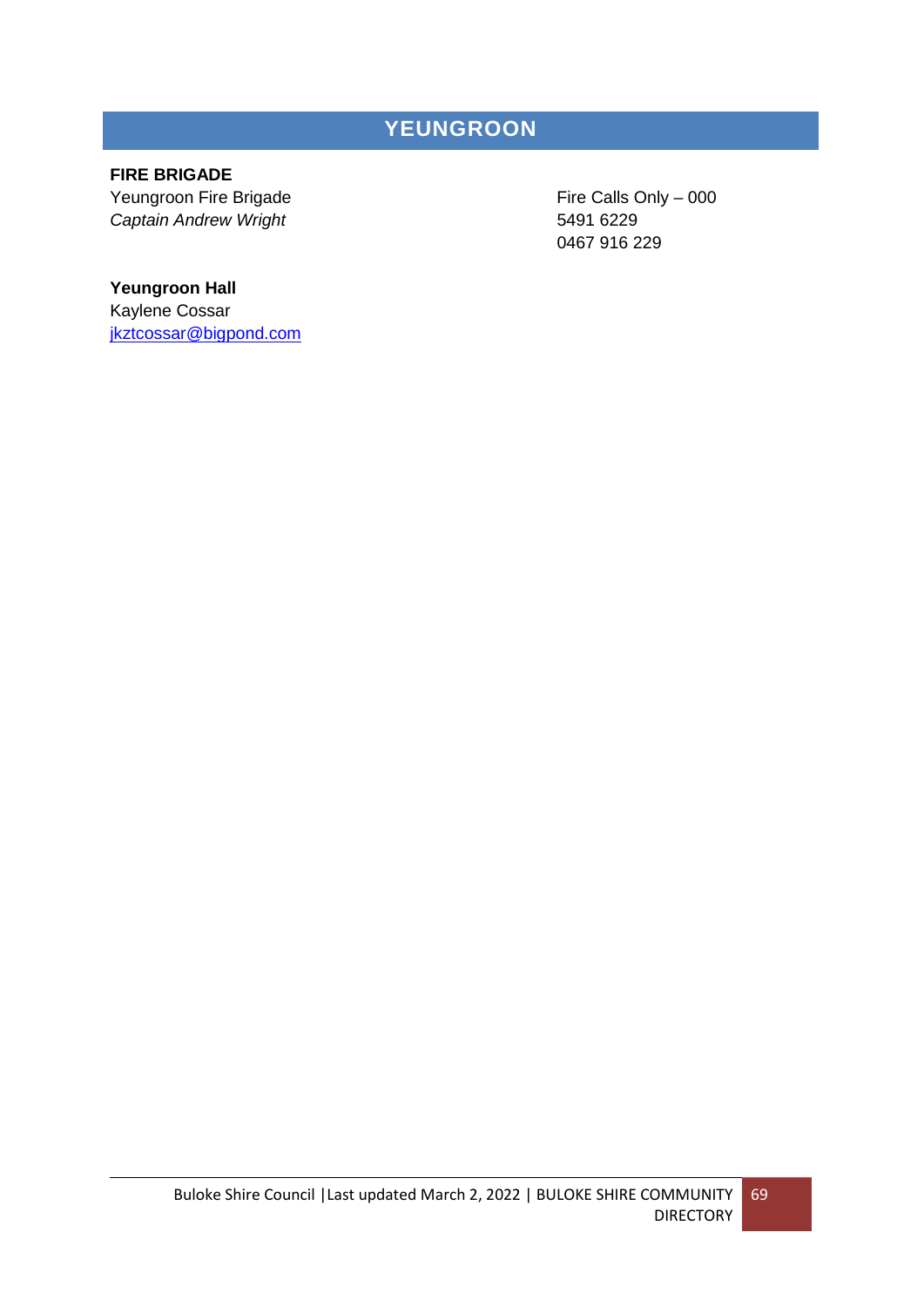# **LIBRARY SERVICES**

### **BULOKE SHIRE COUNCIL LIBRARY SERVICES - OPENING HOURS**

| <b>MONDAY</b>                                                                                                                  | <b>TUESDAY</b>                                       | <b>WEDNESDAY</b>                   | <b>THURSDAY</b>                                                                      | <b>FRIDAY</b>        | <b>SATURDAY</b>                                           |
|--------------------------------------------------------------------------------------------------------------------------------|------------------------------------------------------|------------------------------------|--------------------------------------------------------------------------------------|----------------------|-----------------------------------------------------------|
| $10AM - 2PM$                                                                                                                   | 10AM - 4PM                                           | $10AM - 4PM$                       | $10AM - 2PM$                                                                         | $10AM -$<br>4PM      | $9AM - 11AM$                                              |
| Wycheproof<br><b>Community</b><br><b>Resource</b><br><b>Centre</b>                                                             | <b>Charlton Hall</b><br><b>Supper</b><br><b>Room</b> | <b>Tyrell College,</b><br>Sea Lake | Wycheproof<br><b>Community</b><br><b>Resource</b><br>Centre                          | <b>Donald</b><br>Hub | <b>Birchip P-12</b><br><b>Community</b><br><b>Library</b> |
| $10AM -$<br>11AM                                                                                                               | $4.30$ PM $-$<br>7.30PM                              |                                    | $10AM - 11AM$                                                                        |                      |                                                           |
| Culgoa<br>General<br><b>Store</b>                                                                                              | <b>Birchip P-12</b><br><b>Community</b><br>Library   |                                    | <b>Nullawil</b><br><b>Maternal</b><br><b>Child Health</b>                            |                      |                                                           |
| $11.30AM -$<br>12.30PM                                                                                                         |                                                      |                                    | 3PM-4PM                                                                              |                      |                                                           |
| <b>Berriwillock</b><br><b>Community</b><br><b>Centre</b><br>1.30 <sub>pm</sub><br>2.30pm<br>Fortnightly<br><b>Nandaly Hall</b> |                                                      |                                    | Watchem<br><b>Community</b><br>Hub<br>$4.30$ PM $-$<br>7.30PM<br><b>Birchip P-12</b> |                      |                                                           |
| <b>Messines</b><br><b>Street</b>                                                                                               |                                                      |                                    | <b>Community</b><br><b>Library</b>                                                   |                      |                                                           |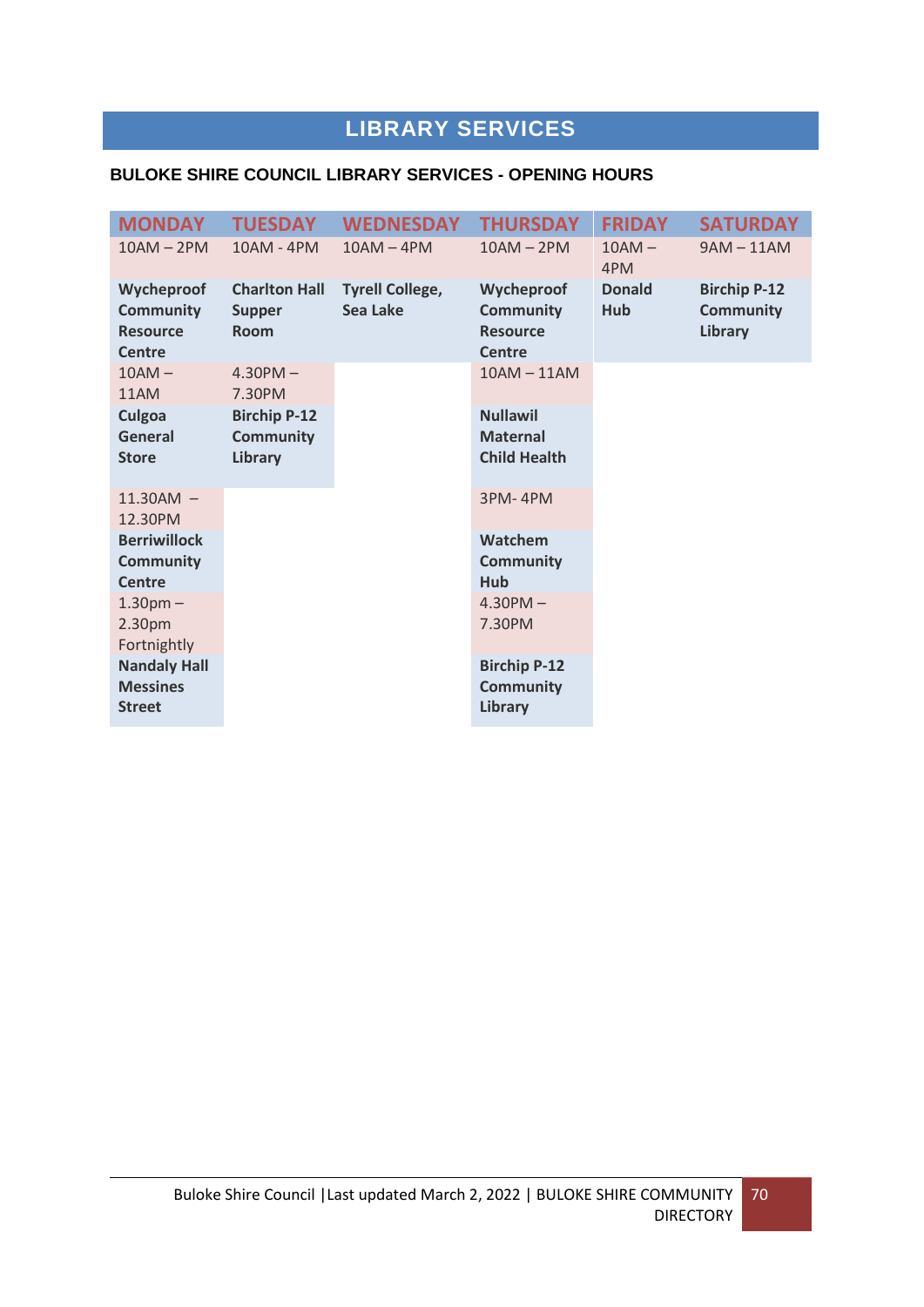## **MATERNAL & CHILD HEALTH**

**Cathy Bales, Meredith Rowney and Gill Flett** Maternal & Child Health Nurses

Postal Address PO Box 1 WYCHEPROOF 3527

Fax: 5493 7395 Mobile: 0417 506 174 **(Birchip, Charlton, Donald, Wycheproof)**  Mobile: 0428 615 732 **(Sea Lake)** Phone: 1300 520 520 Email: [buloke@buloke.vic.gov.au](mailto:buloke@buloke.vic.gov.au)

| <b>Tuesday</b>  | <b>Birchip</b><br>39 Fraser St                        | Key ages and stages -<br>sessions by appointment<br>only   |
|-----------------|-------------------------------------------------------|------------------------------------------------------------|
| Wednesday       | Charlton<br>1 Armstrong St<br>Sea Lake<br>55 Mudge St | Key ages and stages $-$<br>sessions by appointment<br>only |
| <b>Thursday</b> | Donald<br>8-12 Houston Street                         | Key ages and stages $-$<br>sessions by appointment<br>only |
| <b>Friday</b>   | Wycheproof<br>36 High St                              | Key ages and stages $-$<br>sessions by appointment<br>only |

#### **MATERNAL & CHILD HEALTH LINE 24 HOURS 13 22 29**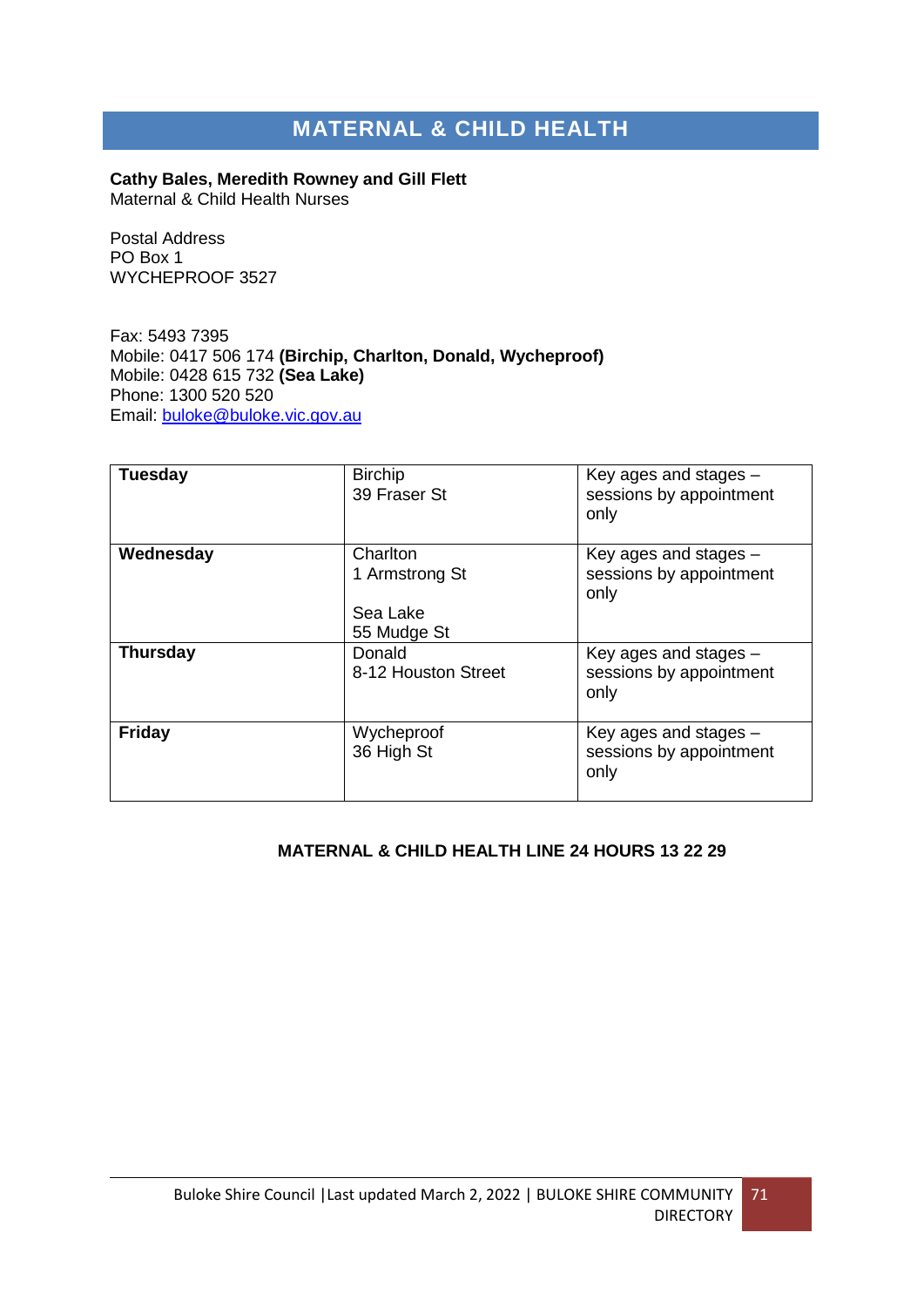## **IMMUNISATION**

### IMMUNISATION SCHEDULES-APPOINTMENT MUST BE MADE FOR ALL VENUES BY CONTACTING CUSTOMER SERVICE ON 1300 520 520.

### **Second Tuesday of the Month at the Maternal and Child Health Centre**

*Sea Lake:* 10.00am –11.00am (Maternal and Child Health Centre, 55 Mudge Street, Sea Lake)

*Birchip*: 1.00pm – 2.00pm (Maternal and Child Health Centre, Fraser Street, Birchip)

| 2021           | Jan<br>12th     | Feb<br>9th | Mar<br>9th | Apr<br>13th | May<br>11th | Jun<br>8th | Jul<br>13th | Aug<br>10th | <b>Sept</b><br>14th | Oct<br>12th | <b>Nov</b><br>9th | Dec<br>14th |
|----------------|-----------------|------------|------------|-------------|-------------|------------|-------------|-------------|---------------------|-------------|-------------------|-------------|
| Sea<br>Lake    | 10am            | 10am       | 10am       | 10am        | 10am        | 10am       | 10am        | 10am        | 10am                | 10am        | 10 <sub>am</sub>  | 10am        |
| <b>Birchip</b> | 1 <sub>pm</sub> | 1pm        | 1pm        | 1pm         | 1pm         | 1pm        | 1pm         | 1pm         | 1pm                 | 1pm         | 1 <sub>pm</sub>   | 1pm         |

### **Third Tuesday of the month at the Maternal and Child Health Centre**

| Donald:   | 9.00am - 10.30am (12 Houston Street, Donald)           |
|-----------|--------------------------------------------------------|
| Charlton: | 11.30am -12.30pm (1 Armstrong Street, Charlton)        |
|           | Wycheproof: 2.00pm-2.30pm (36 High Street, Wycheproof) |

| 2021       | Jan   | Feb   | Mar   | Apr   | May   | Jun   | Jul   | Aug   | <b>Sept</b> | Oct   | <b>Nov</b> | <b>Dec</b> |
|------------|-------|-------|-------|-------|-------|-------|-------|-------|-------------|-------|------------|------------|
|            | 19th  | 16th  | 16th  | 20th  | 18th  | 15th  | 20th  | 17th  | 21st        | 19th  | 16th       | 21st       |
| Donald     | 9am   | 9am   | 9am   | 9am   | 9am   | 9am   | 9am   | 9am   | 9am         | 9am   | 9am        | 9am        |
| Charlton   | 11.30 | 11.30 | 11.30 | 11.30 | 11.30 | 11.30 | 11.30 | 11.30 | 11.30       | 11.30 | 11.30      | 11.30      |
| Wycheproof | 2pm   | 2pm   | 2pm   | 2pm   | 2pm   | 2pm   | 2pm   | 2pm   | 2pm         | 2pm   | 2pm        | 2pm        |

### **Location of Immunisation Venues**

*Donald***:** Donald Maternal and Child Health Centre, 12 Houston Street Donald *Charlton***:** Charlton Maternal and Child Health Centre, 1 Armstrong Street Charlton

*Sea Lake:* Sea Lake Maternal and Child Health Centre, 55 Mudge Street Sea Lake *Birchip***:** Birchip Maternal and Child Health Centre, 39 Fraser St, Birchip *Wycheproof:* Wycheproof Maternal and Child Health Centre, 36 High Street, Wycheproof

**Immunisation Coordinator** Genevieve Foott Ph. **0458 392 420**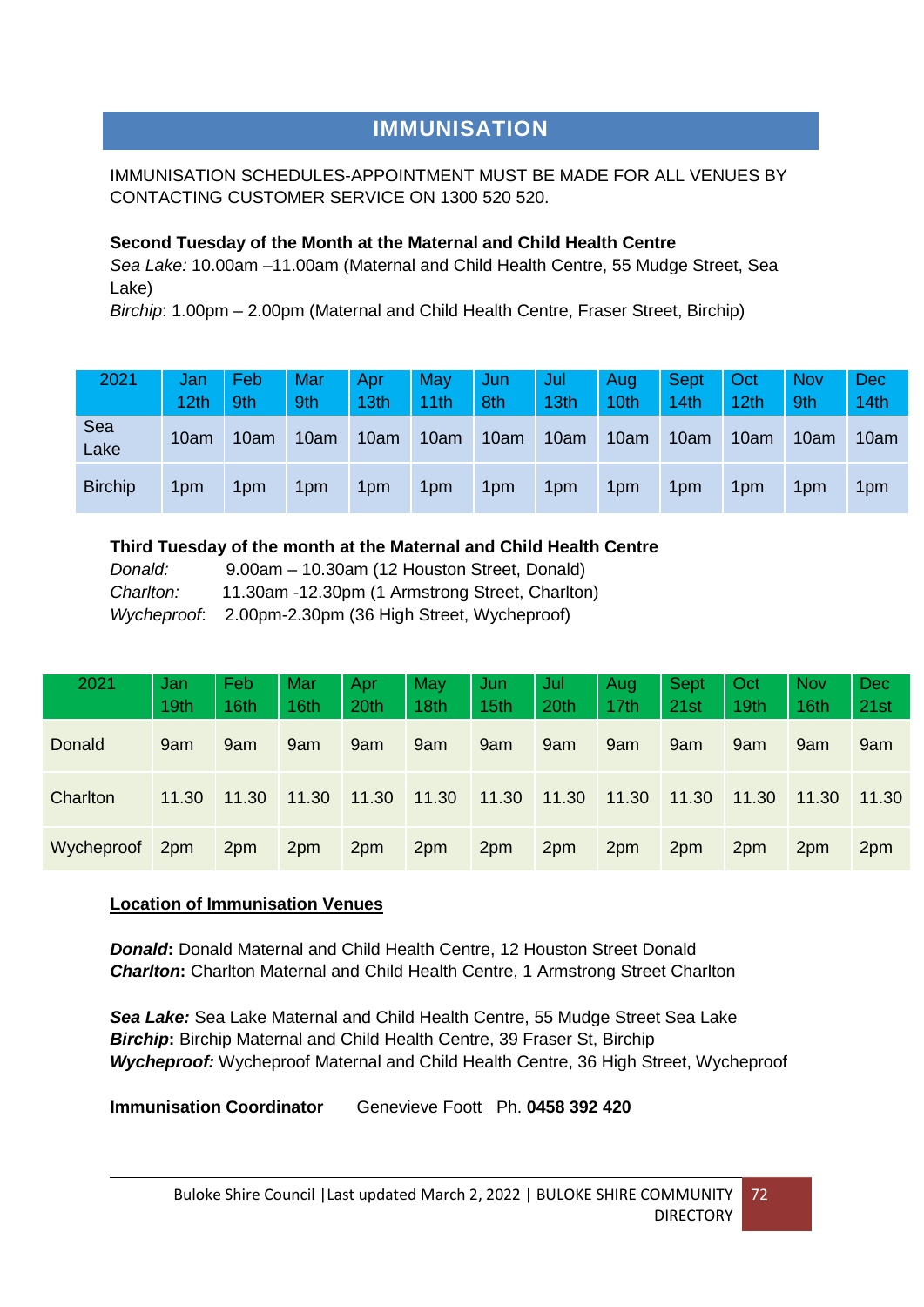# **BULOKE SHIRE LANDFILLS**

Buloke Shire operates and manages a number of Landfills, located at various places within the Shire.

All Landfills have Supervisors and only open on certain days listed below.

### **OPENING HOURS:**

| <b>BIRCHIP</b>                              | Monday & Friday<br>Wednesday | 1.30pm to 4.30pm<br>9.30am to 12.30pm |
|---------------------------------------------|------------------------------|---------------------------------------|
|                                             | Sunday                       | 10.00am to 1.00pm                     |
| <b>CHARLTON</b>                             | Monday, Wednesday & Friday   | 1.30pm to 5.30pm                      |
|                                             | Sunday                       | 9.00am to 5.00pm                      |
|                                             |                              |                                       |
| <b>DONALD</b>                               | Monday & Thursday            | 9.00am to 1.30pm                      |
|                                             | Tuesday & Friday             | 1.00pm to 5.30pm                      |
|                                             | Sunday                       | 10.00am to 5.00pm                     |
| <b>SEA LAKE</b>                             | Monday & Friday              | 9.30am to 12.30pm                     |
|                                             | Wednesday                    | 1.30pm to 4.30pm                      |
|                                             | Sunday                       | 2.00pm to 5.00pm                      |
| <b>WATCHEM (Recyclables Only)</b>           |                              |                                       |
|                                             | Wednesday & Sunday           | 4.00pm to 5.00pm                      |
| <b>WYCHEPROOF</b>                           | Monday & Friday              | 2.30pm to 5.30pm                      |
|                                             | Wednesday                    | 9.00am to 12.00pm                     |
|                                             | Sunday                       | 12.00noon to 5.00pm                   |
| For further information on operation of the |                              |                                       |

*Buloke Shire Landfills contact Council on 1300 520 520*

#### *Please note that due to extreme conditions that Landfills are generally closed on days of TOTAL FIRE BAN\*.*

*\*there may be some exceptions to this.*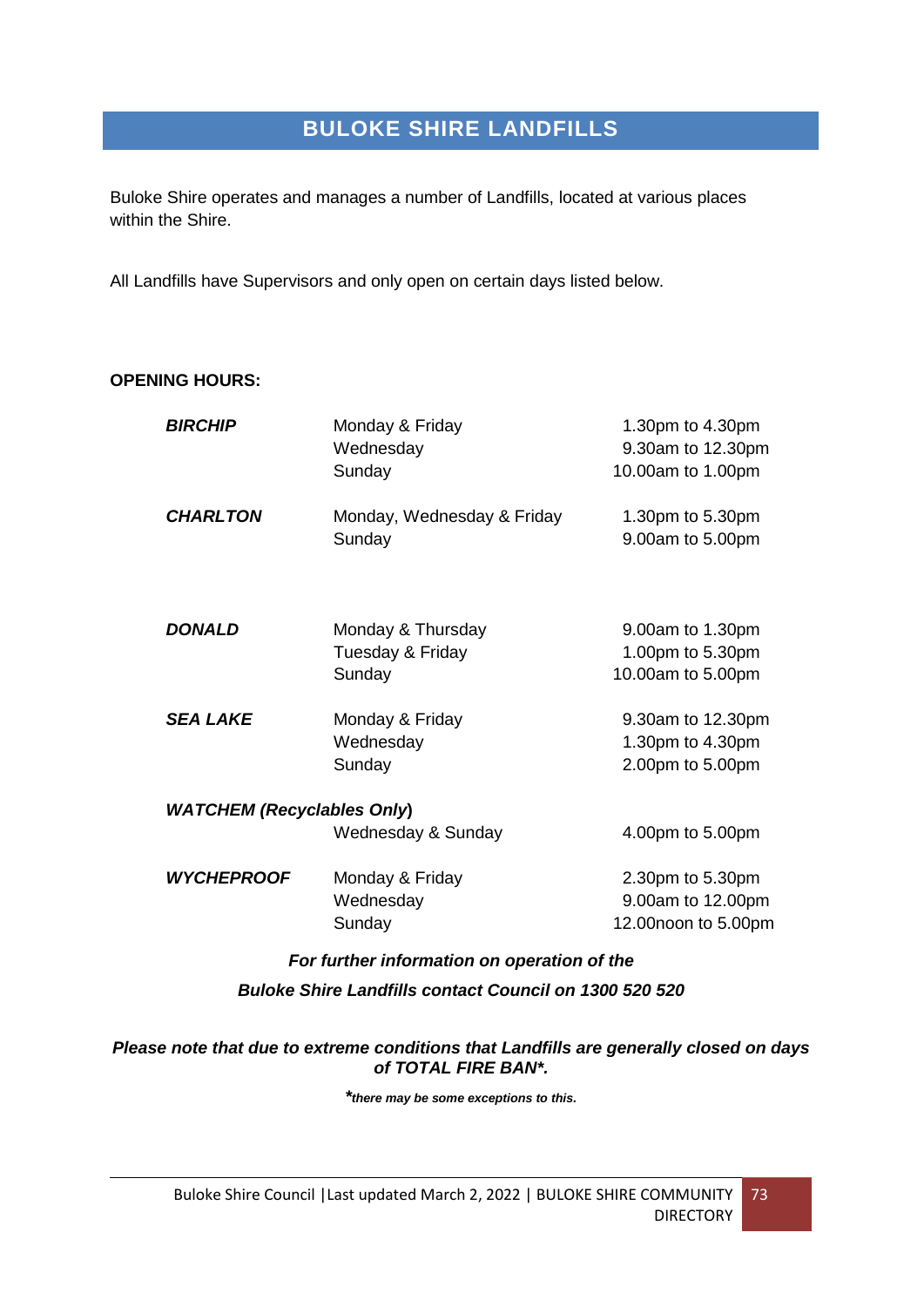# **HEALTH & COMMUNITY CARE**

For all home help, meals on wheels, emergency home help, home maintenance & volunteer transport services.

### *CONTACT:-*

**Service Provision Officer** 5478 0110 *Margaret Pollington* 0407 328 472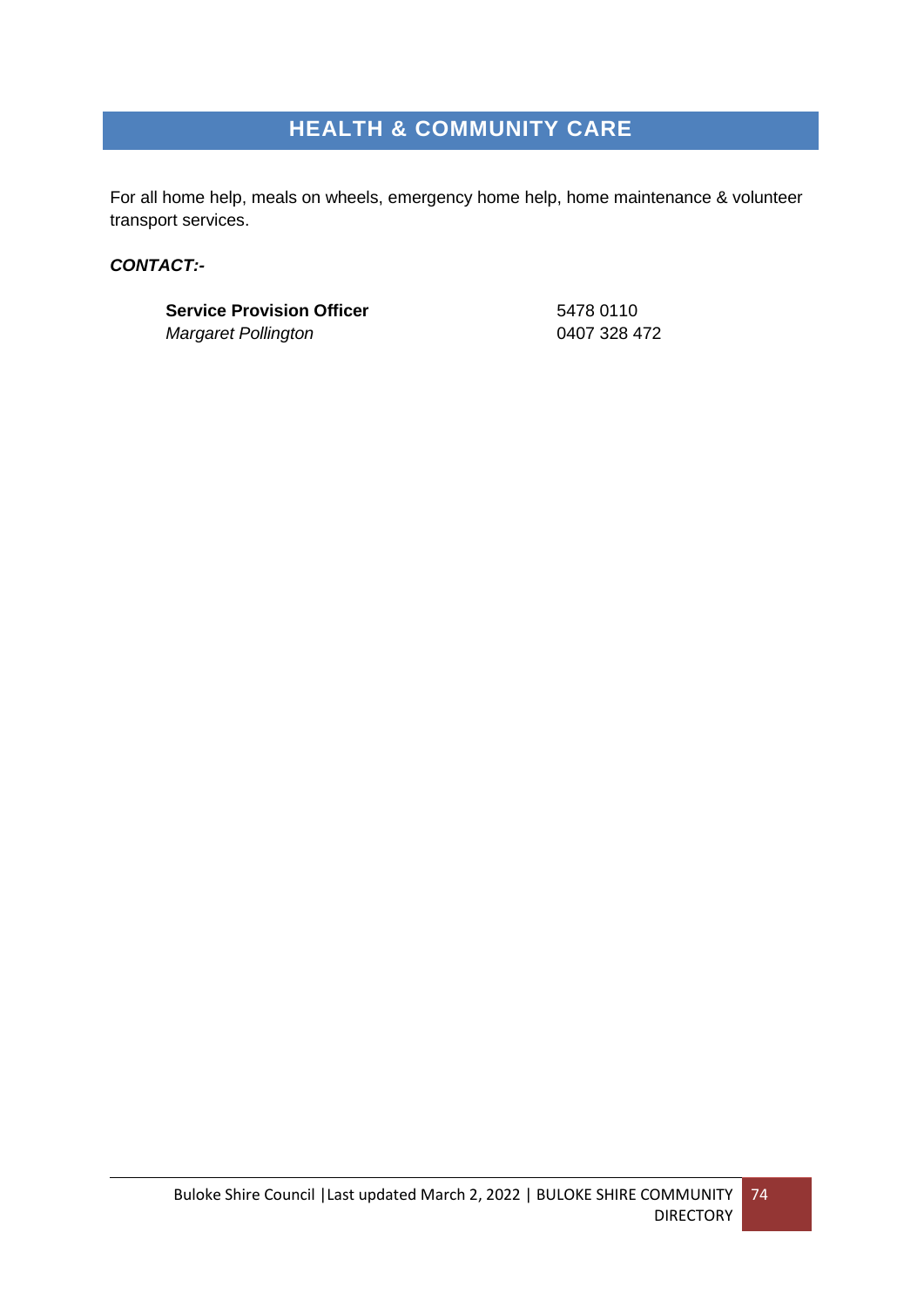# **MALLEE SPORTS ASSEMBLY**

### **PROJECT OFFICER**

*Rhonda Allen* **-** *PHONE:* **5493 7796** *FAX:* **5493 7171** *EMAIL:* **[rhonda@malleesportsassembly.org.au](mailto:rhonda@malleesportsassembly.org.au)**

The Mallee Sports Assembly is a non-profit organisation, which aims to develop, promote

and service sport and recreation opportunities in the Mallee region and beyond.

The Assembly is funded by Vic Health, the Department of Human Services, Sport and Recreation Victoria and a number of other agencies.

Major programs conducted by the Assembly in this Shire include:

- **Access for all Abilities (AAA)** This program is to develop and support sport and recreation environments that are inclusive of, and accessible to people with disabilities.
- **Participation in Community Sport and Active Recreation (PICSAR)** This program focuses on supporting sport and active recreation to be delivered in a flexible manner to accommodate people who would not normally participate.
- **EX** Regional Sports Assembly This program focuses on providing support to communities across regional Victoria in relation to sport and recreation.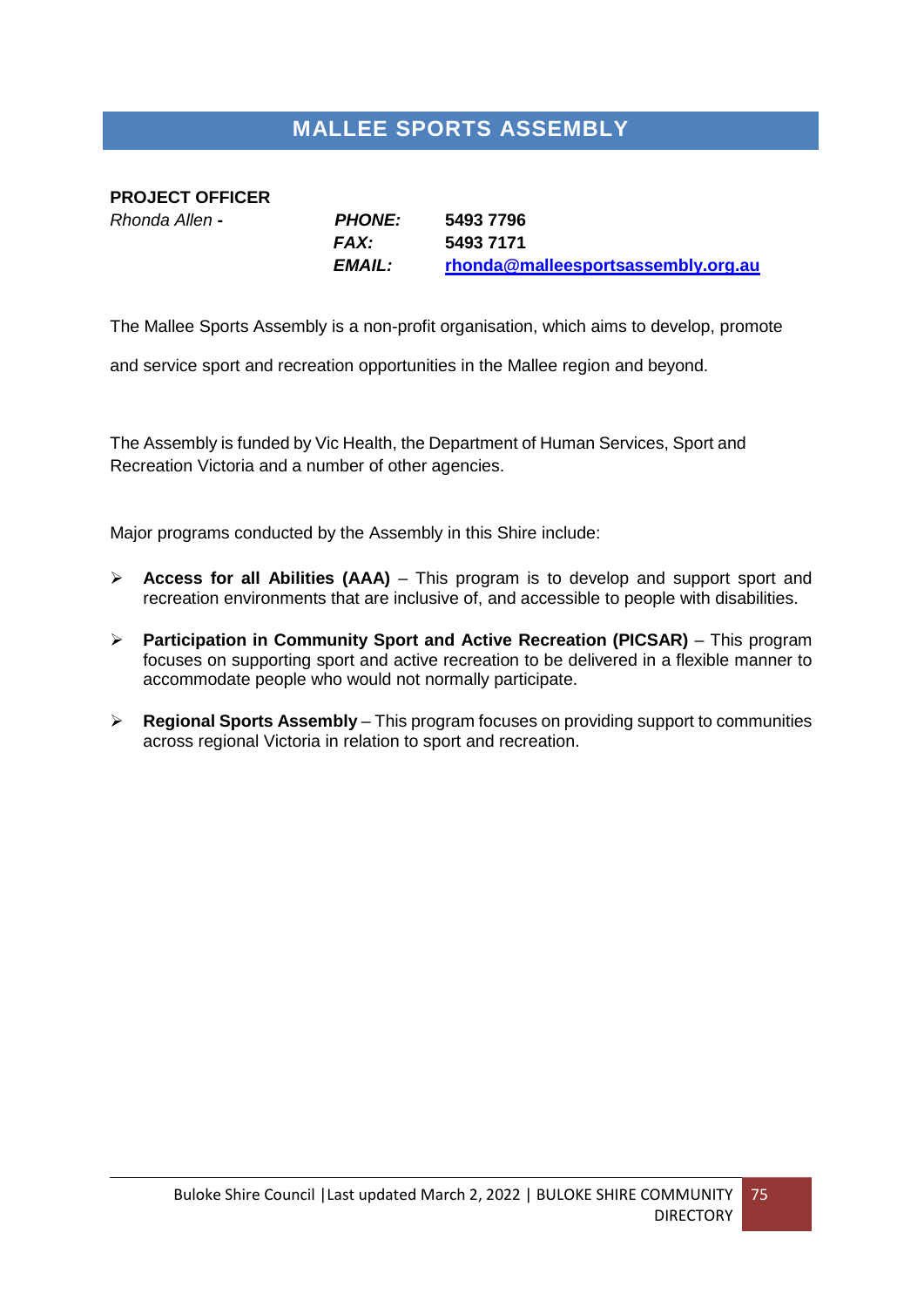### **OTHER INFORMATION**

#### **PUBLIC INTERNET SITES**

- **Berriwillock Township** General Store
- **Nandaly Township** Nandaly Infant Welfare Centre – Bev Cook
- **Sea Lake Township** Neighbourhood House
- **Wycheproof** Wycheproof Resource Centre

#### **LOCAL NEWSPAPERS**

### **Buloke Times**<br>Robin Letts – Editor **Canadian Editor**<br>Fax: 5497 1407 **Robin Letts – Editor**

Published Tuesdays & Fridays Donald 3480 *Email:-* [buloket@iinet.net.au](mailto:buloket@iinet.net.au)

**Sea Lake and Wycheproof Times/Ensign 5070 1081** 

Bernie Clohesy – Editor *Fax:* 5070 1329 Sea Lake 3533 **and Wycheproof**) Published Thursdays *Email: -* [times@bigpond.net.au](mailto:times@bigpond.net.au)

#### **North Central News** 6495 1055

Dorothy Patton – Editor *Fax:* 5495 1937 St Arnaud 3478 St Arnaud) Published Wednesdays *Email:-* [ncn@iinet.net.au](mailto:ncn@iinet.net.au)

6 McCulloch Street (Mainly covers the areas of Donald & Birchip)

Po Box 7 (Mainly covers the areas of Sea Lake

16-18 Napier Street (Mainly covers the areas of Charlton and

76